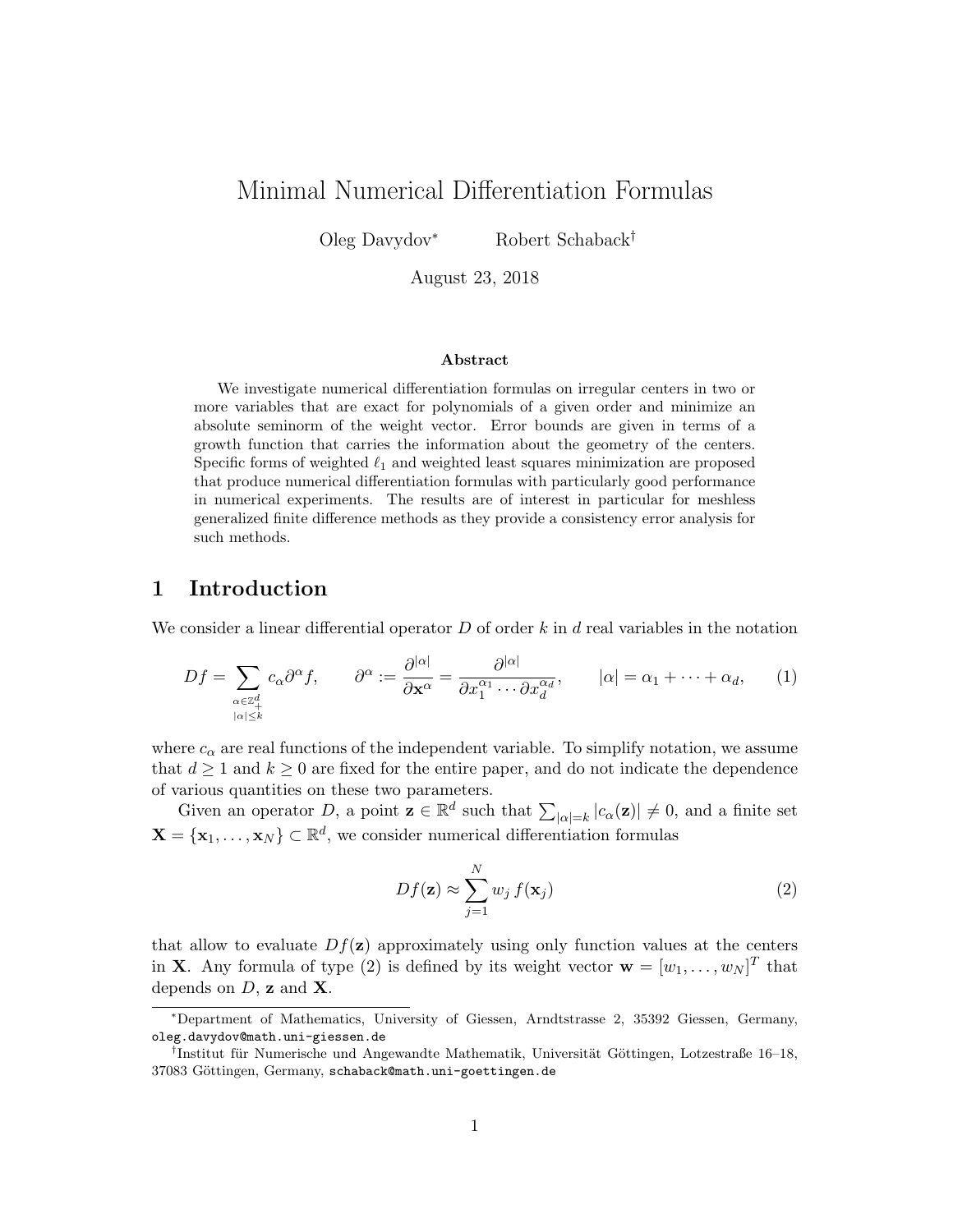Numerical differentiation formulas can be used in particular in meshless generalized finite difference methods for partial differential equations that differ from the classical finite difference method in that they replace finite differences on grids by numerical differentiation formulas (2) on subsets of a given set of centers that discretize a spatial domain (see for example  $[17, 22]$ ). In these methods N is usually kept small, and a refinement of the solution requires increasing the density of the centers and hence reducing the distances  $\|\mathbf{z}-\mathbf{x}_j\|_2$ . The accuracy of the approximation (2) plays a crucial role for the convergence of such methods. It has been thoroughly investigated under the name of *local discretization error* or *consistency error* for the functions of one variable (with applications to numerical methods for ordinary differential equations) and for many variables in the case when the centers  $z, x_1, \ldots, x_N$  are placed on a grid. However, little is known about the error of the numerical differentiation formulas when the centers are irregularly distributed in  $\mathbb{R}^d$ ,  $d \geq 2$ , the situation of particular interest for the meshless methods, since these often employ the use of a (random) subset of neighboring points to attain system sparsity.

In this paper we are interested in the error bounds of the form

$$
\left|Df(\mathbf{z}) - \sum_{j=1}^{N} w_j f(\mathbf{x}_j)\right| \le \sigma(\mathbf{z}, \mathbf{X}) \phi(h_{\mathbf{z}, \mathbf{X}}) \|f\|_F, \quad f \in F,
$$
\n(3)

where

$$
h_{\mathbf{z},\mathbf{X}} := \max_{\mathbf{x} \in \mathbf{X}} \|\mathbf{z} - \mathbf{x}\|_2,\tag{4}
$$

F is a space of functions with a (semi)norm  $\lVert \cdot \rVert_F$ ,  $\sigma(\mathbf{z}, \mathbf{X})$  depends on the geometry of **X** and its position with respect to **z**, but not on  $h_{z,X}$ , and  $\phi(h_{z,X})$  stands for the local approximation order, where  $\phi(t) \to 0$  as  $t \to +0$ . If  $\phi(h_{\mathbf{z},\mathbf{X}}) = \mathcal{O}(h_{\mathbf{z},\mathbf{X}}^{\mu})$  for some  $\mu > 0$ , then (2) has *consistency order*  $\mu$  in the usual sense of the error analysis of the numerical methods as treated for example in [27]. Together with the computable estimates of a stability constant of the system matrix suggested in [23], these bounds can be used for the practical error analysis of generalized finite difference methods.

Given a point set  $X = \{x_1, \ldots, x_N\}$ , a numerical differentiation formula (2) can be generated by requiring exactness for polynomials of certain order. We denote by  $\Pi_q^d$  the space of all d-variate polynomials of order at most  $q$ , i.e. of total degree less than  $q$ , and  $\Pi_0^d := \{0\}.$ 

**Definition 1.** Let  $D$  be a linear differential operator of order  $k$ . A numerical differentiation formula (2) based on a set  $\mathbf{X} = \{x_1, \ldots, x_N\} \subset \mathbb{R}^d$  is said to be *(polynomially)* exact of order  $q \geq 1$  if

$$
Dp(\mathbf{z}) = \sum_{j=1}^{N} w_j p(\mathbf{x}_j) \quad \text{for all} \quad p \in \Pi_q^d,
$$
 (5)

and (polynomially) consistent of order  $m \geq 1$  if it is exact of order  $q = m + k$ .

Polynomially exact formulas of order  $q$  can be obtained by solving the equations (5) with respect to the weights  $w_i$ . The achievable order of polynomial exactness on a set **X** is limited by solvability of  $(5)$  and depends crucially on the geometry of **X** and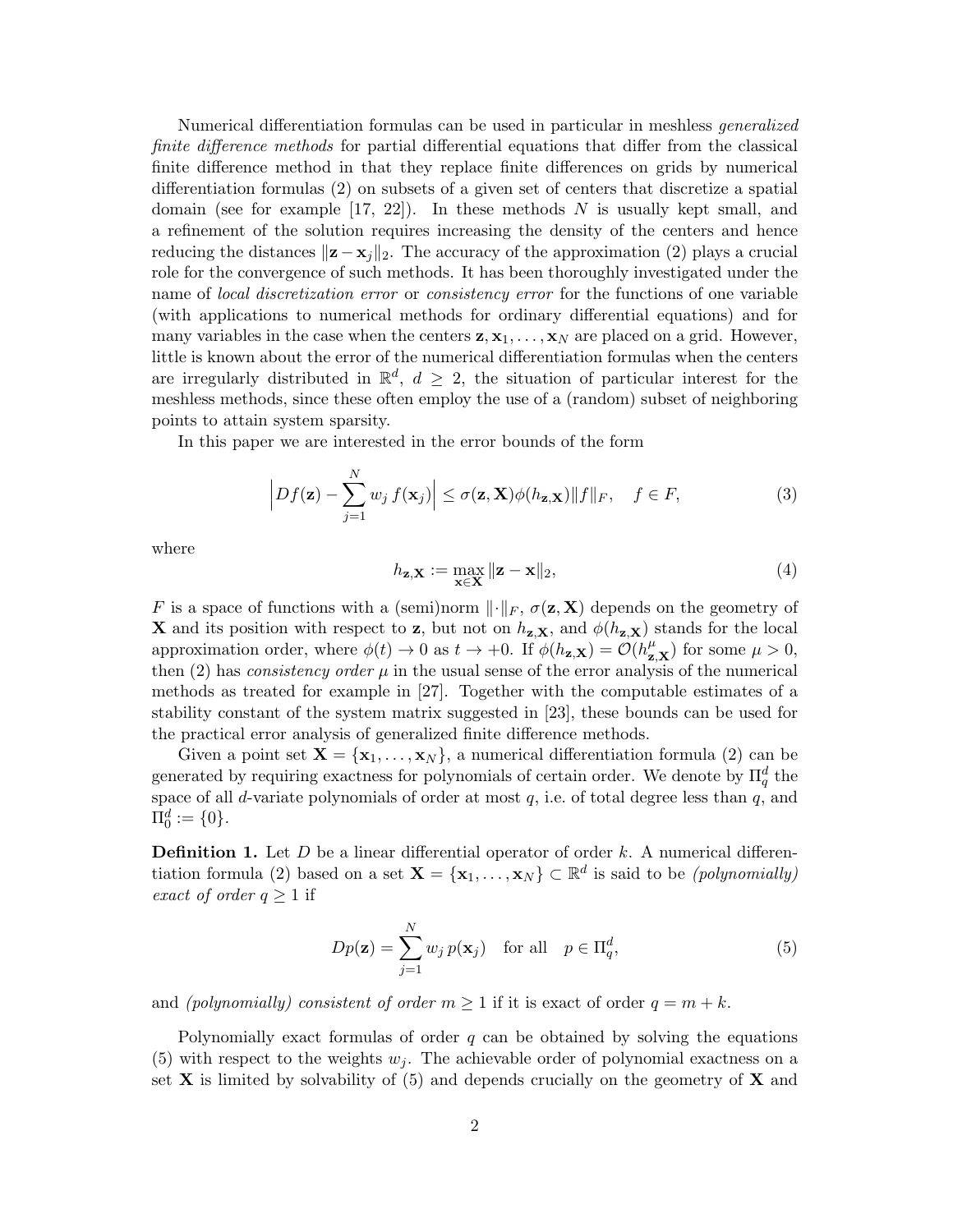the differential operator  $D$ . If  $(5)$  admits more than one solution, then the remaining degrees of freedom can be settled by minimizing a norm of the weight vector  $w =$  $[w_1,\ldots,w_N]^T$ . For example, the minimization of the  $\ell_2$ -norm  $\|\mathbf{w}\|_2 := (\sum_{j=1}^N w_j^2)^{1/2}$ results in the weight vector obtained by applying  $D$  to the least squares polynomial fit to the data, see Section 5. Weight vectors that minimize the weighted  $\ell_1$ -norm  $\|\mathbf{w}\|_{1,\mu} =$  $\sum_{j=1}^N \vert w_j \vert \Vert \mathbf{x}_j - \mathbf{z} \Vert_2^{\mu}$  $\frac{\mu}{2}$  and satisfy a positivity condition were considered in [25], whereas [13] gives an error bound for the numerical differentiation formulas that minimize  $\|\mathbf{w}\|_{1,q}$ .

In this paper we develop error bounds for the  $\lVert \cdot \rVert$ -minimal formulas whose weights minimize a given absolute seminorm  $\|\cdot\|$ . These error bounds are expressed in terms of a growth function

 $\rho_{q,D}(\mathbf{z}, \mathbf{X}, \| \cdot \|) := \sup \{ Dp(\mathbf{z}) : p \in \Pi_q^d, \|p|\mathbf{x}\|^* \leq 1 \}, \quad \| \cdot \|^\ast$  is dual seminorm,

and are based on a duality argument that shows that

$$
\rho_{q,D}(\mathbf{z}, \mathbf{X}, \| \cdot \|) = \inf \left\{ \| \mathbf{w} \| : \mathbf{w} \in \mathbb{R}^N, \ Dp(\mathbf{z}) = \sum_{j=1}^N w_j p(\mathbf{x}_j) \text{ for all } p \in \Pi_q^d \right\}.
$$

Special types of growth functions have previously been considered in [9, 3, 13]. In particular, they appear in the error bounds for the kernel-based numerical differentiation in [13].

Special attention is given to  $\|\cdot\|_{1,\mu}$ - and  $\|\cdot\|_{2,\mu}$ -minimal formulas, where  $\|\mathbf{w}\|_{2,\mu} :=$  $(\sum_{j=1}^{N} w_j^2 \|\mathbf{x}_j - \mathbf{z}\|_2^{2\mu})$  $\binom{2\mu}{2}$ <sup>1/2</sup>. The  $\|\cdot\|_{1,\mu}$ -minimal formulas are sparse but their computation requires linear programming whereas the  $\lVert \cdot \rVert_{2,\mu}$ -minimal formulas are cheaper to compute thanks to their relation to the weighted least squares. Theoretical estimates and numerical experiments reveal a lot of similarity in the degree of accuracy and stability of both types of formulas for the same  $\mu$ , which makes it possible to access the quality of a  $\|\cdot\|_{1,\mu}$ -minimal formula if the weights of the respective  $\|\cdot\|_{2,\mu}$ -minimal formula are known, see Remark 22. The experiments suggest that the preferable choice of the exponent  $\mu$  is  $\mu \approx q$ , where q is the exactness order, as it provides formulas with almost optimal accuracy and and good stability even on centers with difficult geometry. Explicit error bounds are obtained for the positive  $\lVert \cdot \rVert_{1,\mu}$ -minimal formulas of [25].

We refer the reader to our paper [14] for a treatment of the *polyharmonic* formulas that minimize the error of a polynomially consistent formula in a Beppo-Levi space and share with the  $\lVert \cdot \rVert$ -minimal formulas the computationally advantageous property of scalability, see Remark 14 and Section 6.1.

The paper is organized as follows. In Section 2 we develop error bounds of the type (3) for arbitrary polynomially consistent formulas, with f in a Hölder space  $C^{r,\gamma}(\Omega)$ or a Sobolev space  $W^r_{\infty}(\Omega)$ . Section 3 is devoted to the duality theory of the growth functions and error bounds for the  $\|\cdot\|$ -minimal formulas, Section 4 to the  $\|\cdot\|_{1,\mu}$ -minimal and Section 5 to the  $\lVert \cdot \rVert_{2,\mu}$ -minimal formulas. Numerical experiments are presented in Section 6 and some concluding remarks on possible applications in Section 7.

### 2 Error of Polynomially Consistent Formulas

We start with a basic error bound generalizing [13, Theorem 10]. For any domain  $\Omega \subset \mathbb{R}^d$ ,  $r \in \mathbb{Z}_+$  and  $\gamma \in (0,1]$ , let  $C^{r,\gamma}(\Omega)$  denote the Hölder space consisting of all r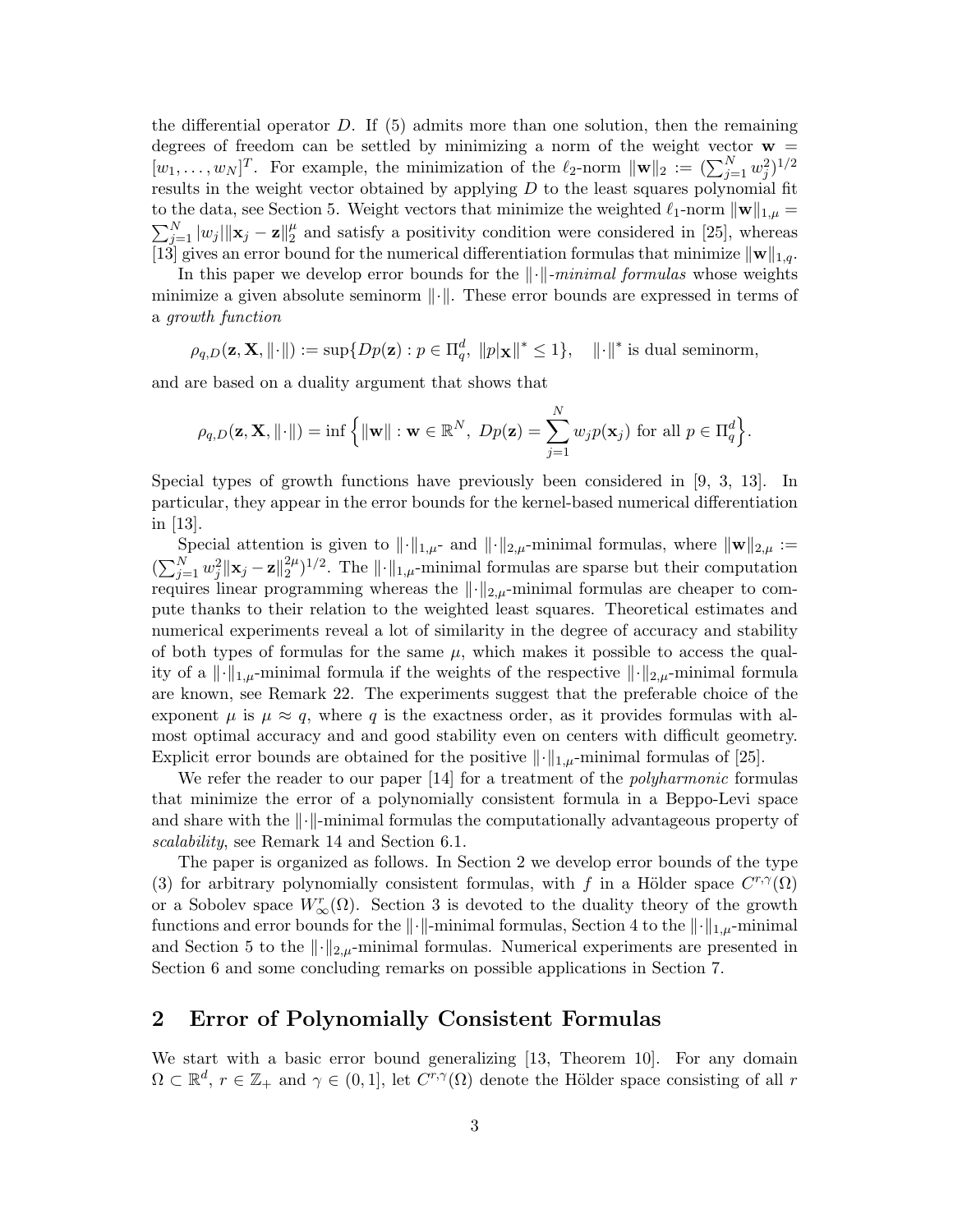times continuously differentiable functions f on  $\Omega$  such that  $|\partial^{\alpha} f|_{\gamma,\Omega} < \infty$  for all  $\alpha \in \mathbb{Z}_{+}^{d}$ with  $|\alpha| = r$ , where

$$
|f|_{\gamma,\Omega} := \sup_{\substack{\mathbf{x},\mathbf{y}\in\Omega\\ \mathbf{x}\neq\mathbf{y}}} \frac{|f(\mathbf{x}) - f(\mathbf{y})|}{\|\mathbf{x} - \mathbf{y}\|_2^{\gamma}}
$$

is a semi-norm on  $C^{0,\gamma}(\Omega)$ . For  $r \geq 1$  we use a nonstandard semi-norm

$$
|f|_{r,\gamma,\Omega} := \frac{1}{(\gamma+1)\cdots(\gamma+r)} \Big(\sum_{|\alpha|=r} {r \choose \alpha} |\partial^{\alpha} f|_{\gamma,\Omega}^2\Big)^{1/2}, \quad f \in C^{r,\gamma}(\Omega). \tag{6}
$$

Note that (6) is equivalent to the usual seminorm  $|f|_{C^{r,\gamma}(\Omega)} := \max_{|\alpha|=r} |\partial^{\alpha} f|_{\gamma,\Omega}$  since

$$
\frac{1}{(r+1)!} \max_{|\alpha|=r} |\partial^{\alpha} f|_{\gamma,\Omega} \leq |f|_{r,\gamma,\Omega} < \frac{d^{r/2}}{r!} \max_{|\alpha|=r} |\partial^{\alpha} f|_{\gamma,\Omega}.
$$

In the case  $\gamma = 1$  the space  $C^{r,1}(\Omega)$  can be identified with the Sobolev space  $W^{r+1}_{\infty}(\Omega)$ with the semi-norm

$$
|f|_{W^{r+1}_{\infty}(\Omega)} := \max_{|\alpha|=r+1} \|\partial^{\alpha} f\|_{L^{\infty}(\Omega)}
$$

if Ω satisfies a strong local Lipschitz condition, see for example [1, Lemma 4.28]. If Ω is a convex domain, it can be easily verified that

$$
|f|_{r,1,\Omega} \le |f|_{\infty,r+1,\Omega} := \frac{1}{(r+1)!} \Big(\sum_{|\alpha|=r+1} {r+1 \choose \alpha} ||\partial^{\alpha}f||_{L^{\infty}(\Omega)}^2\Big)^{1/2} \tag{7}
$$

for any  $f \in W^{r+1}_{\infty}(\Omega)$ .

Given  $\mathbf{z} \in \mathbb{R}^d$  and a function  $f \in C^{s-1}(\Omega)$  for some domain  $\Omega \subset \mathbb{R}^d$  containing  $\mathbf{z}$ , we denote by  $T_{s,z}f$  the Taylor polynomial of order  $s \geq 1$  centered at z,

$$
T_{s,\mathbf{z}}f(\mathbf{x}) = \sum_{|\alpha|< s} \frac{(\mathbf{x}-\mathbf{z})^{\alpha}}{\alpha!} \partial^{\alpha} f(\mathbf{z}).
$$

For any  $\mathbf{z} \in \mathbb{R}^d$  and  $\mathbf{X} = \{\mathbf{x}_1, \dots, \mathbf{x}_N\} \subset \mathbb{R}^d$  we set

$$
S_{\mathbf{z},\mathbf{X}} := \bigcup_{i=1}^{N} [\mathbf{z}, \mathbf{x}_i],
$$
\n(8)

where  $[\mathbf{x}, \mathbf{y}]$  denotes the segment  $\{\alpha \mathbf{x} + (1 - \alpha)\mathbf{y} : 0 \le \alpha \le 1\}.$ 

**Lemma 2.** Assume that  $f \in C^{r,\gamma}(\Omega)$ ,  $r \geq 0$ ,  $\gamma \in (0,1]$ . Then for any  $z, x \in \Omega$  such that  $[\mathbf{z}, \mathbf{x}] \subset \Omega$ ,

$$
|f(\mathbf{x}) - T_{r+1,\mathbf{z}}f(\mathbf{x})| \le ||\mathbf{x} - \mathbf{z}||_2^{r+\gamma} |f|_{r,\gamma,\Omega}.
$$

*Proof.* By a well-known remainder formula, for any  $f \in C^r(\Omega)$  and  $\mathbf{x} \in \Omega$ ,

$$
R_{r,\mathbf{z}}f(\mathbf{x}) := f(\mathbf{x}) - T_{r,\mathbf{z}}f(\mathbf{x}) = r \sum_{|\alpha|=r} \frac{(\mathbf{x}-\mathbf{z})^{\alpha}}{\alpha!} \int_0^1 (1-t)^{r-1} \partial^{\alpha} f(\mathbf{z}+t(\mathbf{x}-\mathbf{z})) dt.
$$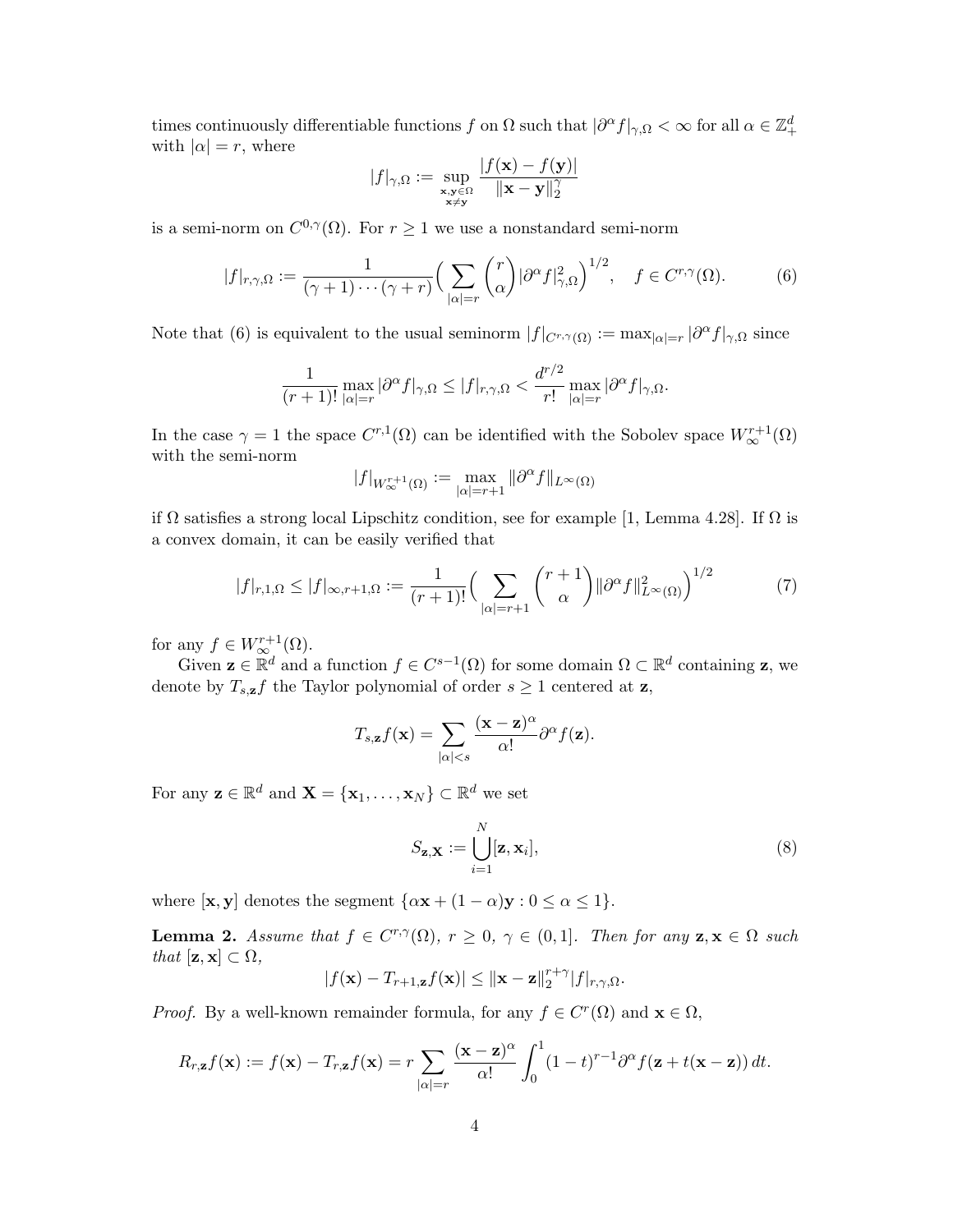Hence

$$
R_{r+1,\mathbf{z}}f(\mathbf{x}) = r \sum_{|\alpha|=r} \frac{(\mathbf{x}-\mathbf{z})^{\alpha}}{\alpha!} \int_0^1 (1-t)^{r-1} [\partial^{\alpha} f(\mathbf{z}+t(\mathbf{x}-\mathbf{z})) - \partial^{\alpha} f(\mathbf{z})] dt, \qquad (9)
$$

and we have for  $f \in C^{r,\gamma}(\Omega)$ ,

$$
|R_{r+1,\mathbf{z}}f(\mathbf{x})| \leq r \sum_{|\alpha|=r} \frac{|(\mathbf{x}-\mathbf{z})^{\alpha}|}{\alpha!} \int_0^1 (1-t)^{r-1} t^{\gamma} ||\mathbf{x}-\mathbf{z}||_2^{\gamma} |\partial^{\alpha} f|_{\gamma,\Omega} dt
$$
  
= 
$$
\frac{r!}{(\gamma+1)\cdots(\gamma+r)} ||\mathbf{x}-\mathbf{z}||_2^{\gamma} \sum_{|\alpha|=r} \frac{|(\mathbf{x}-\mathbf{z})^{\alpha}|}{\alpha!} |\partial^{\alpha} f|_{\gamma,\Omega}.
$$

By using the identity

$$
\sum_{|\alpha|=r} \frac{(\mathbf{x}-\mathbf{z})^{2\alpha}}{\alpha!} = \frac{1}{r!} ||\mathbf{x}-\mathbf{z}||_2^{2r}
$$

that follows from the multinomial theorem, and applying Cauchy-Schwarz inequality, we obtain

$$
\Big(\sum_{|\alpha|=r}\frac{|(\mathbf{x}-\mathbf{z})^{\alpha}|}{\alpha!}|\partial^{\alpha}f|_{\gamma,\Omega}\Big)^2\leq\frac{1}{r!}\|\mathbf{x}-\mathbf{z}\|_2^{2r}\sum_{|\alpha|=r}\frac{|\partial^{\alpha}f|_{\gamma,\Omega}^2}{\alpha!},
$$

and the statement follows.

**Proposition 3.** Any differentiation formula (2), which is exact of order  $q > k$  for a linear differential operator D of order k, has an error bound

$$
|Df(\mathbf{z}) - \sum_{j=1}^{N} w_j f(\mathbf{x}_j)| \le |f|_{q-1,\gamma,\Omega} \sum_{j=1}^{N} |w_j| \|\mathbf{x}_j - \mathbf{z}\|_2^{q-1+\gamma}
$$
(10)

for all  $f \in C^{q-1,\gamma}(\Omega)$ ,  $\gamma \in (0,1]$ , where  $\Omega \subset \mathbb{R}^d$  is any domain that contains the set  $S_{\mathbf{z},\mathbf{X}}$ .

*Proof.* Using the exactness of the formula and the fact that  $Df(\mathbf{z}) = DT_{q,\mathbf{z}}(\mathbf{z})$  for any differential operator  $D$  of order less than  $q$ , we obtain

$$
Df(\mathbf{z}) - \sum_{j=1}^{N} w_j f(\mathbf{x}_j) = -\sum_{j=1}^{N} w_j R_{q,\mathbf{z}} f(\mathbf{x}_j),
$$
\n(11)

and (10) follows from Lemma 2.

By using (7), we obtain the following formulation for functions in  $W^q_{\infty}(\Omega)$ .

**Proposition 4.** Any differentiation formula (2), which is exact of order  $q > k$  for a linear differential operator D of order k, has an error bound

$$
|Df(\mathbf{z}) - \sum_{j=1}^{N} w_j f(\mathbf{x}_j)| \le |f|_{\infty, q, \Omega} \sum_{j=1}^{N} |w_j| \|\mathbf{x}_j - \mathbf{z}\|_2^q
$$
 (12)

for all  $f \in W^q_\infty(\Omega)$ , where  $\Omega \subset \mathbb{R}^d$  is any domain that contains the convex hull of  $\{\mathbf z, \mathbf x_1, \ldots, \mathbf x_N\}.$ 

 $\Box$ 

 $\Box$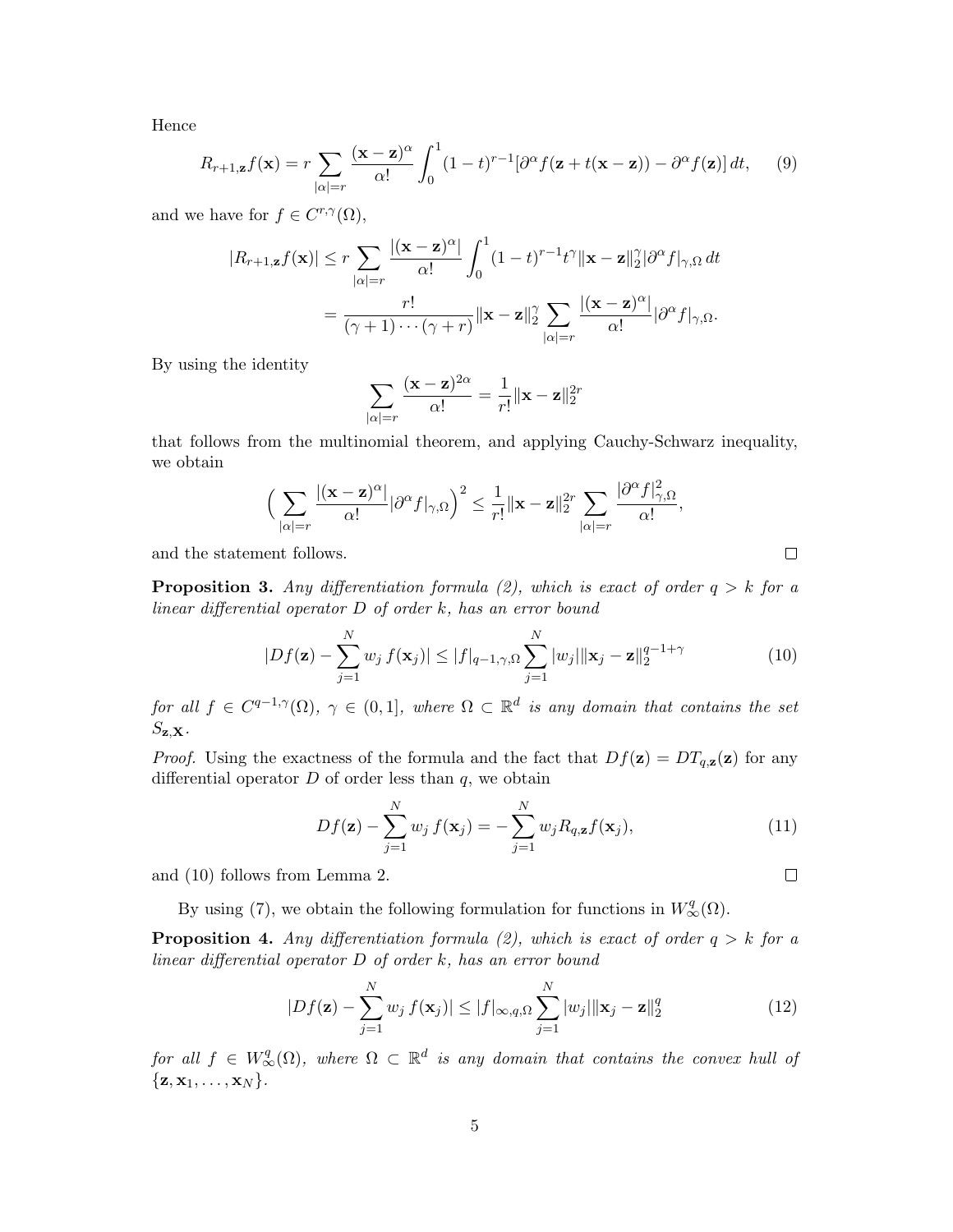Note that [13, Theorem 10] gives the same estimate (12) under the stronger assumption that  $f \in C<sup>q</sup>(\Omega)$ .

Remark 5. The expression of the error of numerical differentiation in the form (11) with  $R_{q,\mathbf{z}}f$  given by (9) generalizes [6, Theorem 1] that applies to the weights  $w_j$  obtained by differentiating Lagrange basis polynomials in the case when  $X$  is suitable for interpolation with polynomials in  $\Pi_q^d$ . An error bound in a form similar to (12) for the weights generated by polynomial interpolation or least squares polynomial fits can be found in [7].

Looking for an estimate of the type (3), we can for example deduce from (12) the bound

$$
|Df(\mathbf{z}) - \sum_{j=1}^{N} w_j f(\mathbf{x}_j)| \le ||\mathbf{w}||_1 h_{\mathbf{z}, \mathbf{X}}^q |f|_{\infty, q, \Omega}, \quad f \in W^q_{\infty}(\Omega), \tag{13}
$$

that holds under the hypotheses of Proposition 4, where the  $\ell_1$ -norm of w,

$$
\|\mathbf{w}\|_1 = \sum_{j=1}^N |w_j|,
$$

has an additional interpretation as a *stability constant* of the numerical differentiation formula (2) responsible in particular for the sensitivity of (2) to the round-off errors because the absolute error in  $\sum_{i=1}^{N} w_j f_j$  is bounded by  $\|\mathbf{w}\|_1$  times the maximum absolute error in  $f_i$ .

However, the factor  $\|\mathbf{w}\|_1$  in (13) also depends on  $h_{\mathbf{z},\mathbf{X}}$  as the following lemma shows.

**Lemma 6.** Let (2) be exact of order  $q > k$  for a linear differential operator D of order k. There is a constant  $C$  depending only on  $D$  and  $\mathbf{z}$ , such that

$$
\|\mathbf{w}\|_1 \ge Ch_{\mathbf{z},\mathbf{X}}^{-k}.
$$

*Proof.* Since  $\sum_{|\alpha|=k} |a_{\alpha}(\mathbf{z})| \neq 0$ , there is  $\alpha_0$  with  $|\alpha_0| = k$  such that  $a_{\alpha_0}(\mathbf{z}) \neq 0$ . Then for  $p(\mathbf{x}) = (\mathbf{x} - \mathbf{z})^{\alpha_0}$ , we have  $|p(\mathbf{x}_j)| \le ||\mathbf{x}_j - \mathbf{z}||_2^k \le h_{\mathbf{z}, \mathbf{X}}^k$ ,  $j = 1, ..., N$ , and  $Dp(\mathbf{z}) =$  $\alpha_0! a_{\alpha_0}(\mathbf{z})$ , where  $p \in \Pi_{k+1}^d$ . Since (2) is exact for p, it follows that

$$
|Dp(\mathbf{z})| = \Big|\sum_{j=1}^N w_j p(\mathbf{x}_j)\Big| \leq ||\mathbf{w}||_1 \max_{j=1,\dots,N} |p(\mathbf{x}_j)|,
$$

and hence  $\|\mathbf{w}\|_1 \geq \alpha_0! |a_{\alpha_0}(\mathbf{z})| h_{\mathbf{z}, \mathbf{X}}^{-k}$ .

This motivates to express the bounds in terms of the quantity  $h_{\mathbf{z},\mathbf{X}}^k \|\mathbf{w}\|_1$ , that is the  $\ell_1$ -norm of the scaled vector  $h_{\mathbf{z},\mathbf{X}}^k$  W. More general, we define  $\sigma$ -factors of the form

$$
\sigma(\mathbf{z}, \mathbf{X}, \mathbf{w}, \mu) := h_{\mathbf{z}, \mathbf{X}}^{k-\mu} \sum_{j=1}^{N} |w_j| \|\mathbf{x}_j - \mathbf{z}\|_2^{\mu}, \quad \mu > 0, \quad \sigma(\mathbf{z}, \mathbf{X}, \mathbf{w}, 0) := h_{\mathbf{z}, \mathbf{X}}^{k} \|\mathbf{w}\|_1.
$$
 (14)

A simple calculation shows that

$$
\sigma(\mathbf{z}, \mathbf{X}, \mathbf{w}, \mu) \le \sigma(\mathbf{z}, \mathbf{X}, \mathbf{w}, \nu), \quad 0 \le \nu < \mu. \tag{15}
$$

 $\Box$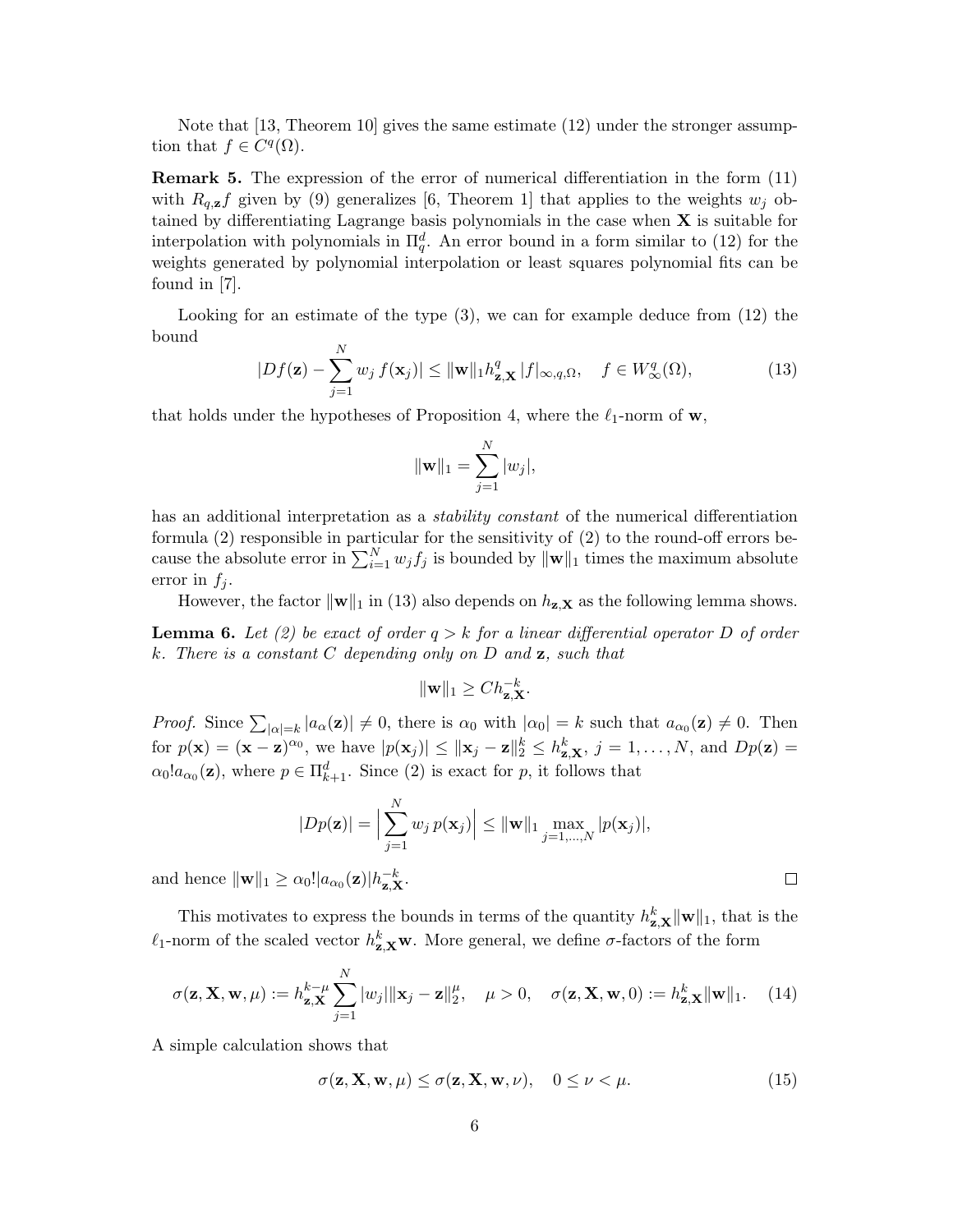An important feature of the expressions  $\sigma(\mathbf{z}, \mathbf{X}, \mathbf{w}, \mu)$ ,  $\mu \geq 0$ , is their scale-invariance in the sense that

$$
\sigma(\mathbf{z}, \mathbf{X}, \mathbf{w}, \mu) = \sigma(\mathbf{z}, \mathbf{X}^h, \mathbf{w}^h, \mu) \quad \text{for any } h > 0,
$$

where  $\mathbf{X}^h = {\mathbf{x}_j^h : j = 1, ..., N}$  and  $\mathbf{w}^h = [w_1^h, \dots, w_N^h]^T$  with

$$
\mathbf{x}_j^h := \mathbf{z} + h(\mathbf{x}_j - \mathbf{z}), \quad w_j^h := h^{-k} w_j, \quad j = 1, \dots, N. \tag{16}
$$

The scaling of the weights in (16) is standard in the finite difference method and is justified by the fact that for a homogeneous operator D of order k (that is  $a_{\alpha} = 0$  for all  $\alpha$  with  $|\alpha| < k$  in (1)), the exactness order of all scaled formulas

$$
(Df)(\mathbf{z}) \approx \sum_{j=1}^{N} w_j^h f(\mathbf{x}_j^h), \quad h > 0,
$$
\n(17)

coincides with the exactness order of (2).

We deduce from Propositions 3 and 4 the following main result of this section.

Theorem 7. Assume that the differentiation formula (2) for a linear differential operator D of order k is exact of order  $q > k$ , and let  $\Omega$  be a domain containing the set  $S_{\mathbf{z},\mathbf{X}} = \bigcup_{i=1}^{N} [\mathbf{z}, \mathbf{x}_i].$  Then for any  $r = k, \ldots, q - 1, \gamma \in (0, 1],$  and  $\mu \leq r + \gamma$ ,

$$
|Df(\mathbf{z}) - \sum_{j=1}^{N} w_j f(\mathbf{x}_j)| \le \sigma(\mathbf{z}, \mathbf{X}, \mathbf{w}, \mu) h_{\mathbf{z}, \mathbf{X}}^{r + \gamma - k} |f|_{r, \gamma, \Omega}, \quad f \in C^{r, \gamma}(\Omega). \tag{18}
$$

If  $\Omega$  contains the convex hull of  $\{z, x_1, \ldots, x_N\}$  and  $\mu \leq r+1$ , then

$$
|Df(\mathbf{z}) - \sum_{j=1}^{N} w_j f(\mathbf{x}_j)| \le \sigma(\mathbf{z}, \mathbf{X}, \mathbf{w}, \mu) h_{\mathbf{z}, \mathbf{X}}^{r+1-k} |f|_{\infty, r+1, \Omega}, \quad f \in W_{\infty}^{r+1}(\Omega). \tag{19}
$$

The estimates in (18) and (19) are of the type (3) discussed in the introduction. The factors in the right hand side are responsible for three different ingredients of the error: geometric position of the points ( $\sigma$ -factor), size of the domain of influence (h-factor), and a measure of smoothness of the function (f-factor).

### 3 Minimal Formulas and Growth Functions

If the weights  $w_i$  are not fully determined by the exactness condition (5), it is natural in view of Theorem 7 to choose w that minimizes the factor  $\sigma(\mathbf{z}, \mathbf{X}, \mathbf{w}, \mu)$ , that is to minimize the weighted  $\ell_1$ -(semi)norm

$$
\sum_{j=1}^{N} |w_j| \|\mathbf{x}_j - \mathbf{z}\|_2^{\mu} =: \|\mathbf{w}\|_{1,\mu}
$$
\n(20)

of the weight vector  $\mathbf{w} = [w_1, \dots, w_N]^T$ , with an appropriate exponent  $\mu > 0$ . Clearly,  $\|\cdot\|_{1,\mu}$  is just a seminorm in case that  $\mathbf{x}_j = \mathbf{z}$  for some j. Note that the notation  $\|\mathbf{w}\|_{1,\mu}$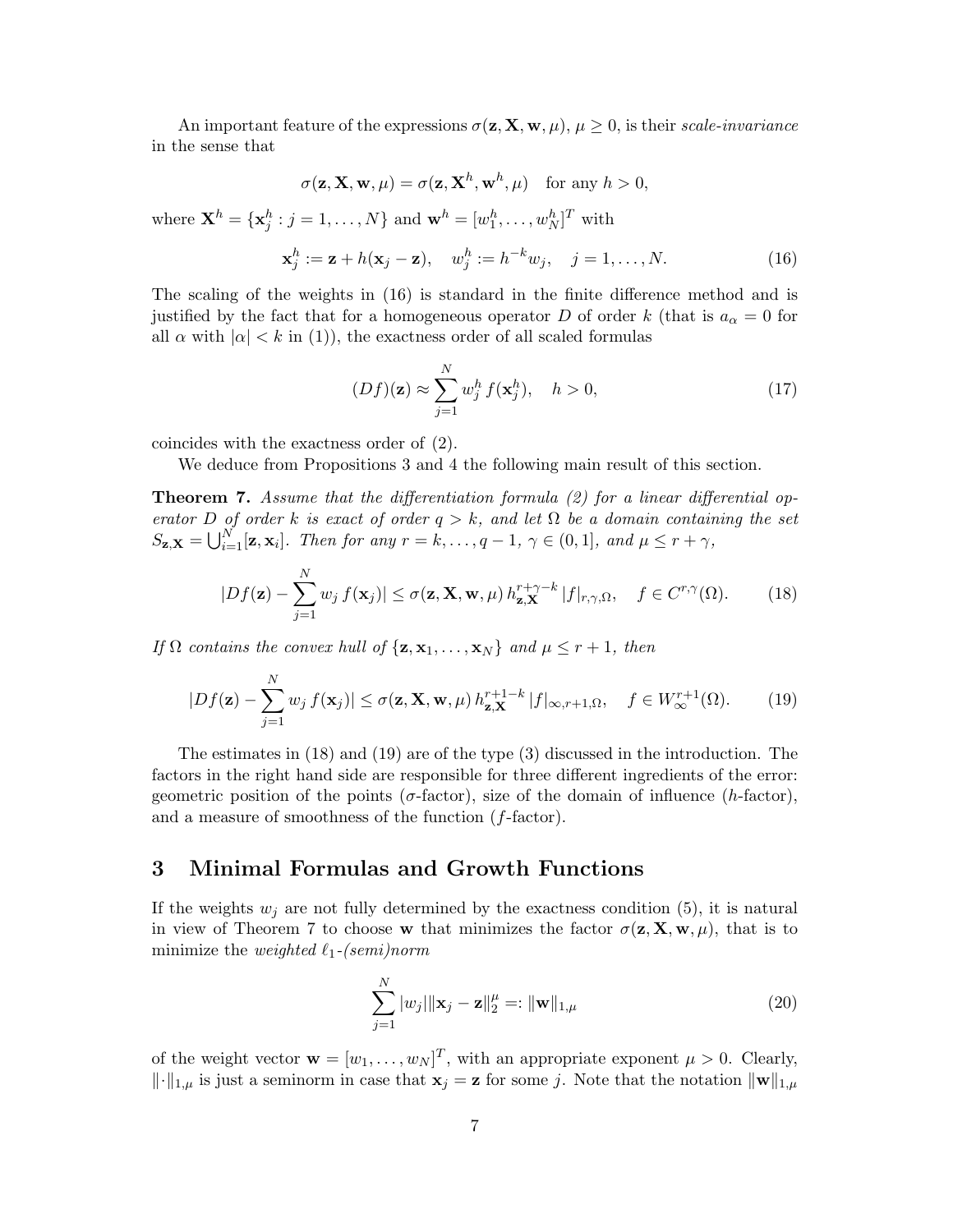for the above seminorm hides its dependence on  $z, X$ , which normally does not cause any confusion.

Since, however, weight vectors minimizing other expressions are also in use, we note that  $\mathbf{v}$ 

$$
\sum_{j=1}^{N} |w_j| \|\mathbf{x}_j - \mathbf{z}\|_2^{\mu} \le \|\mathbf{w}\| \|\boldsymbol{\delta}^{\mu}(\mathbf{z}, \mathbf{X})\|^*,
$$
\n(21)

where  $\|\cdot\|$  is an arbitrary absolute seminorm on  $\mathbb{R}^N$ ,  $\|\cdot\|^*$  its dual seminorm, and  $\delta^{\mu}(\mathbf{z}, \mathbf{X})$ denotes the vector with components

$$
\delta_j^{\mu}(\mathbf{z}, \mathbf{X}) := \|\mathbf{x}_j - \mathbf{z}\|_2^{\mu}, \quad j = 1, \dots, N.
$$
 (22)

Recall that a (semi)norm  $\|\cdot\|$  on  $\mathbb{R}^N$  is said to be *absolute* if it depends only on the absolute values of the components of a vector. The arguments in [2] (originally for norms on  $\mathbb{C}^N$ ) show that any absolute seminorm is *monotonic* in the sense that  $|w_j| \leq |v_j|$ ,  $j = 1 \dots, N$ , implies  $\|\mathbf{w}\| \leq \|\mathbf{v}\|$ . From this it is easy to deduce that the kernel K of an absolute seminorm  $\|\cdot\|$  has the form  $\{\mathbf{w} \in \mathbb{R}^N : w_j = 0, j \in J\}$  for some  $J \subset \{1, \ldots, N\}$ . The dual seminorm  $\lVert \cdot \rVert^*$  is the norm on the orthogonal complement  $\mathcal{K}^{\perp}$  of K dual to the restriction of  $\|\cdot\|$  to  $\mathcal{K}^{\perp}$ , and  $\|\mathbf{u}\|^* = \infty$  for all  $\mathbf{u} \in \mathbb{R}^n \setminus \mathcal{K}^{\perp}$ . In particular,

$$
\|\mathbf{u}\|_{1,\mu}^* = \max_{\substack{j=1,\dots,N\\u_j\neq 0}} |u_j| \|\mathbf{x}_j - \mathbf{z}\|_2^{-\mu}, \quad \mathbf{u} \in \mathbb{R}^N,
$$
\n(23)

and  $\|\boldsymbol{\delta}^{\mu}(\mathbf{z}, \mathbf{X})\|_{1,\mu}^{*} = 1.$ 

If we introduce a basis of polynomials, we see that polynomial consistency needs weight vectors  $\mathbf{w} \in \mathbb{R}^N$  satisfying a possibly underdetermined linear system  $\mathbf{A}\mathbf{w} = \mathbf{b}$  in the form (5) with a  $M \times N$  matrix **A**. Then one can try to minimize  $\|\mathbf{w}\|$  for any norm or seminorm on  $\mathbb{R}^N$  under all solutions.

Lemma 8. The problems

$$
\inf\{\|\mathbf{w}\| \ : \ \mathbf{w} \in \mathbb{R}^N, \ \mathbf{A}\mathbf{w} = \mathbf{b}\} \quad and \quad \sup\{\mathbf{b}^T\mathbf{x} \ : \ \mathbf{x} \in \mathbb{R}^M, \ \|\mathbf{A}^T\mathbf{x}\|^* \le 1\}
$$

are dual, if  $\|\cdot\|^*$  is the dual seminorm to  $\|\cdot\|$ . In particular,

- 1.  $\mathbf{b}^T \mathbf{x} \le ||\mathbf{w}||$  holds for admissible vectors w and all  $\mathbf{x} \in \mathbb{R}^M$  such that  $||\mathbf{A}^T \mathbf{x}||^* \leq 1$ , and hence both problems are solvable if one is,
- 2. if both problems are solvable, then optimal values are equal,
- 3. the second is unbounded if and only if the first has no admissible vector.

Proof. Although this lemma is a special case of Fenchel's duality theorem, we provide a short self-contained proof for the case when  $\|\cdot\|$  is a norm. (The proof for seminorms can be obtained following the same lines.) For any admissible vector w and any  $\mathbf{x} \in \mathbb{R}^M$ satisfying  $||A^T \mathbf{x}||^* \leq 1$ , we have

$$
\mathbf{b}^T \mathbf{x} = (\mathbf{A}\mathbf{w})^T \mathbf{x} = \mathbf{w}^T \mathbf{A}^T \mathbf{x} \le ||\mathbf{w}|| ||A^T \mathbf{x}||^* \le ||\mathbf{w}||,
$$

which proves the first assertion.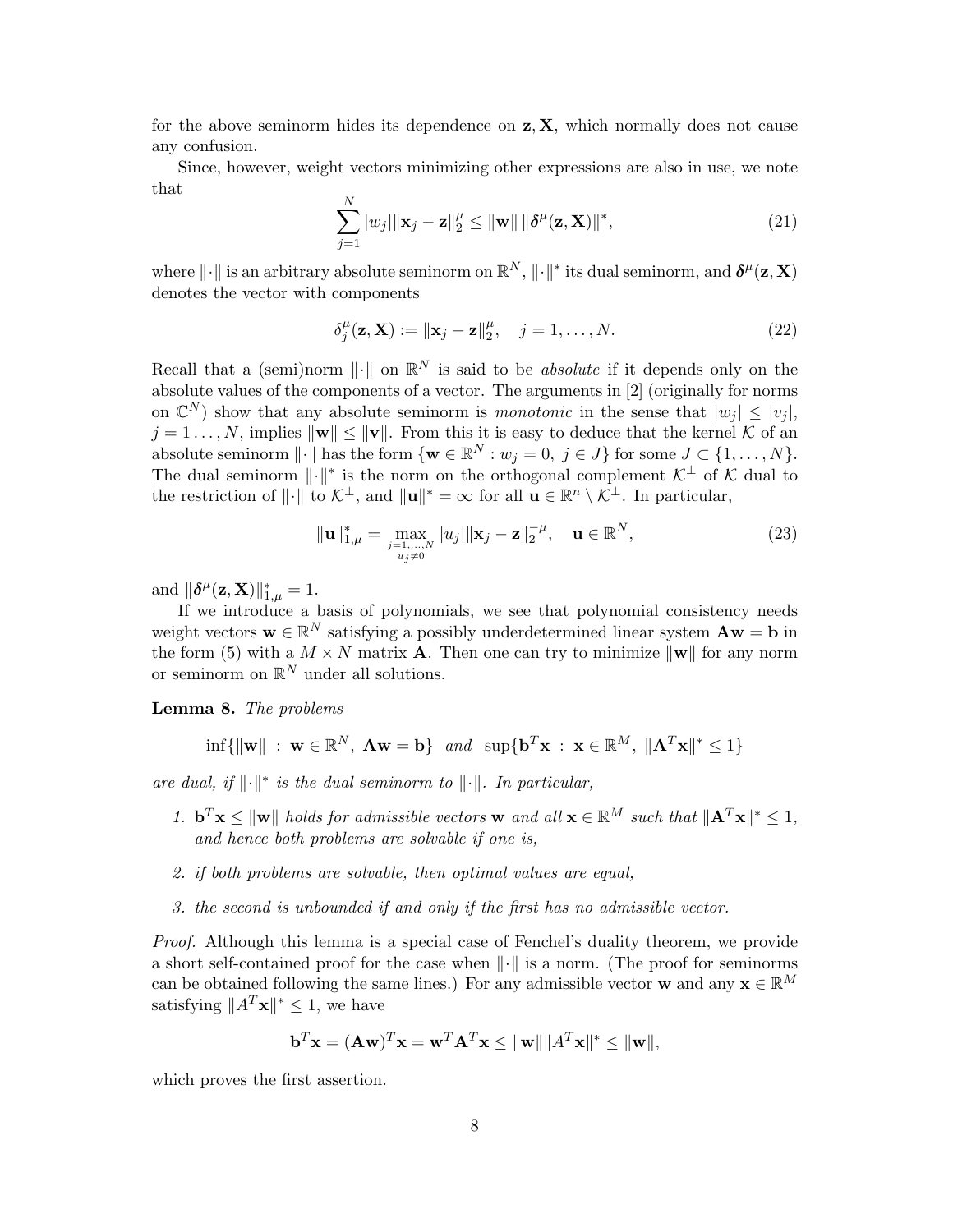To prove the second assertion, we assume that the first problem is solvable and thus  $\mathbf{b} \in \text{Im}\,\mathbf{A}$ . Then the formula

$$
\lambda(\mathbf{A}^T \mathbf{x}) := \mathbf{b}^T \mathbf{x}, \quad \mathbf{x} \in \mathbf{R}^M,
$$

defines a linear functional  $\lambda$  on the space Im  $\mathbf{A}^T \subset \mathbb{R}^N$ . Indeed, if  $\mathbf{A}^T \mathbf{x} = \mathbf{A}^T \mathbf{y}$ , then  $\mathbf{x} - \mathbf{y} \in \ker \mathbf{A}^T$  and hence  $\mathbf{b}^T(\mathbf{x} - \mathbf{y}) = 0$  by Fredholm's alternative for matrices, which shows that  $\lambda$  is well defined. If we equip  $\text{Im} \mathbf{A}^T$  with the dual norm  $\lVert \cdot \rVert^*$ , then the norm of  $\lambda$ ,

$$
\|\lambda\| = \sup_{\|\mathbf{A}^T \mathbf{x}\|^* \le 1} \mathbf{b}^T \mathbf{x}
$$

is the optimal value of the second problem. By the Hahn-Banach theorem the functional  $\lambda$  can be extended to  $\mathbb{R}^N$  without increasing its norm. Hence there exists  $\mathbf{w} \in \mathbb{R}^N$  such that  $\|\mathbf{w}\| = \|\lambda\|$  and  $\mathbf{w}^T \mathbf{A}^T \mathbf{x} = \mathbf{b}^T \mathbf{x}$  for all  $\mathbf{x} \in \mathbb{R}^M$ . The latter property implies  $\mathbf{A}\mathbf{w} = \mathbf{b}$ , which shows that **w** is an admissible vector for the first problem and

$$
\|\mathbf{w}\| = \sup_{\|\mathbf{A}^T \mathbf{x}\|^* \le 1} \mathbf{b}^T \mathbf{x}.
$$

The third assertion follows from Fredholm's alternative that ensures that for any  $\mathbf{b} \notin \text{Im} \mathbf{A}$  there is  $\mathbf{x} \in \ker \mathbf{A}^T$  such that  $\mathbf{b}^T \mathbf{x} \neq 0$ . П

Note that the dual problem in Lemma 8 always has admissible points but may be unbounded.

Inspecting the dual problem in our case, we see that the minimization of the seminorm  $\|\mathbf{w}\|$  of a weight vector **w** for a differentiation formula which is exact on  $\Pi_q^d$  is dual to the maximization of  $Dp(\mathbf{z})$  over all polynomials  $p \in \Pi_q^d$  where the vector  $p|_{\mathbf{X}}$  of values of p on **X** satisfies  $||p|\mathbf{x}||^* \leq 1$ . This generalizes directly to other linear functionals than  $f \mapsto Df(\mathbf{z})$ . By appropriate interpretation of **A** and **b** of Lemma 8 we get

**Theorem 9.** Given a seminorm  $\|\cdot\|$  on  $\mathbb{R}^N$ , a set  $\mathbf{X} \subset \mathbb{R}^d$  of N points, and a linear functional  $\lambda$  that can be applied to  $\Pi_q^d$ , the quantity

$$
\rho := \sup \{ \lambda(p) : p \in \Pi_q^d, \ ||p|_{\mathbf{X}}||^* \le 1 \}
$$

is finite if and only if there exists an approximation formula

$$
\lambda(f) \approx \sum_{j=1}^{N} w_j f(\mathbf{x}_j)
$$

which is exact on  $\Pi_q^d$ . Then

$$
\rho = \inf \left\{ \|\mathbf{w}\| : \lambda(p) = \sum_{j=1}^N w_j p(\mathbf{x}_j) \text{ for all } p \in \Pi_q^d \right\}.
$$

Moreover, the inequality

$$
|\lambda(p)| \leq \|\mathbf{w}\|
$$

holds for all **w** that define a  $\Pi_q^d$ -exact formula and all  $p \in \Pi_q^d$  such that  $||p|\mathbf{x}||^* \leq 1$  and is sharp for any  $p = p^*$  and  $\mathbf{w} = \mathbf{w}^*$  satisfying  $\|\mathbf{w}^*\| = \rho = |\lambda(p^*)|$ .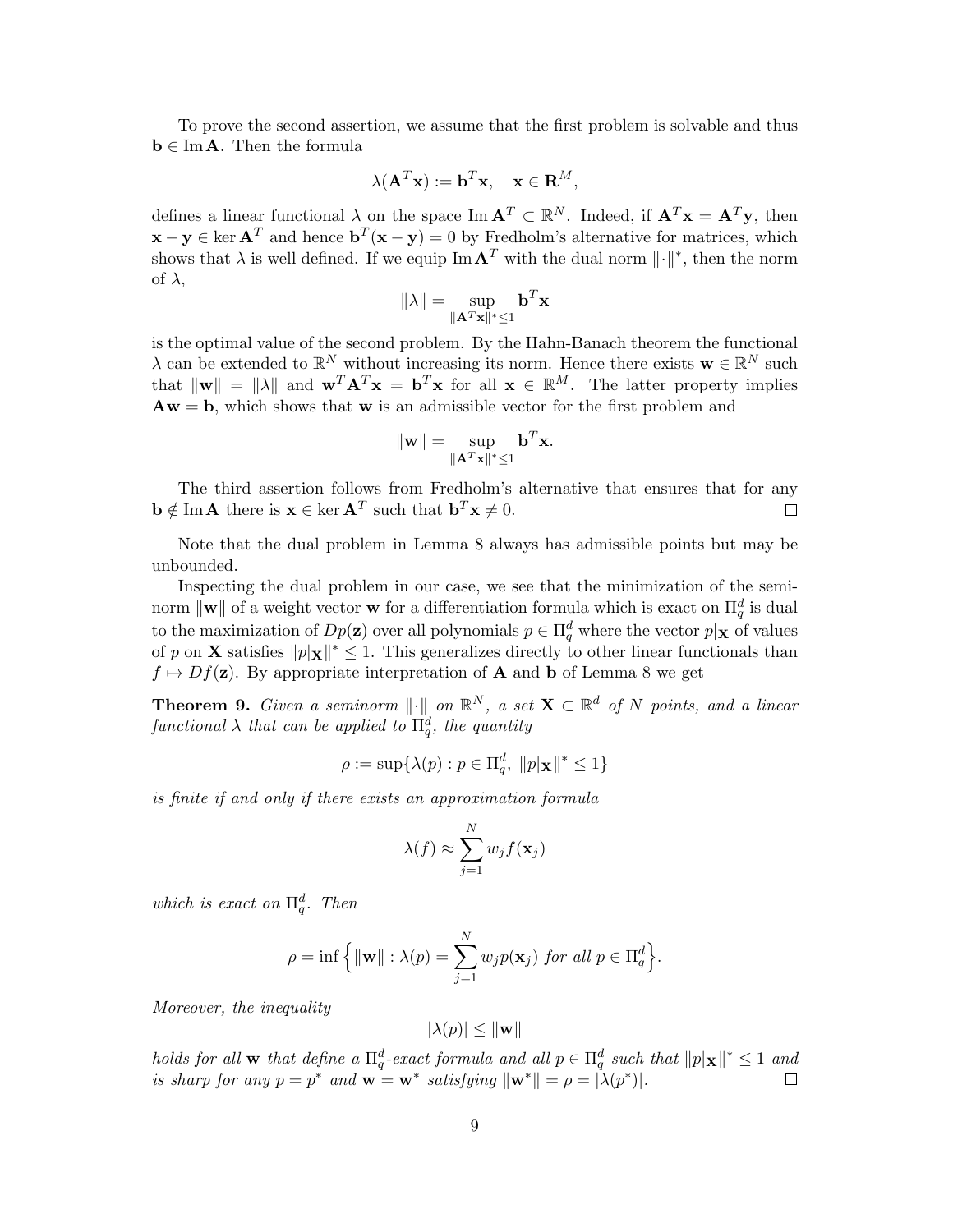In the case  $\lambda(f) := \delta_{\mathbf{z}} Df = Df(\mathbf{z})$  we call the constant  $\rho$  of the last theorem the growth function and introduce the notation

$$
\rho_{q,D}(\mathbf{z}, \mathbf{X}, \| \cdot \|) := \sup \{ Dp(\mathbf{z}) : p \in \Pi_q^d, \|p|\mathbf{x}\|^* \le 1 \}.
$$
 (24)

Theorem 9 implies the following dual form of the growth function

$$
\rho_{q,D}(\mathbf{z}, \mathbf{X}, \| \cdot \|) = \inf \left\{ \| \mathbf{w} \| : \mathbf{w} \in \mathbb{R}^N, \ Dp(\mathbf{z}) = \sum_{j=1}^N w_j p(\mathbf{x}_j) \text{ for all } p \in \Pi_q^d \right\}.
$$
 (25)

Note that the growth function was first considered in [9] for the norm  $\lVert \cdot \rVert_1$  and identity operator  $Df = f$  (in which case it is related to the norming constant of [19]), and later in [3] for partial derivatives and in [13] for differential operators and the norm  $\|\cdot\|_{1,\mu}$ . In particular, different proofs of the duality (24)–(25) in special cases were given in [9] and [3].

It is easy to see that the growth function is monotone with respect to  $X$  in the following sense. If  $X' = X \cup \{x_{N+1}, \ldots, x_M\}$ , with  $x_j \notin X$ ,  $j = N+1, \ldots, M$ , then any vector  $\mathbf{w} \in \mathbb{R}^N$  can be extended to  $\mathbf{w}' \in \mathbb{R}^M$  by setting  $\mathbf{w}'_j = 0, j = N + 1, \ldots, M$ . Assuming that the seminorm  $\|\cdot\|'$  on  $\mathbb{R}^M$  is compatible with  $\|\cdot\|$  in the sense that  $\|\mathbf{w}'\|' =$  $\|\mathbf{w}\|$ , we derive from (25) that

$$
\rho_{q,D}(\mathbf{z}, \mathbf{X}', ||\cdot||') \le \rho_{q,D}(\mathbf{z}, \mathbf{X}, ||\cdot||). \tag{26}
$$

If  $\mathbf{X} = \{x_1, \dots, x_N\}$  is a unisolvent set for  $\prod_q^d$  in the sense that  $p | \mathbf{x} = 0$  implies  $p = 0$  $\text{for any }p\in\Pi_q^d\text{, then }\mathbf{X}\text{ contains an *interpolation set* }\mathbf{X'}=\{x'_1,\ldots,x'_M\}\subset\mathbf{X}\text{ for }\Pi_q^d\text{, that}$ is a unisolvent set such that  $M = \dim \Pi_q^d = \binom{d+q-1}{d}$  $\binom{q-1}{d}$ . Then any polynomial  $p \in \Pi_q^d$  satisfies  $p = \sum_{j=1}^{M} p(x'_j) \ell_j$ , where the *Lagrange polynomials*  $\ell_j \in \Pi_q^d$  are uniquely determined by the conditions  $\ell_i(x'_j) = \delta_{ij}$  (the Kronecker delta). Since  $Dp(\mathbf{z}) = \sum_{j=1}^M D\ell_j(\mathbf{z}) p(x'_j)$ , the set in the right hand side of (25) is not empty for any  $z \in \mathbb{R}^d$ , which implies the following statement.

**Proposition 10.** If **X** is a unisolvent set for  $\Pi_q^d$ , then  $\rho_{q,D}(\mathbf{z}, \mathbf{X}, \|\cdot\|) < \infty$  for any D,  $\mathbf{z}$  and  $\|\cdot\|.$ 

However, **X** does not have to be a unisolvent set for  $\Pi_q^d$  in order that  $\rho_{q,D}(\mathbf{z}, \mathbf{X}, \|\cdot\|)$  $<$   $\infty$  for certain points **z**. An important example is given in the case of the Laplace operator  $\Delta = \sum_{i=1}^{\hat{d}} \frac{\partial^2}{\partial x_i^2}$  $\frac{\partial^2}{\partial x_i^2}$  in  $\mathbb{R}^2$  by the *five point star* **X** = {(0, 0), (±1, 0), (0, ±1)} ⊂  $\mathbb{R}^2$ , where  $\Delta p(0,0) = p(1,0) + p(-1,0) + p(0,1) + p(0,-1) - 4p(0,0)$  for all  $p \in \Pi_3^2$ , which implies  $\rho_{3,\Delta}(0,\mathbf{X},\|\cdot\|)<\infty$  for any norm  $\|\cdot\|$ , whereas **X** with its 5 points is too small to be a unisolvent set for  $\Pi_3^2$  of dimension 10.

If **X** is an interpolation set for  $\Pi_q^d$ , then there is a unique differentiation formula of exactness order q given by  $Df(\mathbf{z}) \approx \sum_{j=1}^{N} D\ell_j(\mathbf{z}) f(x_j)$ , where  $\ell_j, j = 1, \ldots, N$ , are the Lagrange functions. In this case the growth function for  $\|\cdot\| = \|\cdot\|_1$  coincides with the classical Lebesgue function,

$$
\rho_{q,D}(\mathbf{z}, \mathbf{X}, \|\cdot\|_1) = \mathcal{L}_{q,D}(\mathbf{z}, \mathbf{X}) := \sum_{j=1}^N |D\ell_j(\mathbf{z})|.
$$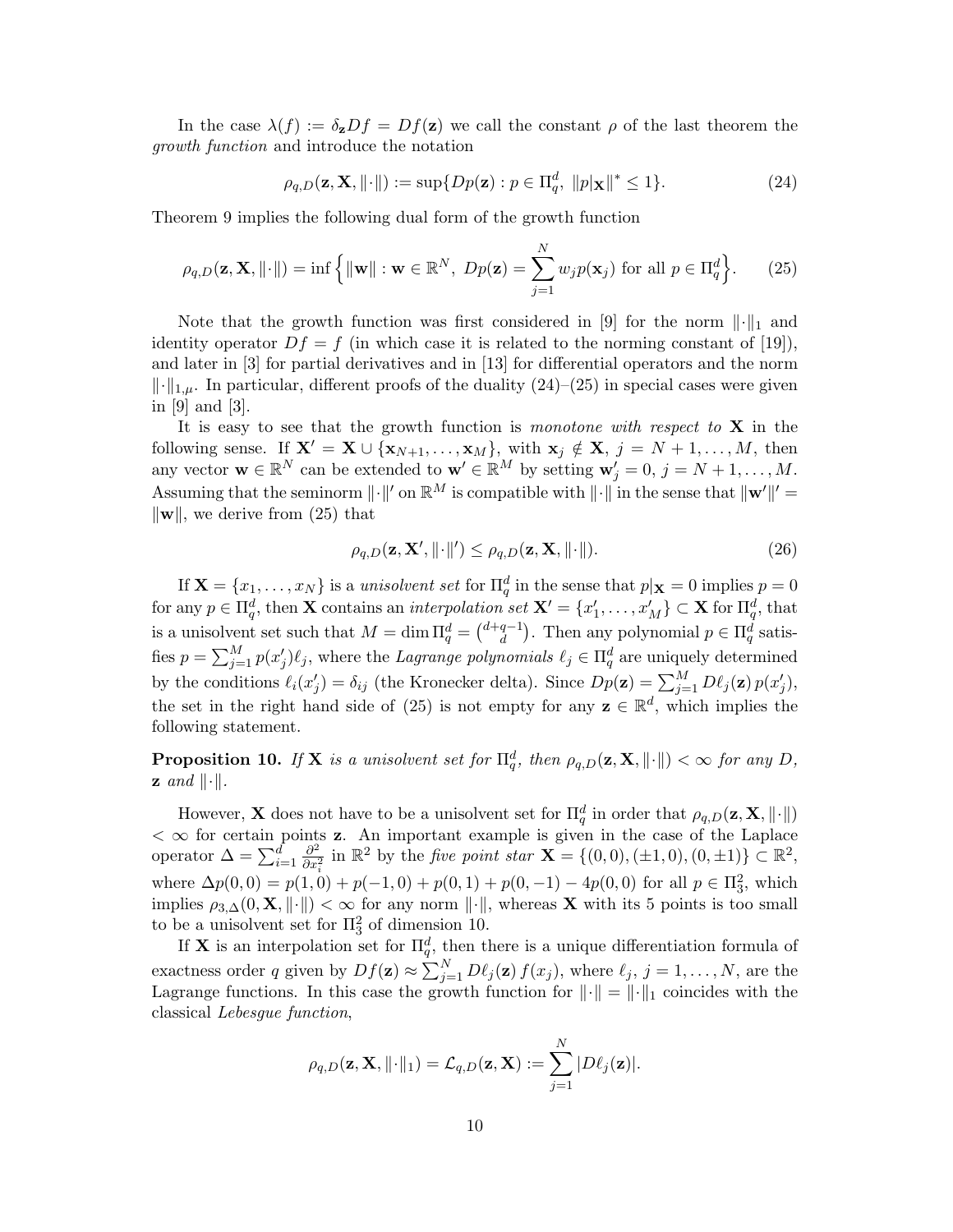If **X** is a unisolvent set for  $\Pi_q^d$ , then the monotonicity (26) of the growth function implies that

 $\rho_{q,D}(\mathbf{z}, \mathbf{X}, \|\cdot\|_1) \le \min \left\{ \mathcal{L}_{q,D}(\mathbf{z}, \mathbf{X}') : \mathbf{X}' \subset \mathbf{X}, \ \mathbf{X}' \text{ is an interpolation set for } \Pi_q^d \right\}.$ 

Remark 11. Growth functions in the form (24) can be estimated from above under appropriate assumptions on the set  $X$ , such as sufficient density in a domain satisfying an interior cone condition, see e.g. [29, Theorem 3.8], or the existence of a subset with a known bound on the Lebesgue function, for example Padua points [5]. We will not pursue such estimates in this paper.

In what follows we will investigate weight vectors that realize the infimum in (25) for certain types of seminorms  $\lVert \cdot \rVert$ .

**Definition 12.** Let  $\|\cdot\|$  be an seminorm on  $\mathbb{R}^N$ . A differentiation formula (2) for a linear differential operator D of order k is said to be  $\|\cdot\|$ -minimal of order q if the weight vector w<sup>∗</sup> that defines it satisfies

$$
\|\mathbf{w}^*\| = \inf \left\{ \|\mathbf{w}\| : Dp(\mathbf{z}) = \sum_{j=1}^N w_j p(\mathbf{x}_j) \text{ for all } p \in \Pi_q^d \right\}.
$$

Then  $\|\mathbf{w}^*\| = \rho_{q,D}(\mathbf{z}, \mathbf{X}, \|\cdot\|)$  by (25).

From Propositions 3, 4, and equations (21), (25) we immediately obtain the following error bounds.

**Theorem 13.** Assume that the differentiation formula  $(2)$  with the weight vector  $\mathbf{w}^*$  for a linear differential operator D of order k is  $\|\cdot\|$ -minimal of order  $q > k$  for an absolute seminorm  $\|\cdot\|$ , and let  $\Omega$  be a domain containing the set  $S_{\mathbf{z},\mathbf{X}} = \bigcup_{i=1}^N [\mathbf{z}, \mathbf{x}_i]$ . Then for any  $r = k, \ldots, q - 1$ , and  $\gamma \in (0, 1]$ ,

$$
|Df(\mathbf{z}) - \sum_{j=1}^N w_j^* f(\mathbf{x}_j)| \leq \rho_{q,D}(\mathbf{z}, \mathbf{X}, ||\cdot||) ||\boldsymbol{\delta}^{r+\gamma}(\mathbf{z}, \mathbf{X})||^* |f|_{r,\gamma,\Omega}, \quad f \in C^{r,\gamma}(\Omega),
$$

where the vector  $\delta^{r+\gamma}(\mathbf{z}, \mathbf{X})$  is defined in (22). If  $\Omega$  contains the convex hull of  $\{\mathbf{z}, \mathbf{x}_1, \dots, \mathbf{x}_N\}$ , then

$$
|Df(\mathbf{z})-\sum_{j=1}^N w_j^* f(\mathbf{x}_j)|\leq \rho_{q,D}(\mathbf{z}, \mathbf{X}, \|\cdot\|) \|\boldsymbol{\delta}^{r+1}(\mathbf{z}, \mathbf{X})\|^* |f|_{\infty, r+1, \Omega}, \quad f\in W^{r+1}_{\infty}(\Omega).
$$

Note that similar estimates involving general growth functions  $\rho_{q,D}(\mathbf{z}, \mathbf{X}, \|\cdot\|)$  can be obtained for the error of the kernel-based numerical differentiation, generalizing the results in [13]. Indeed, (21) and (25) can be applied to the bound given in [13, Lemma 7].

For the scaled formulas (17) for a homogeneous operator  $D$  of order  $k$  the error bound (10) takes the form

$$
|Df(\mathbf{z}) - \sum_{j=1}^N w_j^h f(\mathbf{x}_j^h)| \le h^{q-1+\gamma-k} |f|_{q-1,\gamma,\Omega^h} \sum_{j=1}^N |w_j| \|\mathbf{x}_j - \mathbf{z}\|_2^{q-1+\gamma},
$$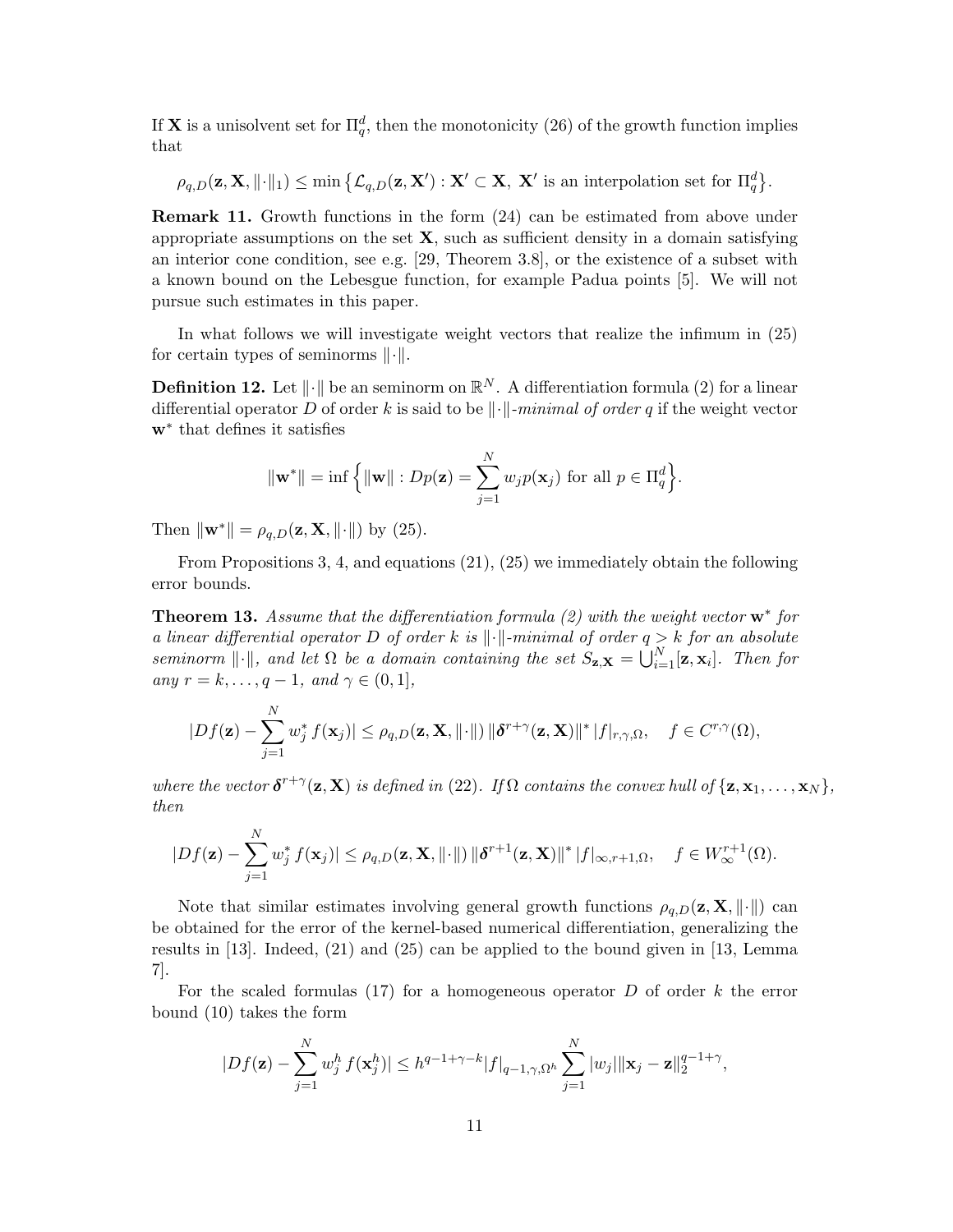where  $\Omega^h$  contains the scaled set  $S_{\mathbf{z},\mathbf{X}^h} = \bigcup_{i=1}^N [\mathbf{z}, \mathbf{x}_i^h]$ . Hence, for a  $\|\cdot\|$ -minimal weight vector w we immediately obtain the following estimates showing the correct scaling behavior of the error for any  $h > 0$ ,

$$
|Df(\mathbf{z}) - \sum_{j=1}^{N} w_j^h f(\mathbf{x}_j^h)| \le h^{r+\gamma-k} \rho_{q,D}(\mathbf{z}, \mathbf{X}, ||\cdot||) ||\boldsymbol{\delta}^{r+\gamma}(\mathbf{z}, \mathbf{X})||^* |f|_{r,\gamma,\Omega^h},
$$
  
\n
$$
|Df(\mathbf{z}) - \sum_{j=1}^{N} w_j^h f(\mathbf{x}_j^h)| \le h^{r+1-k} \rho_{q,D}(\mathbf{z}, \mathbf{X}, ||\cdot||) ||\boldsymbol{\delta}^{r+1}(\mathbf{z}, \mathbf{X})||^* |f|_{\infty, r+1, \Omega^h},
$$
\n(27)

where  $r = k, \ldots, q-1$ ,  $\{z, x_1, \ldots, x_N\} \subset \Omega$ , and for the second estimate we assume that  $\Omega$  contains the convex hull of  $\{z, x_1, \ldots, x_N\}$ .

**Remark 14.** If **w** is  $\|\cdot\|$ -minimal for a homogeneous operator D of order k on **z**, **X**, then clearly  $\mathbf{w}^h = h^{-k}\mathbf{w}$  is also  $\|\cdot\|_h$ -minimal for the same operator D on  $\mathbf{z}, \mathbf{X}^h$  if  $\|\mathbf{w}^h\|_h = \alpha_h \|\mathbf{w}\|$  with some  $\alpha_h > 0$ . Therefore the  $\|\cdot\|$ -minimal formulas are scalable in the sense of  $[14]$ , which is helpful for the computation of  $w$ , see Section 6.1.

# 4 Weighted  $\ell_1$ -Minimal Differentiation Formulas

In the case of the  $\ell_1$ -norm  $\|\cdot\| = \|\cdot\|_1$ , with  $\|\mathbf{w}\|_1 := \sum_{j=1}^N |w_j|$ , and the (semi)norm  $\|\cdot\| = \|\cdot\|_{1,\mu}$  of (20) we will use the simplified notation for the growth function

$$
\rho_{q,D}(\mathbf{z}, \mathbf{X}, 1, \mu) := \rho_{q,D}(\mathbf{z}, \mathbf{X}, \|\cdot\|_{1,\mu}), \quad \mu \ge 0 \quad (\|\cdot\|_{1,0} := \|\cdot\|_1).
$$

Thus,

$$
\rho_{q,D}(\mathbf{z}, \mathbf{X}, 1, \mu) = \sup \{ Dp(\mathbf{z}) : p \in \Pi_q^d, \ |p(\mathbf{x}_j)| \le ||\mathbf{x}_j - \mathbf{z}||_2^{\mu}, \ j = 1, \dots, N \}
$$
  
= 
$$
\inf \Big\{ \sum_{j=1}^N |w_j| ||\mathbf{x}_j - \mathbf{z}||_2^{\mu} : \mathbf{w} \in \mathbb{R}^N, \ Dp(\mathbf{z}) = \sum_{j=1}^N w_j p(\mathbf{x}_j) \text{ for all } p \in \Pi_q^d \Big\},
$$

where  $\|\mathbf{x}_j - \mathbf{z}\|_2^0 := 1$  in the undetermined case  $\mathbf{x}_j = \mathbf{z}$ .

We now consider various aspects of  $\lVert \cdot \rVert_{1,\mu}$ -minimal formulas in some detail.

### 4.1 Sparsity

An important feature of  $\lVert \cdot \rVert_{1,\mu}$ -minimal formulas is a relatively small number of nonzero weights  $w_i$ .

**Theorem 15.** Given  $D$ ,  $X$  and  $z$ , assume that there exists a numerical differentiation formula (2) of polynomial exactness order q. Then for any  $\mu \geq 0$ , there is a  $\lVert \cdot \rVert_{1,\mu}$ minimal formula of order q with at most  $\dim \Pi_q^d$  nonzero weights.

*Proof.* The constrained weighted  $\ell_1$ -minimization problem for the  $\lVert \cdot \rVert_{1,\mu}$ -minimal weight vector  $\mathbf{w} = [w_1, \dots, w_N]^T$  can be reformulated as a linear optimization problem

$$
\min_{\mathbf{w}^+,\mathbf{w}^-} \mathbf{c}^T(\mathbf{w}^+ + \mathbf{w}^-) \quad \text{under} \quad \mathbf{A}(\mathbf{w}^+ - \mathbf{w}^-) = \mathbf{b},
$$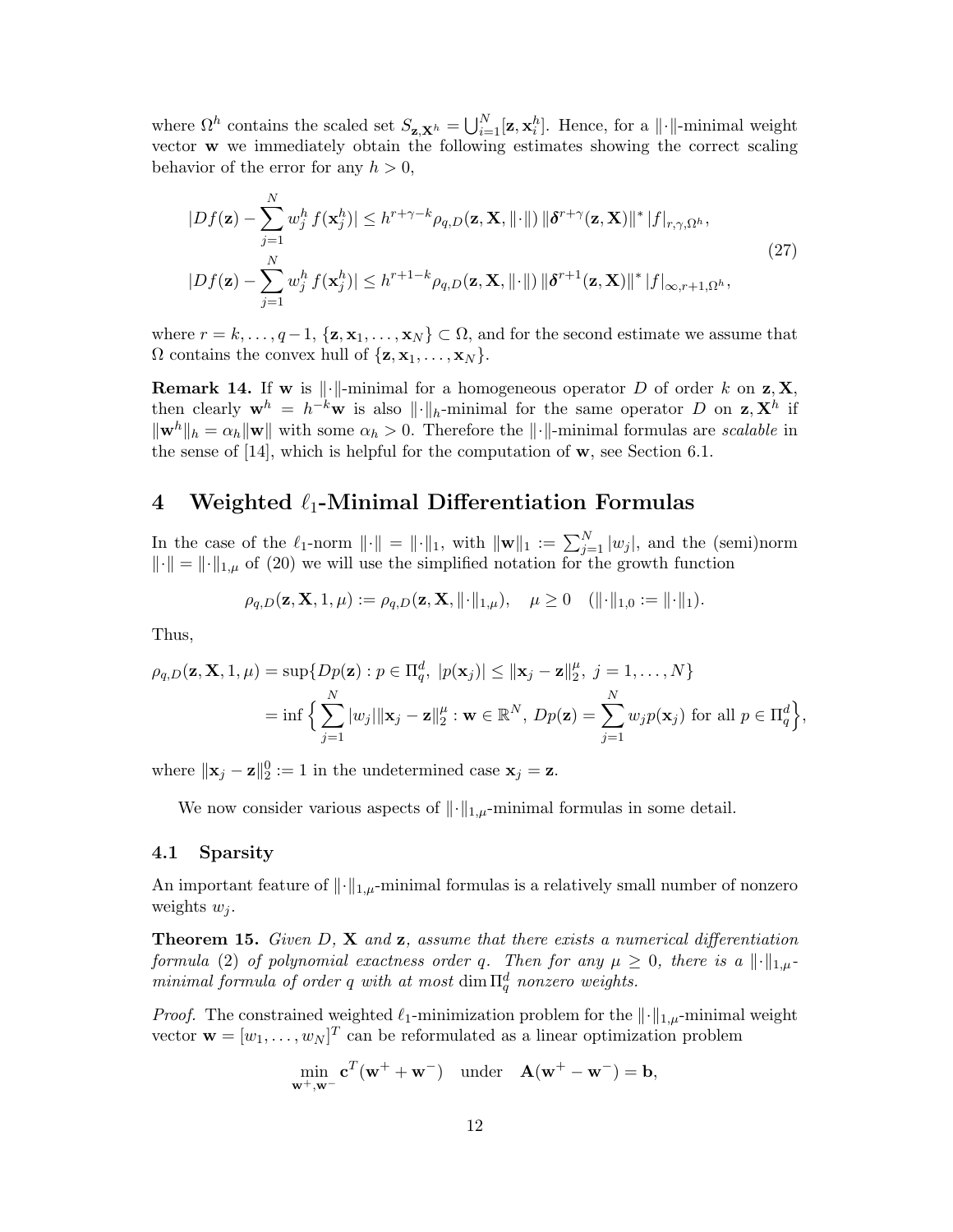for nonnegative variables  $\mathbf{w}^+,\mathbf{w}^- \in \mathbb{R}^N$ , where  $w_j^+ = \max\{w_j, 0\}$ ,  $w_j^- = -\min\{w_j, 0\}$ ,  $j = 1 \ldots, N$ , such that  $\mathbf{w} = \mathbf{w}^+ - \mathbf{w}^-$  and  $|w_j| = w_j^+ - w_j^-$ . Here c is a fixed nonnegative vector with  $c_j = ||\mathbf{x}_j - \mathbf{z}||_2^{\mu}$  $_{2}^{\mu}$ , and **A** is a matrix with dim  $\Pi_{q}^{d}$  rows and N columns that expresses the polynomial exactness of order  $q$ . This is a problem in standard normal form, and, if solvability is assumed, there always is an optimal vertex solution having no more positive components than the number of rows of **A**.  $\Box$ 

Clearly, any linear programming algorithm that ends in a vertex solution, for example the simplex method, will find a weight vector **w** satisfying Theorem 15. Note that  $\Pi_q^d$ unisolvent sets **X** will always consist of  $N \geq \dim \Pi_q^d$  points, and if there are more points than needed, the  $\|\cdot\|_{1,\mu}$ -minimal formulas do not use them, albeit the choice of the subset depends on  $\mu$ , see some numerical examples in Section 6.4. Sparser solutions with less than dim  $\Pi_q^d$  nonzero weights  $w_j$ , i.e. the five point star for bivariate Laplace operator, are more difficult to find unless  $X$  is specifically designed to admit such solutions, which is the standard approach in the finite difference method on regular nodes. Note that methods for obtaining sparse solution of underdetermined systems of linear equations are the subject of Compressed Sensing [18].

### 4.2 Error bounds and choice of  $\mu$

Given a linear differential operator D of order k and the order  $q > k$  of polynomial exactness, assume that  $f \in C^{r,\gamma}(\Omega)$  for a domain  $\Omega$  containing  $S_{\mathbf{z},\mathbf{X}}$ , with some  $r \in$  $\{k, \ldots, q-1\}$  and  $\gamma \in (0,1]$ . We consider  $\lVert \cdot \rVert_{1,\mu}$ -minimal formulas for various  $\mu \geq 0$ .

The choice  $\mu = r + \gamma$  plays a special role as it delivers the best possible estimate in Theorem 13. Indeed, since  $\|\boldsymbol{\delta}^{r+\gamma}(\mathbf{z}, \mathbf{X})\|_{1, r+\gamma}^{*} = 1$  by (23), we have

$$
|Df(\mathbf{z}) - \sum_{j=1}^{N} w_j^{1,r+\gamma} f(\mathbf{x}_j)| \le \rho_{q,D}(\mathbf{z}, \mathbf{X}, 1, r + \gamma) |f|_{r,\gamma,\Omega}.
$$
 (28)

where  $\mathbf{w}^{1,r+\gamma}$  is the weight vector of a  $\|\cdot\|_{1,r+\gamma}$ -minimal formula. In view of (21) and (25),

$$
\rho_{q,D}(\mathbf{z}, \mathbf{X}, 1, r + \gamma) \leq \rho_{q,D}(\mathbf{z}, \mathbf{X}, \|\cdot\|) \|\boldsymbol{\delta}^{r + \gamma}(\mathbf{z}, \mathbf{X})\|^*
$$

for any absolute seminorm  $\|\cdot\|$ , which shows that (28) is the best estimate obtainable from Theorem 13.

From (28) we obtain in particular that for any  $f \in W^q_{\infty}(\Omega)$ , where  $\Omega$  contains the convex hull of  $S_{\mathbf{z},\mathbf{X}}$ , any  $\|\cdot\|_{1,q}$ -minimal formula of exactness order q satisfies

$$
|Df(\mathbf{z}) - \sum_{j=1}^{N} w_j^{1,q} f(\mathbf{x}_j)| \le \rho_{q,D}(\mathbf{z}, \mathbf{X}, 1, q) |f|_{\infty, q, \Omega}.
$$
 (29)

Nevertheless, other choices of  $\mu$  are also of interest. In particular, a  $\|\cdot\|_{1,0}$ -minimal formula has the optimal stability constant

$$
\|\mathbf{w}^{1,0}\|_1 = \rho_{q,D}(\mathbf{z}, \mathbf{X}, 1, 0)
$$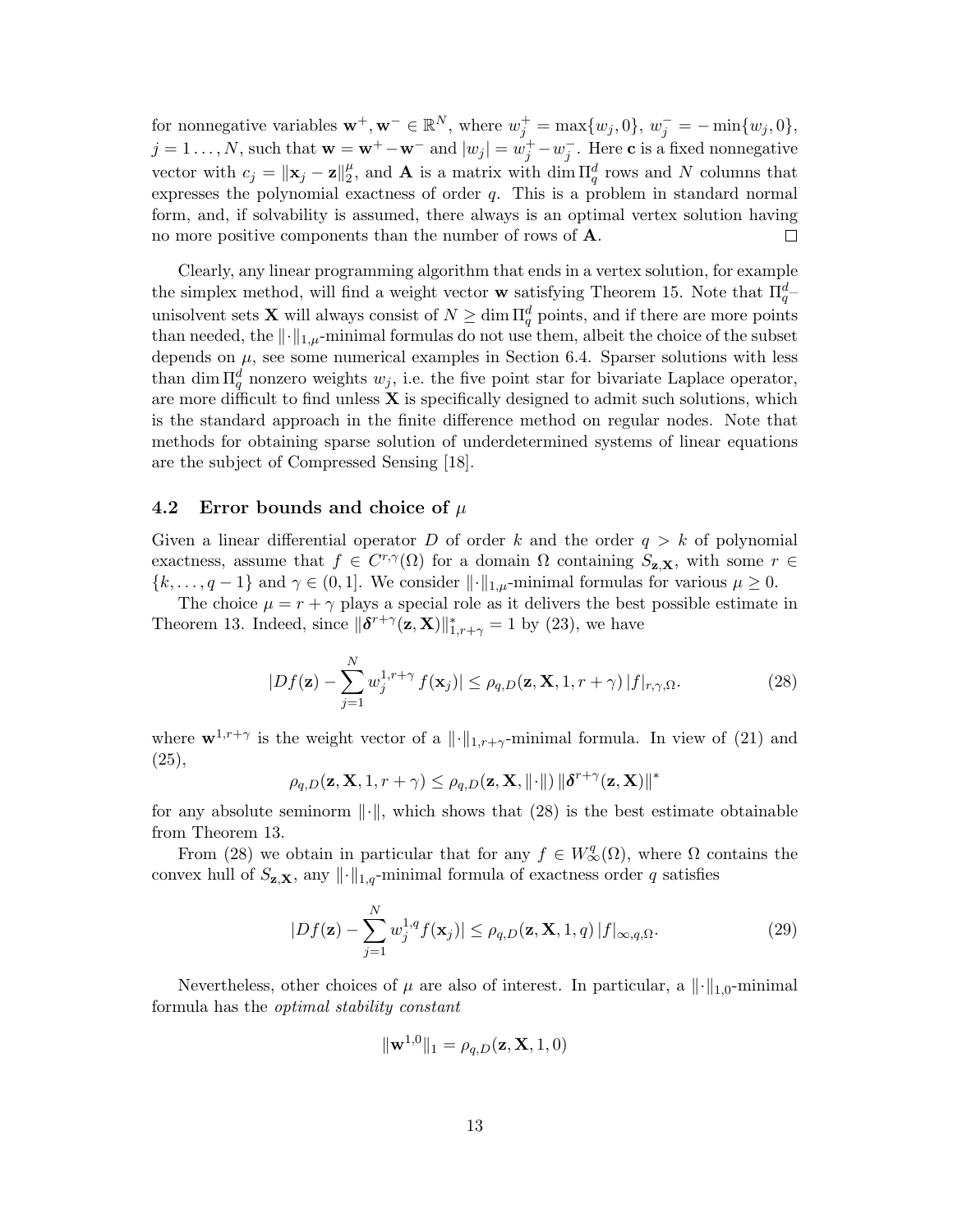over all weight vectors of the fixed exactness order  $q > k$ , whereas a larger  $\mu > 0$  means that the weights in  $(20)$  penalize more distant points in  $X$ , thus leading to smaller effective supports

$$
\mathbf{X}_{\mathbf{w}} := \{ x_j \in \mathbf{X} : w_j \neq 0 \}
$$

of the respective formulas.

Therefore we derive error bounds for  $\|\cdot\|_{1,\mu}$ -minimal formulas with any  $\mu \geq 0$ , that also take into account the influence of the effective supports  $\mathbf{X}_{\mathbf{w}}$ .

**Theorem 16.** Assume that the differentiation formula (2) with the weight vector  $\mathbf{w} =$  $\mathbf{w}^{1,\mu}$  for a linear differential operator D of order k is  $\lVert \cdot \rVert_{1,\mu}$ -minimal of order  $q > k$ , and let  $\Omega$  be a domain containing the set  $S_{\mathbf{z},\mathbf{X}} = \bigcup_{i=1}^N [\mathbf{z}, \mathbf{x}_i]$ . Then for any  $r = k, \ldots, q - 1$ , and  $\gamma \in (0,1],$ 

$$
|Df(\mathbf{z}) - \sum_{j=1}^{N} w_j^{1,\mu} f(\mathbf{x}_j)| \le \rho_{q,D}(\mathbf{z}, \mathbf{X}, 1, \mu) h_{\mathbf{z}, \mathbf{X}_{\mathbf{w}}}^{r+\gamma-\mu} |f|_{r,\gamma,\Omega} \quad \text{if} \quad 0 \le \mu \le r+\gamma,
$$
 (30)

$$
|Df(\mathbf{z}) - \sum_{j=1}^{N} w_j^{1,\mu} f(\mathbf{x}_j)| \le \rho_{q,D}(\mathbf{z}, \mathbf{X}, 1, \mu) s_{\mathbf{z}, \mathbf{X}_{\mathbf{w}}}^{r+\gamma-\mu} |f|_{r,\gamma,\Omega} \quad \text{if} \quad \mu > r + \gamma,
$$
 (31)

where  $h_{\mathbf{z},\mathbf{X}}$  is defined in (4), and

$$
s_{\mathbf{z},\mathbf{Y}} := \min_{\mathbf{y} \in \mathbf{Y} \setminus \{\mathbf{z}\}} \|\mathbf{y} - \mathbf{z}\|_2 \tag{32}
$$

denotes the distance from  $\mathbf{z}$  to  $\mathbf{Y} \setminus \{\mathbf{z}\}.$ 

*Proof.* The case  $\mu = r + \gamma$  is covered in (28). Let  $\mu \neq r + \gamma$ . In view of (23),

$$
\|\boldsymbol{\delta}^{r+\gamma}(\mathbf{z}, \mathbf{X}_{\mathbf{w}})\|_{1,\mu}^{*} = \max_{\mathbf{x}_{j} \in \mathbf{X}_{\mathbf{w}} \setminus \{\mathbf{z}\}} \|\mathbf{x}_{j} - \mathbf{z}\|_{2}^{r+\gamma-\mu} = \begin{cases} h_{\mathbf{z}, \mathbf{X}_{\mathbf{w}}}^{r+\gamma-\mu}, & \text{if } \mu < r+\gamma, \\ s_{\mathbf{z}, \mathbf{X}_{\mathbf{w}}}^{r+\gamma-\mu}, & \text{if } \mu > r+\gamma. \end{cases}
$$

Moreover, it is clear from (25) that  $\rho_{q,D}(z, X, 1, \mu) = \rho_{q,D}(z, X_w, 1, \mu)$ , and both (30) and (31) follow from Theorem 13 applied to the set  $X_w$  instead of X.  $\Box$ 

Note that  $h_{\mathbf{z},\mathbf{X}_{\mathbf{w}}} \leq h_{\mathbf{z},\mathbf{X}}$  and  $s_{\mathbf{z},\mathbf{Y}}^{-1}$  $\mathbf{z}_{\mathbf{z},\mathbf{X}\mathbf{w}}^{-1} \leq s_{\mathbf{z},\mathbf{X}}^{-1}$ , and the respective quantities may be significantly different if w is sparse.

When comparing the bounds in (28), (30), (31) it is helpful to take into account the scaling behavior of the growth functions  $\rho_{a,D}(\mathbf{z}, \mathbf{X}, 1, \mu)$ . If D is a homogeneous operator of order k, then for  $\mathbf{X}^h$  defined by (16),

$$
\rho_{q,D}(\mathbf{z}, \mathbf{X}^h, 1, \mu) = h^{\mu - k} \rho_{q,D}(\mathbf{z}, \mathbf{X}, 1, \mu), \quad \mu \ge 0,
$$
\n(33)

which is easy to check by the definition of  $\rho_{q,D}(z, X, 1, \mu)$ . In particular, all these bounds give convergence with rate  $\mathcal{O}(h^{r+\gamma-k})$  as in (27) for the scaled formulas with weights  $w_j^h = h^{-k} w_j.$ 

By rearranging the factors in (30) and estimating  $h_{\mathbf{z},\mathbf{X}_{w}}$  by  $h_{\mathbf{z},\mathbf{X}}$  we may obtain bounds in the form (3),

$$
|Df(\mathbf{z}) - \sum_{j=1}^{N} w_j^{1,\mu} f(\mathbf{x}_j)| \le \sigma_{q,D}(\mathbf{z}, \mathbf{X}, 1, \mu) h_{\mathbf{z}, \mathbf{X}}^{r+\gamma-k} |f|_{r,\gamma,\Omega}, \quad \mu \le r+\gamma,
$$
 (34)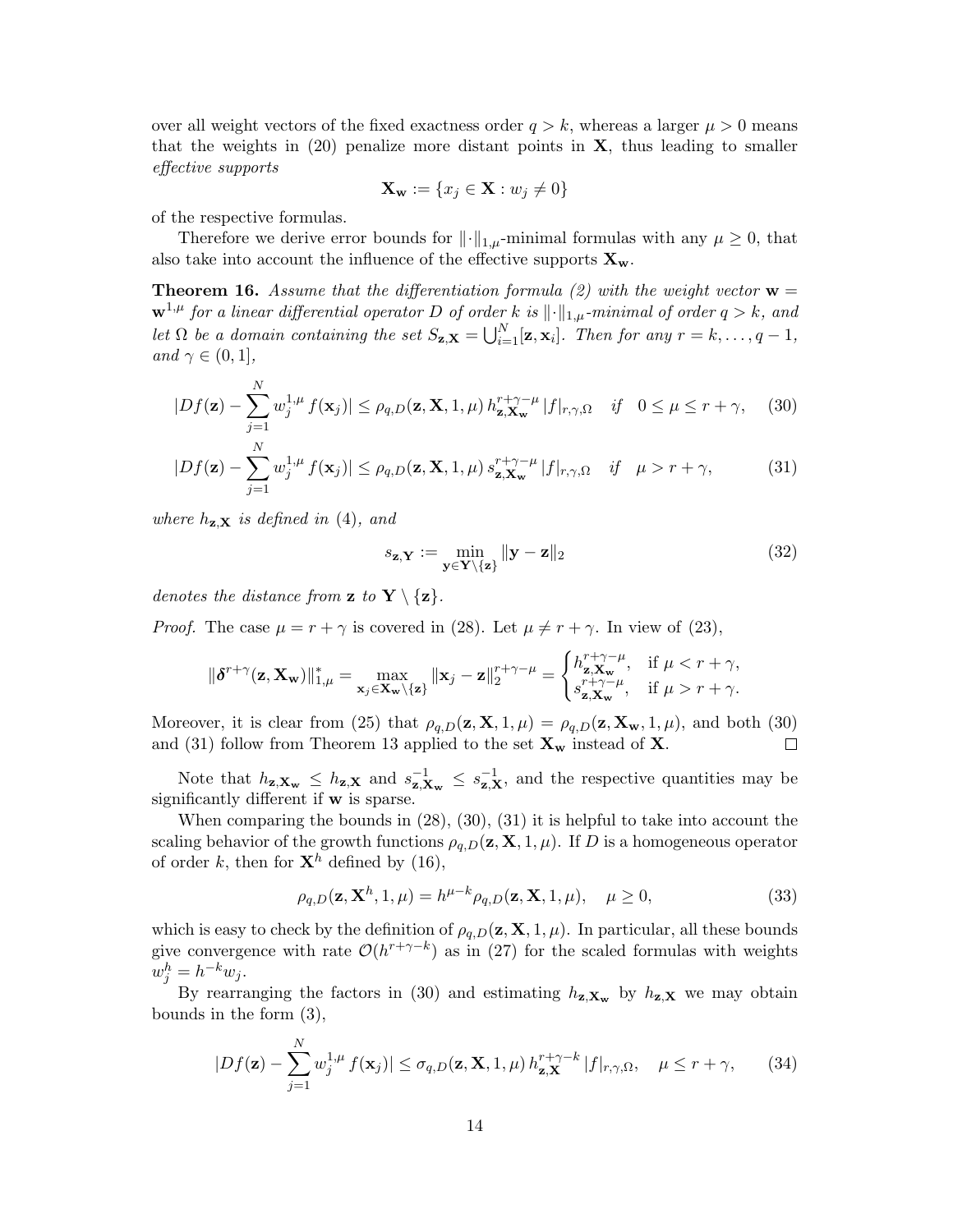where the  $\sigma$ -factor

$$
\sigma_{q,D}(\mathbf{z}, \mathbf{X}, 1, \mu) := h_{\mathbf{z}, \mathbf{X}}^{k-\mu} \rho_{q,D}(\mathbf{z}, \mathbf{X}, 1, \mu)
$$

is scale-invariant in the sense that  $\sigma_{q,D}(z, X, 1, \mu) = \sigma_{q,D}(z, X^h, 1, \mu)$  for any  $h > 0$  and any homogeneous D. It is connected to  $\sigma(\mathbf{z}, \mathbf{X}, \mathbf{w}, \mu)$  of (14) by the relation

$$
\sigma_{q,D}(\mathbf{z}, \mathbf{X}, 1, \mu) = \inf \Big\{ \sigma(\mathbf{z}, \mathbf{X}, \mathbf{w}, \mu) : \mathbf{w} \in \mathbb{R}^N, \, Dp(\mathbf{z}) = \sum_{j=1}^N w_j p(\mathbf{x}_j) \Big\}.
$$

Although the right hand side of (34) is minimal for  $\mu = r + \gamma$  thanks to (15), the more accurate estimates in (30) are not so conclusive. In Section 6.4 we investigate the influence of  $\mu$  on the accuracy and stability of the  $\|\cdot\|_{1,\mu}$ -minimal formulas numerically. The results suggest that significantly higher accuracy can be achieved at the expense of a moderate increase of  $\Vert \mathbf{w} \Vert_1$  when using  $\mu > 0$ . However, an excessively large  $\mu$  may lead to a high error and a high stability constant  $\|\mathbf{w}\|_1$  on more difficult sets **X**. The choice  $\mu = r + \gamma$  seems to deliver a good compromise between stability and accuracy. The error bounds (31) involving  $s_{\mathbf{z},\mathbf{X_w}}$  rather than  $h_{\mathbf{z},\mathbf{X_w}}$  are much less accurate than those in  $(28)–(30)$  in these experiments, when compared with the actual error of the numerical differentiation formulas.

### 4.3 Positive formulas

For an elliptic differential operator  $D$  of second order, a numerical differentiation formula (2) with  $\mathbf{x}_1 = \mathbf{z}$  is said to be *positive* if  $w_1 < 0$  and  $w_j > 0$ ,  $j = 2, \ldots, N$ . Formulas of this type are useful in generalized finite difference methods [25] for elliptic PDEs since under certain additional assumptions the system matrices become M-matrices with highly desirable properties such as guaranteed invertibility and discrete maximum principle.

Proposition 17. There are no positive formulas that are exact for polynomials of order 5 or higher.

Proof. Following the argumentation in [24, p. 57], assume that a positive formula (2) is exact for polynomials of order 5. Then in particular it is exact for the polynomial  $p(\mathbf{x}) = \|\mathbf{x} - \mathbf{z}\|_2^4 \in \Pi_5^d$ . Since  $Dp(\mathbf{z}) = 0$ , this implies that  $\sum_{j=1}^N w_j \|\mathbf{x}_j - \mathbf{z}\|_2^4 = 0$  and hence  $w_1 = \cdots = w_N = 0$ , a contradiction. П

An example of a positive formula of polynomial exactness order 4 for the Laplace operator  $\Delta$  is the classical 5 point star formula in  $\mathbb{R}^2$ .

The following theorem shows a minimality property and an error bound for arbitrary positive formulas.

**Theorem 18.** Let D be an elliptic differential operator  $(1)$  of second order, and let a numerical differentiation formula (2) with weight vector w be positive and exact for polynomials of order  $q \in \{3, 4\}$ . Then w is  $\|\cdot\|_{1,2}$ -minimal, with

$$
\|\mathbf{w}\|_{1,2} = \rho_{q,D}(\mathbf{z}, \mathbf{X}, 1, 2) = \tau_D(\mathbf{z}) := 2 \sum_{|\alpha|=1} c_{2\alpha}(\mathbf{z}),
$$
\n(35)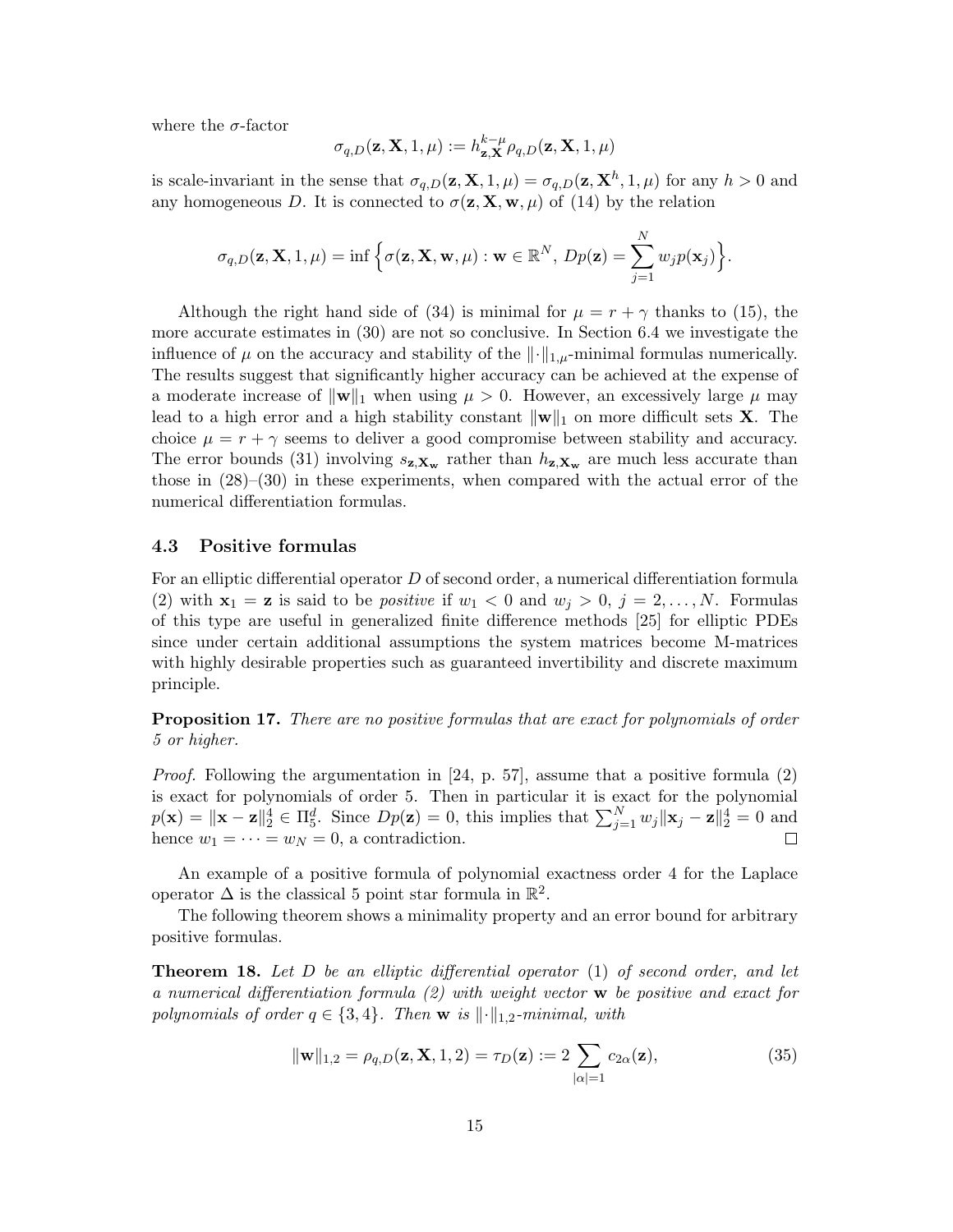and hence for any  $f \in C^{r,\gamma}(\Omega)$ , with  $2 \leq r + \gamma \leq q$ ,

$$
|Df(\mathbf{z}) - \sum_{j=1}^{N} w_j f(\mathbf{x}_j)| \le \tau_D(\mathbf{z}) h_{\mathbf{z}, \mathbf{X}_{\mathbf{w}}}^{r+\gamma-2} |f|_{r,\gamma,\Omega}
$$
(36)

where  $\Omega \subset \mathbb{R}^d$  is any domain that contains the set  $S_{\mathbf{z},\mathbf{X}}$  defined by (8), and  $\mathbf{X}_{\mathbf{w}} := \{x_j \in S_{\mathbf{w}}\}$  $\mathbf{X}: w_j \neq 0$ .

*Proof.* If a formula (2) with weight vector **w** is exact for polynomials of order  $q$ , then in particular it is exact for  $p(\mathbf{x}) = \|\mathbf{x} - \mathbf{z}\|_2^2 \in \Pi_3^d$ , and hence

$$
\sum_{j=1}^N w_j \|\mathbf{x}_j - \mathbf{z}\|_2^2 = Dp(\mathbf{z}) = \tau_D(\mathbf{z}).
$$

It follows that  $\|\mathbf{w}\|_{1,2} \geq \tau_D(\mathbf{z})$ . (Note that  $\tau_D(\mathbf{z}) > 0$  for any elliptic operator D of second order.) If we assume that  $\mathbf{x}_1 = \mathbf{z}$  and w is positive, then  $\|\mathbf{w}\|_{1,2} = \sum_{j=2}^{N} w_j \|\mathbf{x}_j - \mathbf{z}\|_2^2 =$  $\tau_D(z)$ , which proves the  $\lVert \cdot \rVert_{1,2}$ -minimality of the positive formula, and (35) in view of (25). The error bound (36) follows from (30).  $\mathbf{L}$ 

As a corollary we obtain the following statement about growth functions.

**Corollary 19.** Let D be an elliptic differential operator  $(1)$  of second order, and let **z** and **X** be such that there exists a positive differentiation formula (2) of exactness order  $q \in \{3, 4\}$ . Then  $\rho_{q,\Delta}(\mathbf{z}, \mathbf{X}, 1, 2) = \tau_D(\mathbf{z})$ .

Note that for the Laplace operator  $D = \Delta$  we have  $\tau_{\Delta}(\mathbf{z}) = 2d$  for all  $\mathbf{z} \in \mathbb{R}^d$ .

Theorem 18 shows that any positive differentiation formula is  $\|\cdot\|_{1,2}$ -minimal. If there is more than one such formula, then all of them have the same  $\lVert \cdot \rVert_{1,2}$ -seminorm  $\|\mathbf{w}\|_{1,2} = \tau_D(\mathbf{z})$  and satisfy the error bound (36). It is suggested in [25] to choose a particular positive differentiation formula by minimizing the  $\|\cdot\|_{1,\mu}$ -seminorm of the weight vector **w**, with  $\mu > 2$ , which is supported by numerical evidence. Indeed, for a greater  $\mu$ , points closer to **z** are preferred, which potentially improves the bound in (36) thanks to a smaller  $h_{\mathbf{z},\mathbf{X}_{\mathbf{w}}}$ . Our experiments in Section 6.4 also investigate this phenomenon, although we do not require the formulas to be positive.

### 5 Numerical Differentiation by Least Squares

General results of Section 3 can also be applied to the numerical differentiation formulas obtained by differentiating the least squares polynomial fits to the data.

Assuming that  $\mathbf{X} = {\mathbf{x}_1, ..., \mathbf{x}_N}$ , where  $N \ge \dim \Pi_q^d$ , is a unisolvent set for  $\Pi_q^d$ , the weighted least squares polynomial  $L_{\mathbf{X},q}^{\theta} f \in \Pi_q^d$ ,  $\theta = [\theta_1, \dots, \theta_N]^T$ ,  $\theta_j > 0$ , is uniquely defined by the condition

$$
\|(L_{\mathbf{X},q}^{\theta}f-f)|_{\mathbf{X}}\|_{2,\theta}=\min\{\|(p-f)|_{\mathbf{X}}\|_{2,\theta}:p\in\Pi_q^d\},\
$$

where

$$
\|\mathbf{v}\|_{2,\boldsymbol{\theta}}:=\Big(\sum_{j=1}^N\theta_jv_j^2\Big)^{1/2}.
$$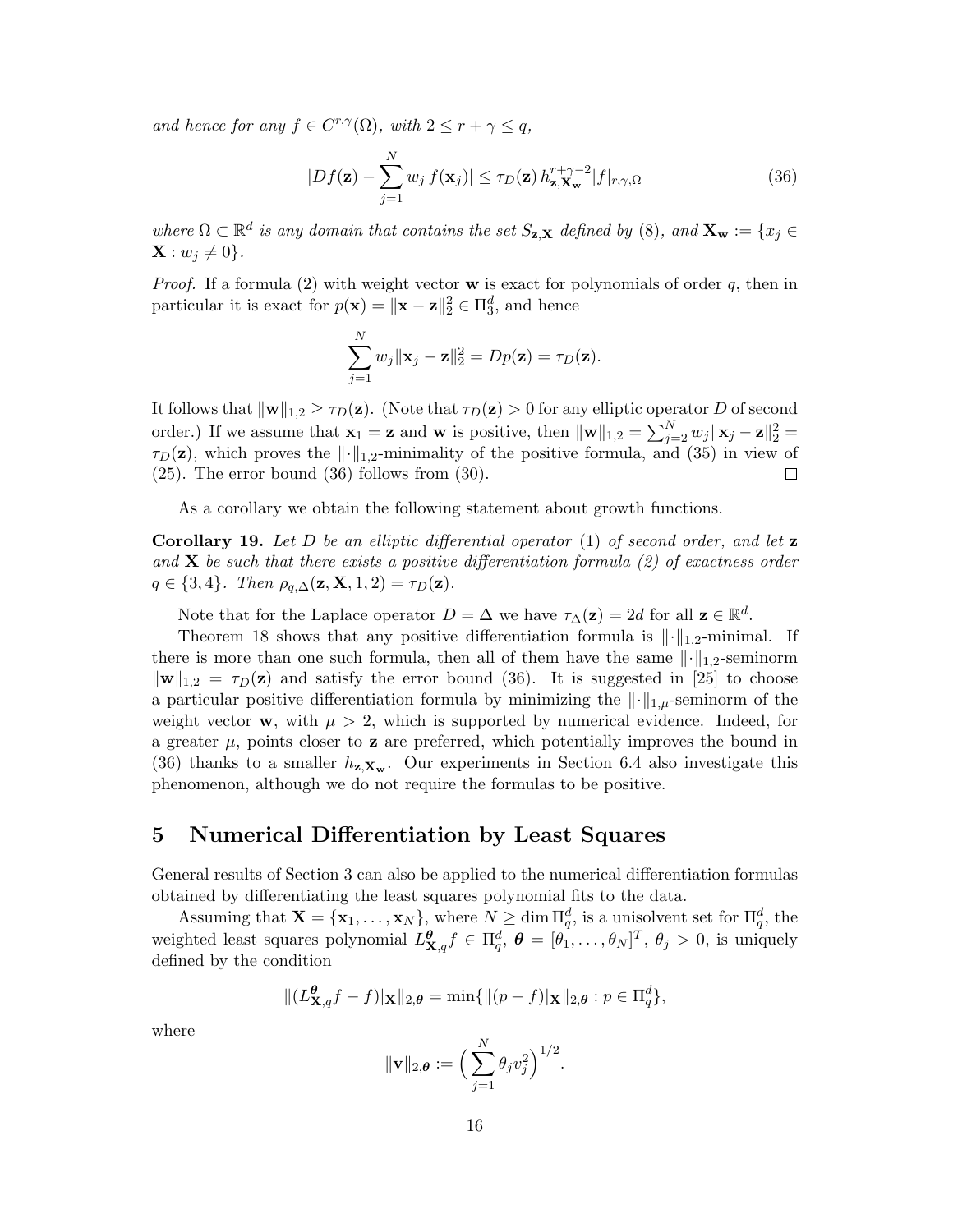Moreover,  $L_{\mathbf{X},q}^{\theta} f$  satisfies  $L_{\mathbf{X},q}^{\theta} p = p$  for all  $p \in \Pi_q^d$ . Since  $L_{\mathbf{X},q}^{\theta} f$  depends linearly on  $f|\mathbf{x}$ , the application of D to  $L^{\theta}_{\mathbf{X},q}f$  leads to a numerical differentiation formula

$$
Df(\mathbf{z}) \approx DL_{\mathbf{X},q}^{\theta} f(\mathbf{z}) = \sum_{j=1}^{N} w_j^{2,\theta} f(\mathbf{x}_j)
$$
(37)

of exactness order  $q$ . Note that such formulas are frequently used in the generalized finite difference methods, see e.g. [20, 4].

Let  $\|\cdot\|_{2,\theta^{-1}}$  be the weighted  $\ell_2$ -norm defined by the weight vector  $\theta^{-1} = [\theta_1^{-1}, \ldots, \theta_N^{-1}]^T$ ,

$$
\|\mathbf{v}\|_{2,\theta^{-1}}=\Big(\sum_{j=1}^N \frac{v_j^2}{\theta_j}\Big)^{1/2}.
$$

It is well known (see e.g. [16, Section 22.3]) that the weight vector  $\mathbf{w}^{2,\theta}$  of (37) solves the quadratic minimization problem

$$
\|\mathbf{w}\|_{2,\theta^{-1}}^2 = \sum_{j=1}^N \frac{w_j^2}{\theta_j} \to \min \quad \text{subject to } Dp(\mathbf{z}) = \sum_{j=1}^N w_j p(\mathbf{x}_j) \text{ for all } p \in \Pi_q^d.
$$

Hence, (37) is a  $\lVert \cdot \rVert_{2,\theta^{-1}}$ -minimal formula of order q according to Definition 12. We may also allow zero and infinite weights,  $0 \le \theta_j \le \infty$ . If  $\theta_{j_0} = 0$  for some  $j_0$ , then  $w_{j_0}^{2,\theta}$  $j_0^{\lambda,\theta}=0.$ If  $\theta_{j_0} = \infty$  then the weighted least squares polynomial  $L^{\theta}_{X,f}$  satisfies the interpolation condition  $L_{\mathbf{X},f}^{\theta}(\mathbf{x}_{j_0}) = f(\mathbf{x}_{j_0})$ . In both cases  $\lVert \cdot \rVert_{2,\theta}$  and  $\lVert \cdot \rVert_{2,\theta^{-1}}$  lose the  $j_0$ -th term and become seminorms.

The growth function corresponding to the seminorm  $\lVert \cdot \rVert_{2,\theta^{-1}}$  is

$$
\rho_{q,D}(\mathbf{z}, \mathbf{X}, \|\cdot\|_{2,\boldsymbol{\theta}^{-1}}) = \|\mathbf{w}^{2,\boldsymbol{\theta}}\|_{2,\boldsymbol{\theta}^{-1}} = \sup \Big\{ Dp(\mathbf{z}) : p \in \Pi_q^d, \sum_{j=1}^N \theta_j |p(\mathbf{x}_j)|^2 \leq 1 \Big\}.
$$

Since  $\|\cdot\|_{2,\theta^{-1}}$  is dual to  $\|\cdot\|_{2,\theta}$ , Theorem 13 implies the following error bounds.

**Theorem 20.** Let D be a linear differential operator of order k and let  $\Omega$  be a domain containing the set  $S_{\mathbf{z},\mathbf{X}} = \bigcup_{i=1}^{N} [\mathbf{z}, \mathbf{x}_i]$ . The numerical differentiation formula (37) of order  $q > k$  for any  $r = k, \ldots, q - 1$ , and  $\gamma \in (0, 1]$  satisfies

$$
|Df(\mathbf{z}) - \sum_{j=1}^N w_j^{2,\boldsymbol{\theta}} f(\mathbf{x}_j)| \leq \rho_{q,D}(\mathbf{z}, \mathbf{X}, \|\cdot\|_{2,\boldsymbol{\theta}^{-1}}) \Big(\sum_{j=1}^N \theta_j \|\mathbf{x}_j - \mathbf{z}\|_2^{2(r+\gamma)}\Big)^{1/2} |f|_{r,\gamma,\Omega},
$$

for all  $f \in C^{r,\gamma}(\Omega)$ . If  $\Omega$  contains the convex hull of  $\{z, x_1, \ldots, x_N\}$ , then for all  $f \in W^{r+1}_{\infty}(\Omega),$ 

$$
|Df(\mathbf{z}) - \sum_{j=1}^N w_j^{2,\boldsymbol{\theta}} f(\mathbf{x}_j)| \leq \rho_{q,D}(\mathbf{z}, \mathbf{X}, \|\cdot\|_{2,\boldsymbol{\theta}^{-1}}) \Big(\sum_{j=1}^N \theta_j \|\mathbf{x}_j - \mathbf{z}\|_2^{2r+2}\Big)^{1/2} |f|_{\infty, r+1, \Omega}.
$$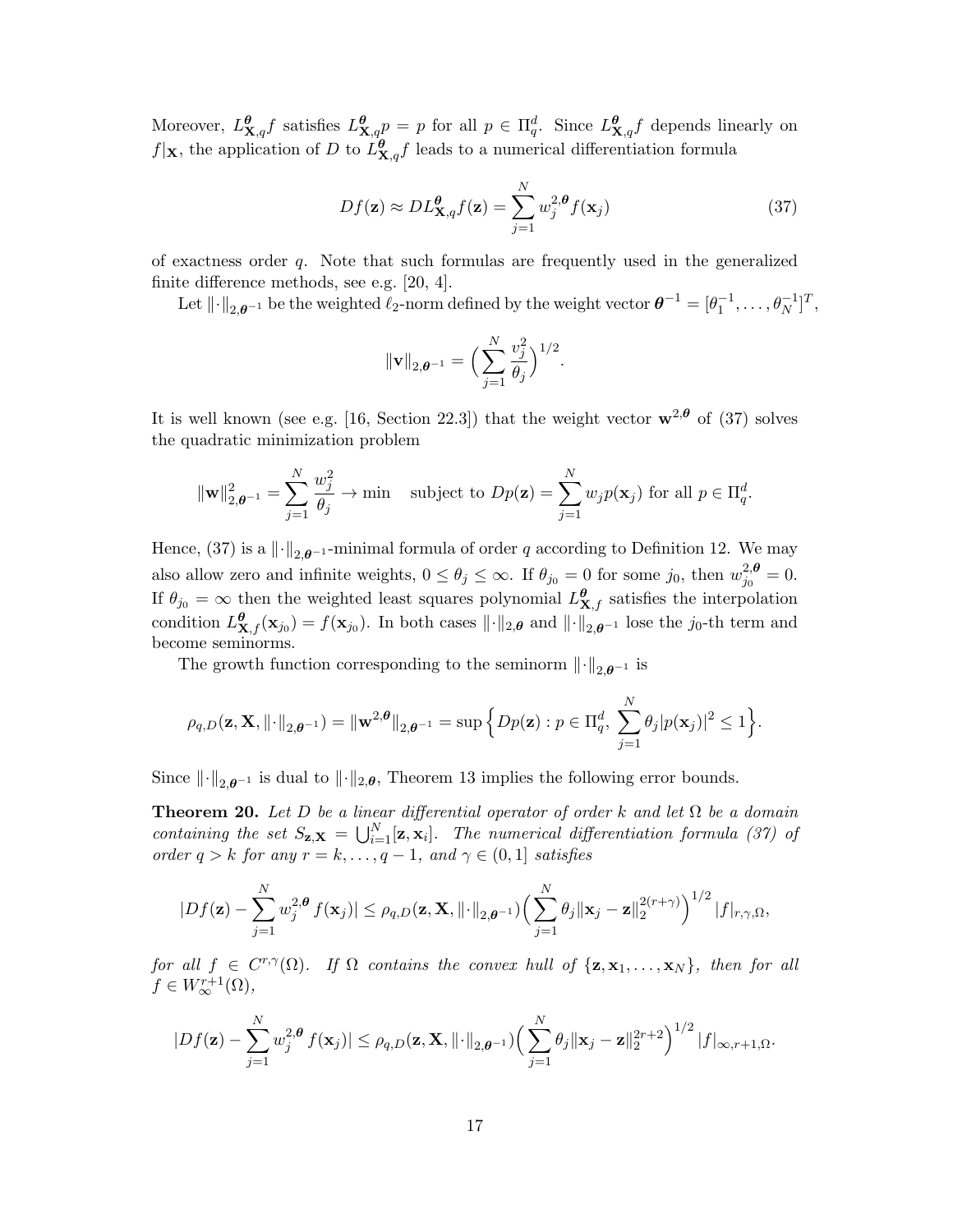Motivated by the  $\lVert \cdot \rVert_{1,\mu}$ -minimal formulas studied in Section 4, we consider the least squares solution with the weights given by

$$
\theta_j = ||\mathbf{x}_j - \mathbf{z}||_2^{-2\mu}, \quad j = 1, ..., N, \quad \mu \ge 0,
$$

and denote by  $w^{2,\mu}$  the vector  $w^{2,\theta}$  obtained with these weights, which are therefore minimal with respect to the seminorm

$$
\|\mathbf{w}\|_{2,\mu} := \Big(\sum_{j=1}^N w_j^2 \|\mathbf{x}_j - \mathbf{z}\|_2^{2\mu}\Big)^{1/2}, \quad \mu > 0, \qquad \|\mathbf{w}\|_{2,0} := \|\mathbf{w}\|_2.
$$

The corresponding growth functions  $\rho_{q,D}(\mathbf{z}, \mathbf{X}, 2, \mu) := \rho_{q,D}(\mathbf{z}, \mathbf{X}, \|\cdot\|_{2,\mu})$  satisfy

$$
\rho_{q,D}(\mathbf{z}, \mathbf{X}, 2, \mu) = \sup \Big\{ Dp(\mathbf{z}) : p \in \Pi_q^d, \sum_{\substack{j=1 \ y_j \neq \mathbf{z}}}^N \frac{|p(\mathbf{x}_j)|^2}{\|\mathbf{x}_j - \mathbf{z}\|_2^{2\mu}} \le 1 \Big\}.
$$
\n
$$
= \|\mathbf{w}^{2,\mu}\|_{2,\mu} = \Big(\sum_{j=1}^N (w_j^{2,\mu})^2 \|\mathbf{x}_j - \mathbf{z}\|_2^{2\mu}\Big)^{1/2}.
$$
\n(38)

In this case Theorem 20 leads to the following statement.

**Corollary 21.** Given a linear differential operator D of order k, the  $\|\cdot\|_{2,\mu}$ -minimal formula of order  $q > k$  with the weight vector  $\mathbf{w}^{2,\mu}$ ,  $\mu \geq 0$ , satisfies for any domain  $\Omega$ containing the set  $S_{\mathbf{z},\mathbf{X}} = \bigcup_{i=1}^N [\mathbf{z}, \mathbf{x}_i]$  and any  $r = k, \ldots, q - 1$ , and  $\gamma \in (0, 1]$ , the error bound

$$
|Df(\mathbf{z}) - \sum_{j=1}^{N} w_j^{2,\mu} f(\mathbf{x}_j)| \leq \Big(\sum_{\substack{j=1 \ x_j \neq \mathbf{z}}}^{N} \|\mathbf{x}_j - \mathbf{z}\|_2^{2(r+\gamma-\mu)}\Big)^{1/2} \rho_{q,D}(\mathbf{z}, \mathbf{X}, 2, \mu) \|f\|_{r,\gamma,\Omega}.
$$
 (39)

In particular, for  $\mu = r + \gamma$  we have

$$
|Df(\mathbf{z}) - \sum_{j=1}^{N} w_j^{2,r+\gamma} f(\mathbf{x}_j)| \le \sqrt{N} \rho_{q,D}(\mathbf{z}, \mathbf{X}, 2, r + \gamma) |f|_{r, \gamma, \Omega}.
$$
 (40)

We can also estimate the error of the  $\|\cdot\|_{2,\mu}$ -minimal least squares formulas with the help of the  $\|\cdot\|_{1,\mu}$  growth function. Indeed, from the inequality  $\|\mathbf{w}\|_{2,\mu} \leq \|\mathbf{w}\|_{1,\mu} \leq$  $\sqrt{N}$ ||w||<sub>2,µ</sub> it follows that

$$
\rho_{q,D}(\mathbf{z}, \mathbf{X}, 2, \mu) \le \rho_{q,D}(\mathbf{z}, \mathbf{X}, 1, \mu) \le \sqrt{N} \rho_{q,D}(\mathbf{z}, \mathbf{X}, 2, \mu).
$$
\n(41)

Hence, (40) implies a bound for the error of the  $\lVert \cdot \rVert_{2,r+\gamma}$ -minimal formulas that is only hence, (40) implies a bound for the error of the  $|| \cdot ||_{2,r+\gamma}$ -minimal formulas that is<br>by a factor of  $\sqrt{N}$  worse than the estimate (28) for the  $|| \cdot ||_{1,r+\gamma}$ -minimal formulas.

Moreover, Theorem 16 implies in view of (41) that the error of the  $\|\cdot\|_{1,\mu}$ -minimal formulas of exactness order q can be estimated with the help of the  $\|\cdot\|_{2,\mu}$  growth function,

$$
|Df(\mathbf{z}) - \sum_{j=1}^{N} w_j^{1,\mu} f(\mathbf{x}_j)| \le \sqrt{N} \rho_{q,D}(\mathbf{z}, \mathbf{X}, 2, \mu) \max \left\{ h_{\mathbf{z}, \mathbf{X}}^{r+\gamma-\mu}, s_{\mathbf{z}, \mathbf{X}}^{r+\gamma-\mu} \right\} |f|_{r,\gamma,\Omega}, \quad (42)
$$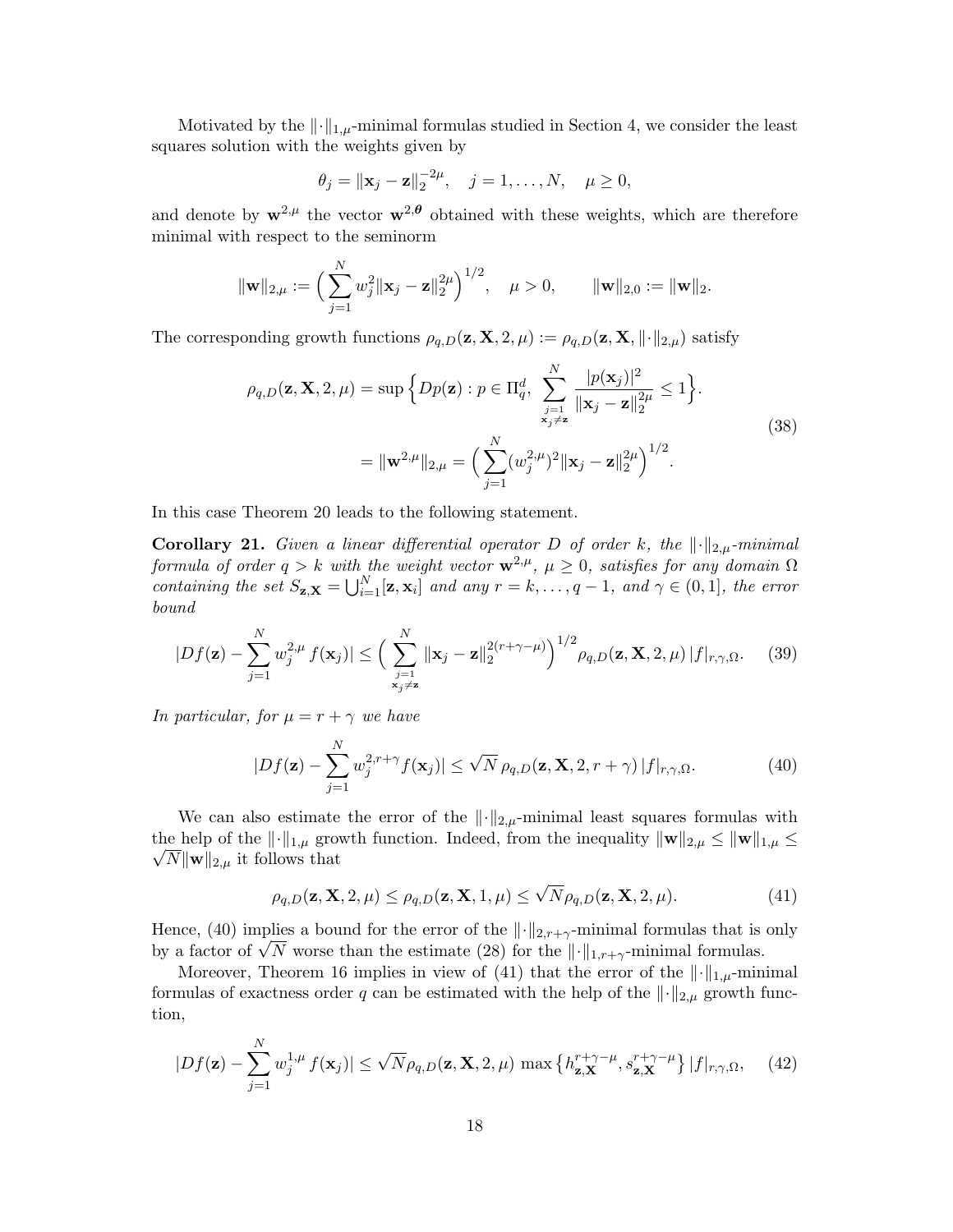where  $h_{\mathbf{z},\mathbf{X}}$  is defined in (4), and  $s_{\mathbf{z},\mathbf{X}}$  in (32).

In particular, for any  $f \in W^q_\infty(\Omega)$ , where  $\Omega$  contains the convex hull of  $\{z, \mathbf{x}_1, \dots, \mathbf{x}_N\},$ (40) and (42) imply that both  $\|\cdot\|_{1,q}$ -minimal and  $\|\cdot\|_{2,q}$ -minimal formulas of exactness order q satisfy the same error bound

$$
|Df(\mathbf{z}) - \sum_{j=1}^{N} w_j^{1,q} f(\mathbf{x}_j)| \le \sqrt{N} \rho_{q,D}(\mathbf{z}, \mathbf{X}, 2, q) |f|_{\infty, q, \Omega},
$$
\n(43)

$$
|Df(\mathbf{z}) - \sum_{j=1}^{N} w_j^{2,q} f(\mathbf{x}_j)| \le \sqrt{N} \rho_{q,D}(\mathbf{z}, \mathbf{X}, 2, q) |f|_{\infty, q, \Omega}.
$$
 (44)

Numerical experiments in Section 6 suggest that the accuracy of the  $\| \cdot \|_{2,\mu}$ -minimal formulas is close to that of the  $\|\cdot\|_{1,\mu}$ -minimal formulas. Their weight vectors w can be more efficiently computed, but they are not sparse.

Remark 22. A remarkable feature of (42) and (43) is that these error bounds do not rely on the knowledge of the  $\|\cdot\|_{1,\mu}$ -minimal formula, so that its quality can be assessed by computing  $\rho_{q,D}(z, X, 2, \mu)$  and other ingredients of  $(42)$ – $(43)$  without resorting to the relatively expensive  $\ell_1$ -minimization. The latter will only be needed to compute a sparse  $\|\cdot\|_{1,\mu}$ -minimal formula after good values for q and  $\mu$  have been found based on the estimates. Such sparse formulas are of interest for the generalized finite difference methods since they lead to sparser system matrices. Since the error of kernel-based numerical differentiation formulas is also bounded in terms of  $\rho_{a,D}(\mathbf{z}, \mathbf{X}, 1, q)$  [13, Theorem 9], the inequalities (41) imply a bound in terms of the more efficiently computable  $\rho_{a,D}(z, X, 2, q)$  for these formulas as well, which can be used in the kernel-based generalized finite difference methods to improve the algorithms for the selection of local point sets that generate numerical differentiation formulas [10, 11, 21].

**Remark 23.** Note that the stability constant  $\|\mathbf{w}^{2,\theta}\|_1$  of the formula (37) has an alternative interpretation as the Lebesgue function  $\mathcal{L}^{\theta}_{q,D}(\mathbf{z}, \mathbf{X})$  of the differentiated least squares operator  $DL_{\mathbf{X},q}^{\theta}$  because

$$
\mathcal{L}^{\theta}_{q,D}(\mathbf{z}, \mathbf{X}) := \sup\{|DL^{\theta}_{\mathbf{X},q}f(\mathbf{z})| : |f(\mathbf{x}_i)| \le 1\} = \|\mathbf{w}^{2,\theta}\|_1.
$$
 (45)

Similar to certain estimates of the Lebesgue constant  $\mathcal{L}^{\theta}_{q,D}(\Omega,\mathbf{X}) := \sup_{\mathbf{z}\in\Omega} \mathcal{L}^{\theta}_{q,D}(\mathbf{z},\mathbf{X})$ proposed in [8] the formula (45) can be employed to determine suitable degrees of local polynomial approximations in two-stage scattered data fitting algorithms [12, 15].

**Remark 24.** Although  $\lVert \cdot \rVert_{2,\mu}$ -minimal formulas are not sparse, they may be preferred over  $\|\cdot\|_{1,\mu}$ -minimal formulas because they are cheaper to compute. Indeed, their computation requires solving just one positive definite linear system if using the method of normal equations, see Section 6.1, whereas  $\ell_1$ -minimization is done by iterative algorithms such as Simplex Method. (Note however that [26] provides numerical evidence of competitive cost performance of Simplex Method for low order formulas with  $q = 3$ .) Another advantage of the least squares formulas, relevant for the numerical stability and certain applications, is the continuous dependence of the weight vector w on the point positions  $X$ , which does not hold for the  $\ell_1$ –minimal formulas as observed in Remarks 1 and 2 of [25].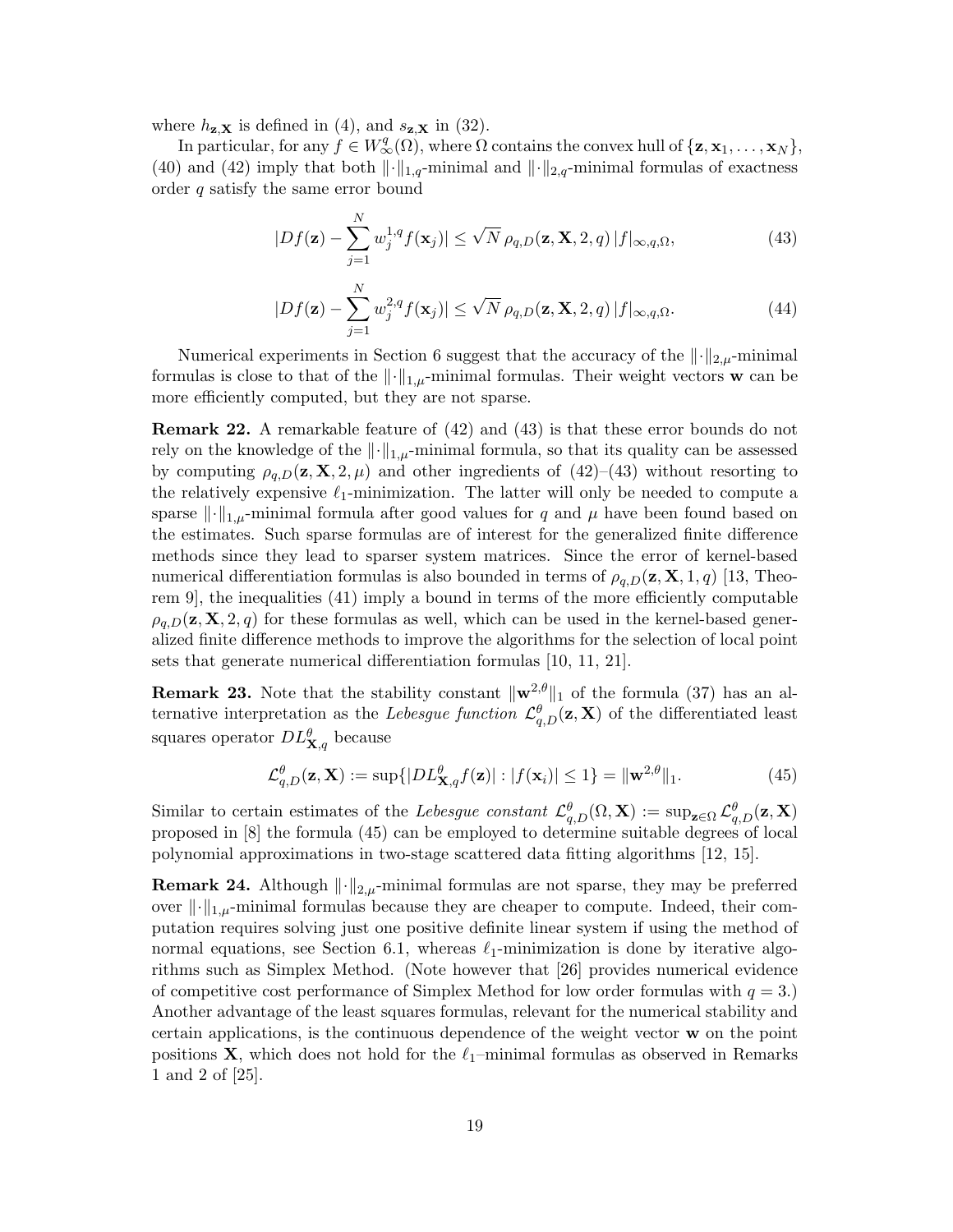### 6 Numerical Experiments

### 6.1 Computation of weight vectors

Since  $\Pi_q^d$  is shift-invariant, the polynomial exactness condition (5) for a vector w is equivalent to

$$
D_z p(\mathbf{0}) = \sum_{j=1}^N w_j p(\mathbf{x}_j - \mathbf{z}) \quad \text{for all} \quad p \in \Pi_q^d,
$$

where **0** is the origin in  $\mathbb{R}^d$ , and for any operator D given by (1) the shifted operator  $D_{\mathbf{z}}$  is defined by

$$
D_{\mathbf{z}}f(\mathbf{x}) := \sum_{|\alpha| \leq k} c_{\alpha}(\mathbf{x} + \mathbf{z}) \partial^{\alpha} f(\mathbf{x}).
$$

Hence we can always use z = 0 in the implementation of a k·k-minimal formula if we replace **X** by  $X - z$  and D by  $D_z$ . This allows the use of simple monomials for a basis of polynomials.

Thus, for a  $\|\cdot\|_{1,\mu}$ -minimal formula we arrive at the following linear programming problem: find  $\mathbf{w}^{1,\mu} \in \mathbb{R}^N$  that minimizes

$$
\sum_{j=1}^N |w_j| \|\tilde{\mathbf{x}}_j\|_2^{\mu}, \qquad \tilde{\mathbf{x}}_j := \mathbf{x}_j - \mathbf{z},
$$

subject to the constraints

$$
\sum_{j=1}^{N} w_j \tilde{\mathbf{x}}_j^{\alpha} = D_{\mathbf{z}} \mathbf{x}^{\alpha} |_{\mathbf{x}=\mathbf{0}} = \alpha! c_{\alpha}(\mathbf{z}), \qquad |\alpha| < q.
$$

However, for the sets **X** with small  $h_{\mathbf{z},\mathbf{X}}$  the matrix  $[\tilde{\mathbf{x}}_j^{\alpha}]_{j,\alpha}$  is extremely ill-conditioned. Therefore, we make use of the scalability of the  $\lVert \cdot \rVert$ -minimal formulas, see Remark 14. Thanks to this property, for a *homogenous* operator  $D$  of order  $k$ , the vector  $\bf{w}$  can be obtained by scaling  $\mathbf{w} = h_{\mathbf{z},\mathbf{X}}^{-k} \mathbf{v}$  from the weight vector  $\mathbf{v} \in \mathbb{R}^N$  that solves the following problem:

$$
\sum_{j=1}^{N} |v_j| \| \mathbf{y}_j \|_2^{\mu} \to \min \quad \text{subject to} \quad \frac{1}{\alpha!} \sum_{j=1}^{N} v_j \mathbf{y}_j^{\alpha} = c_{\alpha}(\mathbf{z}), \quad |\alpha| < q,\tag{46}
$$

where  $\mathbf{y}_j := h_{\mathbf{z},\mathbf{X}}^{-1}(\mathbf{x}_j - \mathbf{z}), j = 1,\ldots,N.$ 

We refer the reader to the extensive literature on the algorithms for the basis pursuit, the name often used for the  $\ell_1$  minimization problem, of which (46) is a special case. Specifically in the area of Compressed Sensing there is a high demand for such algorithms delivering sparse solutions. In our experiments we obtain sparse weights **v** with  $v_j = 0$ ,  $j \notin I$ , for some  $I \subset \{1, ..., N\}$  by MATLAB command lingrog by specifying 'dualsimplex' as algorithm. Since MATLAB's Optimization Toolbox currently only works in double precision, we recompute the weights in the variable-precision arithmetic by solving the constraint equations for  $v_j, j \in I$ , should a higher accuracy be needed.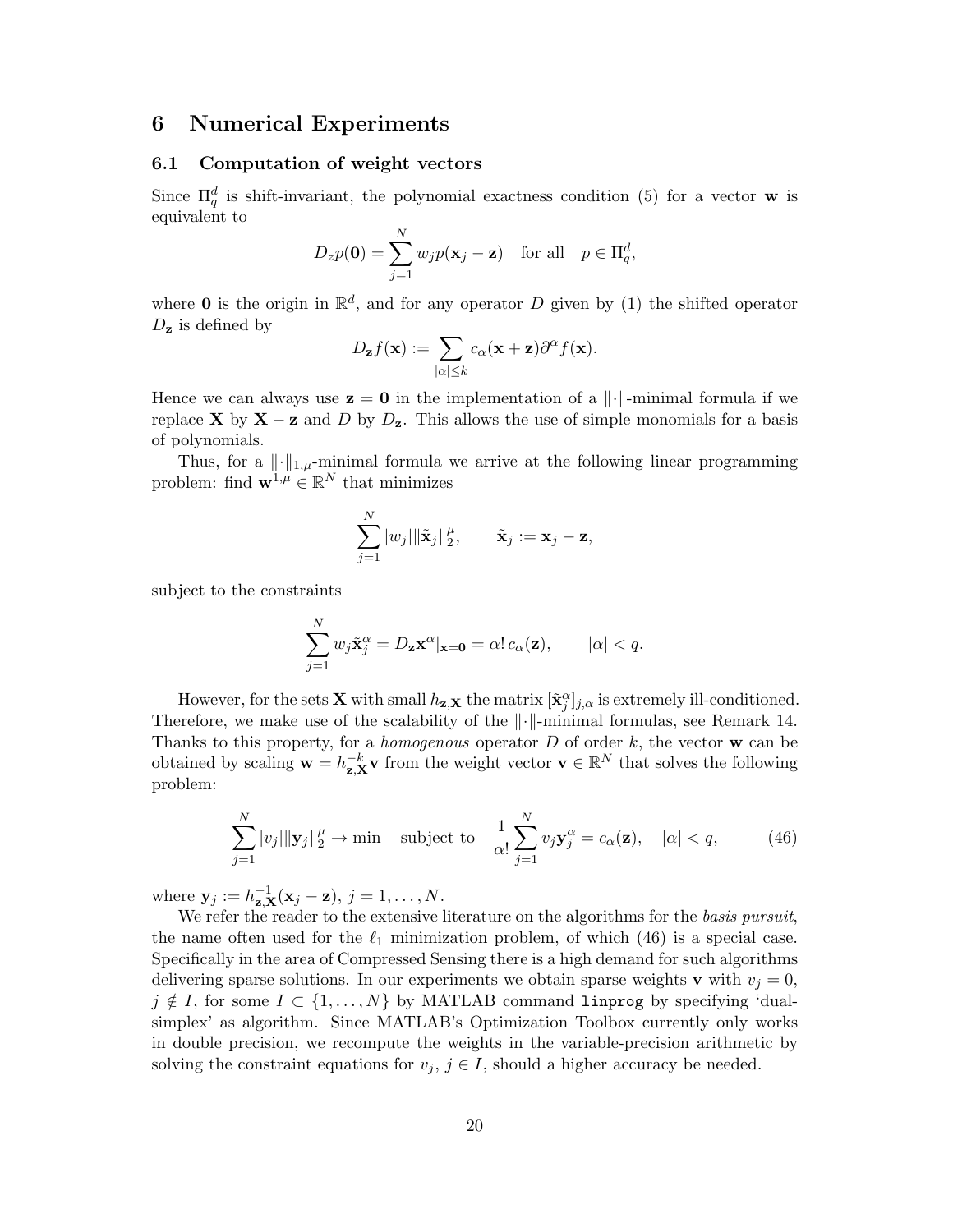Since  $\lVert \cdot \rVert_{2,\mu}$ -minimal formulas are also scalable, the computation of their weight vectors **w** is more stable numerically if we rescale the set **X** into the unit disk as **Y** :=  $h_{\mathbf{z},\mathbf{X}}^{-1}(\mathbf{X}-\mathbf{z})$ , obtain the weight vector **v** of the formula

$$
D_{\mathbf{z}}L_{\mathbf{Y},q}^{\theta}f(\mathbf{0})=\sum_{j=1}^N v_jf(\mathbf{y}_j), \text{ with } \theta_j=\|\mathbf{y}_j\|_2^{-2\mu}, \quad j=1,\ldots,N,
$$

and then scale back to arrive at  $\mathbf{w} = h_{\mathbf{z},\mathbf{X}}^{-k} \mathbf{v}$ . To see how v can be computed, write the polynomial  $p = L_{\mathbf{Y},q}^{\theta} f \in \Pi_q^d$  in the monomial basis,

$$
p(\mathbf{y}) = \sum_{|\alpha| < q} b_{\alpha} \mathbf{y}^{\alpha}, \quad b_{\alpha} \in \mathbb{R}.
$$

Assuming that  $\mathbf{0} \notin \mathbf{Y}$ , the vector  $\mathbf{b} = [b_{\alpha}]_{\alpha}$  is the unique solution of the problem

$$
||W\mathbf{b} - f_{\mathbf{Y}}||_{2,\boldsymbol{\theta}} \to \min, \qquad W := [\mathbf{y}_{j}^{\alpha}]_{j,\alpha}, \quad f_{\mathbf{Y}} := [f(\mathbf{y}_{1}), \ldots, f(\mathbf{y}_{N})]^{T}.
$$

(Note that W has full rank since Y is unisolvent for  $\Pi_q^d$ .) Hence

$$
\mathbf{b} = (\delta W)^{+} \delta f_{\mathbf{Y}},
$$

where  $\delta := \text{diag}(\sqrt{\theta_1}, \ldots, \sqrt{\theta_N})$  and  $A^+$  denotes the Moore-Penrose pseudoinverse of a matrix A. Since

$$
D_{\mathbf{z}}p(\mathbf{0}) = \sum_{|\alpha| < q} b_{\alpha} D_{\mathbf{z}} \mathbf{y}^{\alpha} \vert_{\mathbf{y} = \mathbf{0}} = [\alpha! \, c_{\alpha}(\mathbf{z})]_{\alpha}^T \, \mathbf{b},
$$

we arrive at the formula

$$
\mathbf{v}^T=[\alpha!\,c_{\alpha}(\mathbf{z})]^T_{\alpha}(\delta W)^+\delta.
$$

In the case  $0 \in Y$  assume without loss of generality that  $y_1 = 0$ . Then  $\theta_1 = \infty$  and hence  $b_0 = f(y_1)$  and  $\tilde{\mathbf{b}} := [b_\alpha]_{\alpha \neq 0}$  is the unique solution of the least squares problem

$$
\|\tilde{W}\tilde{\mathbf{b}}-\tilde{f}_{\mathbf{Y}}\|_{2,\boldsymbol{\theta}}\rightarrow\min,
$$

where

$$
\tilde{W} := [\mathbf{y}_j^{\alpha}]_{j \neq 1, \alpha \neq \mathbf{0}}, \quad \tilde{f}_{\mathbf{Y}} := [f(\mathbf{y}_2) - f(\mathbf{y}_1), \dots, f(\mathbf{y}_N) - f(\mathbf{y}_1)]^T,
$$

with  $\tilde{W}$  necessarily a full rank matrix. Then

$$
D_{\mathbf{z}}p(\mathbf{0}) = c_{\mathbf{0}}(\mathbf{z})f(\mathbf{y}_1) + [\alpha! c_{\alpha}(\mathbf{z})]_{\alpha \neq \mathbf{0}}^T \tilde{\mathbf{b}}
$$
  
=  $c_{\mathbf{0}}(\mathbf{0})f(\mathbf{y}_1) + [\alpha! c_{\alpha}(\mathbf{z})]_{\alpha \neq \mathbf{0}}^T (\tilde{\delta}\tilde{W})^+ \tilde{\delta}\tilde{f}_{\mathbf{Y}},$ 

with  $\tilde{\delta} := \text{diag}(\sqrt{\theta_2}, \dots, \sqrt{\theta_N})$ , which shows that

$$
[v_2, \dots, v_N] = [\alpha! c_\alpha(\mathbf{z})]_{\alpha \neq \mathbf{0}}^T (\tilde{\delta}\tilde{W})^+ \tilde{\delta},
$$

$$
v_1 = c_\mathbf{0}(\mathbf{z}) - \sum_{j=2}^N v_j.
$$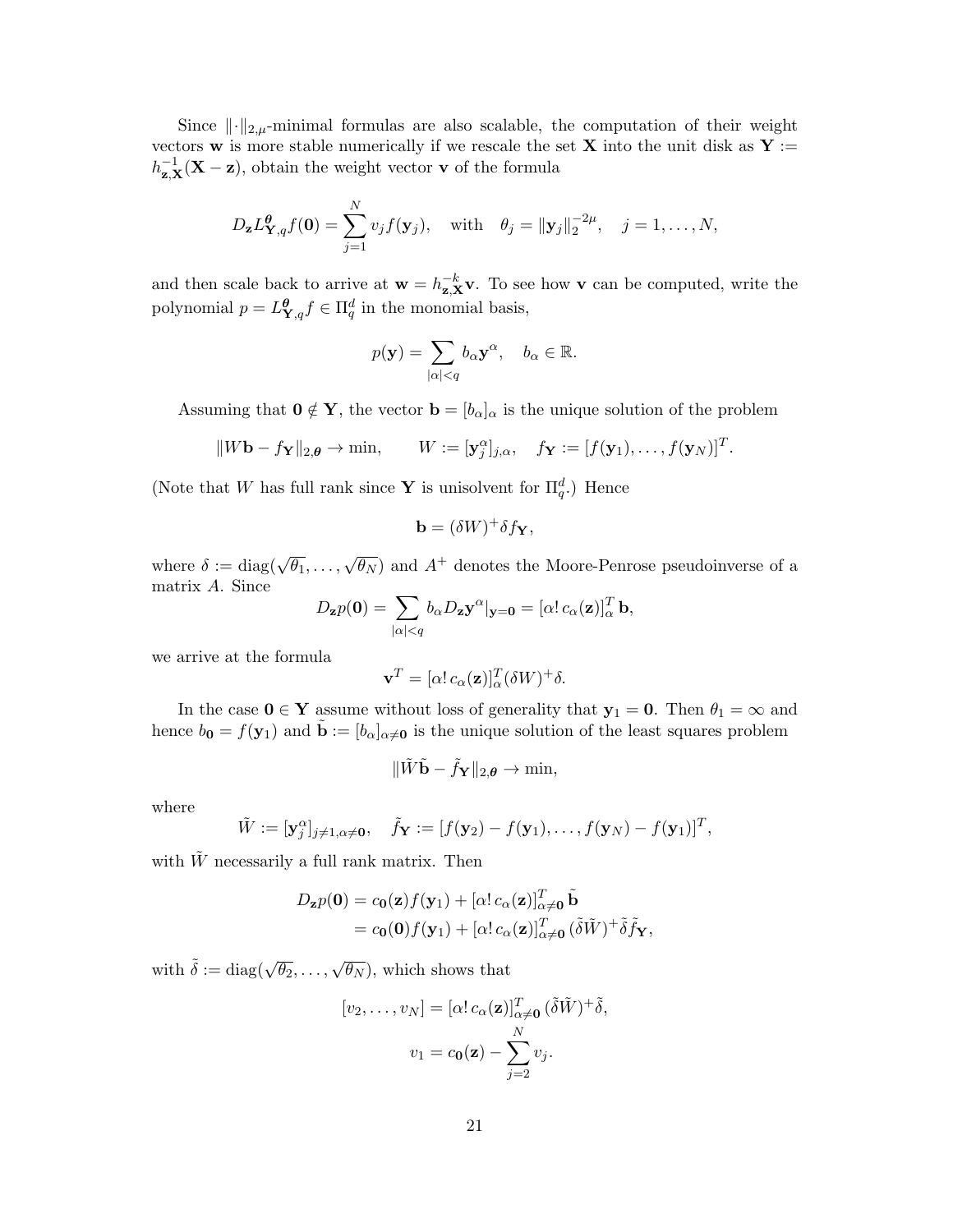The pseudoinverse of  $\delta W$  or  $\tilde{\delta} \tilde{W}$  can be found by using either the singular value decomposition, the QR-factorization or the normal equations [28]. The last method leads to a simple formula  $A^+ = (A^T A)^{-1} A^T$ , but requires solving a linear system with the matrix  $A<sup>T</sup>A$  whose condition number is the square of the condition number of A, which is undesirable if  $A$  is already ill-conditioned. We are using the singular value decomposition in the numerical experiments as the most reliable method.

Once the weight vector **w** of a  $\|\cdot\|_{2,\mu}$ -minimal formula of order q has been computed, the growth function  $\rho_{q,D}(\mathbf{z}, \mathbf{X}, 2, \mu)$  can be easily evaluated by (38).

### 6.2 Comparison of numerical differentiation formulas

To compare various numerical differentiation formulas we follow the same approach as in [13], and use the worst case error on Sobolev spaces  $H^{\rho}(\mathbb{R}^d) = W_2^{\rho}$  $i_2^{\rho}(\mathbb{R}^d)$  as the main accuracy measure. By Sobolev theorem, under certain restrictions on  $\Omega$ ,  $H^{\rho}(\Omega)$ is embedded in  $C^{r,\gamma}(\Omega)$  if  $\rho - d/2 = r + \gamma$  with  $\rho \in \mathbb{Z}_+$  and  $\gamma \in (0,1)$ . Therefore the estimates obtained in this paper are applicable to  $f \in H^{\rho}(\Omega)$  if  $\rho > d/2$  and  $\rho - d/2 \notin \mathbb{N}$ . The reason to deal with the spaces  $H^{\rho}(\Omega)$  rather than  $C^{r,\gamma}(\Omega)$  is that the worst case error of the formula (2) as well as the optimal recovery error are easily computable for them.

Recall that the space  $H^{\rho}(\mathbb{R}^d)$  with the norm

$$
||f||_{H^{\rho}(\mathbb{R}^d)} := (2\pi)^{-d/4} \Big( \int_{\mathbb{R}^d} |\hat{f}(\boldsymbol{\omega})|^2 (1 + ||\boldsymbol{\omega}||_2^2)^{\rho} d\boldsymbol{\omega} \Big)^{1/2}
$$

in the case  $\rho > d/2$  coincides with the *native space* (see e.g. [29]) of the *Matérn kernel* 

$$
M_{\rho,d}(\mathbf{x}) := \frac{\mathcal{K}_{\rho-d/2}(\|\mathbf{x}\|_2)\|\mathbf{x}\|_2^{\rho-d/2}}{2^{\rho-1}\Gamma(\rho)}, \quad \rho > d/2,
$$

where  $\mathcal{K}_{\nu}$  denotes the modified Bessel function of second kind. It follows (see [13]) that the *worst case error* of a numerical differentiation formula (2) on the unit ball of  $H^{\rho}(\mathbb{R}^d)$ can be computed by

$$
\sup_{\|f\|_{H^{\rho}(\mathbb{R}^d)}\leq 1} |Df(\mathbf{z}) - \sum_{j=1}^N w_j f(x_j)| = \sqrt{Q_{D,\mathbf{X}}(\mathbf{w})},\tag{47}
$$

where

$$
Q_{D,\mathbf{X}}(\mathbf{w}) := D\tilde{D}M_{\rho,d}(\mathbf{0}) - 2\sum_{j=1}^{N} w_j D M_{\rho,d}(\mathbf{z} - \mathbf{x}_j) + \sum_{i,j=1}^{N} w_i w_j M_{\rho,d}(\mathbf{x}_i - \mathbf{x}_j), \quad (48)
$$

with

$$
\tilde{D}f := Df(-\cdot) = \sum_{|\alpha| \le k} (-1)^{|\alpha|} c_{\alpha} \partial^{\alpha} f.
$$

The optimal recovery error

$$
\inf_{\mathbf{w}\in\mathbb{R}^N} \sup_{\|f\|_{H^{\rho}(\mathbb{R}^d)}\leq 1} |Df(\mathbf{z}) - \sum_{j=1}^N w_j f(x_j)| = \sqrt{Q_{D,\mathbf{X}}(\mathbf{w}^*)}
$$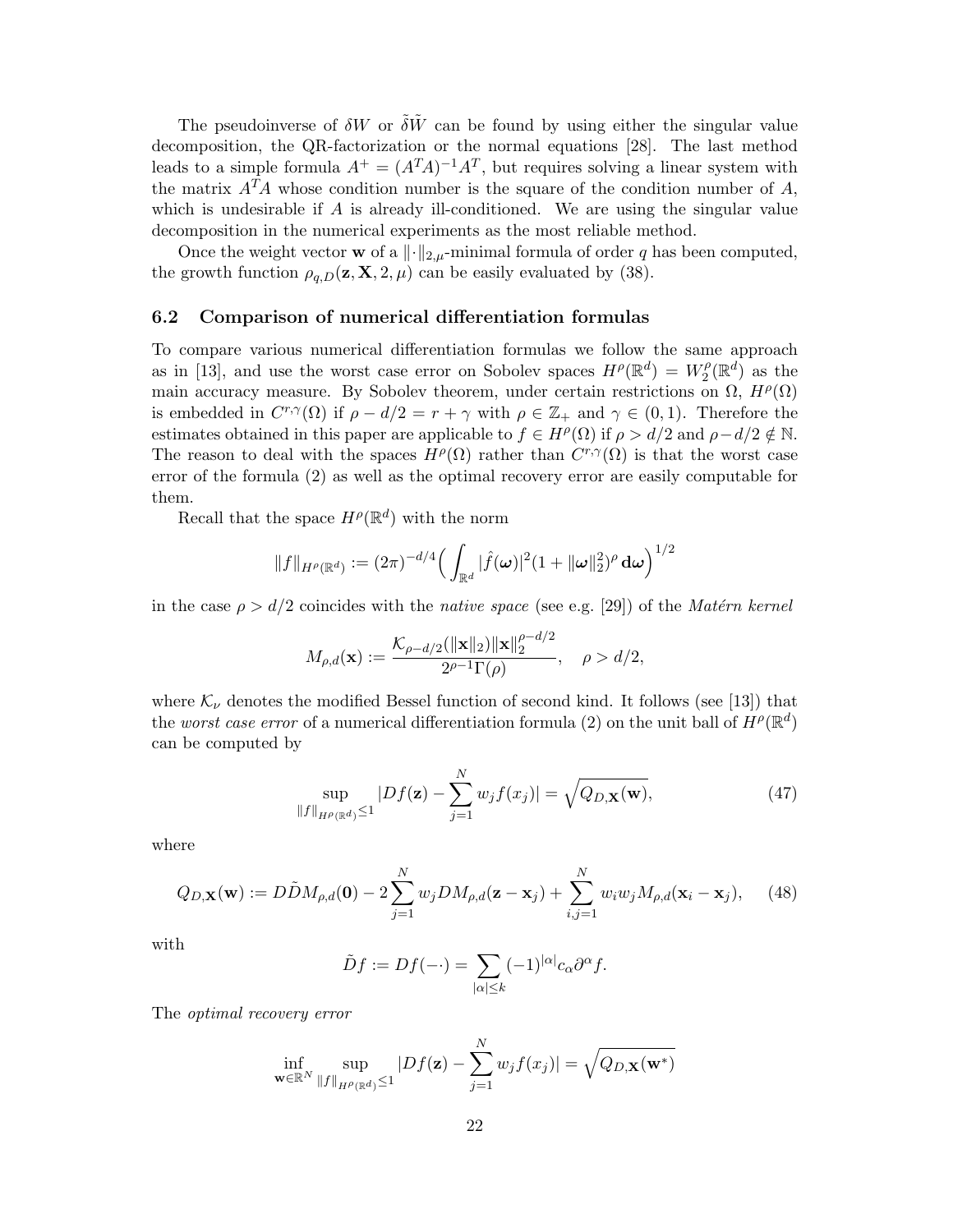is attained by the kernel-based numerical differentiation formula with weight vector w<sup>∗</sup> generated by the Matérn kernel  $M_{\rho,d}$ , see [13, Section 2].

To circumvent the effect of rounding errors which have especially bad influence on (48) due to the double differencing nature of  $Q_{D,\mathbf{X}}(\mathbf{w})$ , we compute the weights w for small  $h$  using the variable-precision arithmetic (up to 64 digits) of MATLAB Symbolic Math Toolbox.

We will compare the errors of various formulas for the numerical differentiation of the Laplacian  $Df = \Delta f = \frac{\partial^2 f}{\partial x^2}$  $\frac{\partial^2 f}{\partial x_1^2} + \frac{\partial^2 f}{\partial x_2^2}$  $\frac{\partial^2 f}{\partial x_2^2}$  in two variables evaluated at the origin  $z = 0$ . We consider the worst case errors on the unit ball of the Sobolev space  $H^{\rho}(\mathbb{R}^2)$  evaluated by  $\sqrt{Q_{D,\mathbf{X}}(\mathbf{w})}$  derived from the kernel  $M_{\rho,2}$ , and the errors

$$
\left| \Delta f_i(\mathbf{z}) - \sum_{j=1}^N w_j f_i(\mathbf{x}_j) \right|, \qquad i = 1, 2,
$$
\n(49)

for two test functions described below.

The first test function is given by

$$
f_1(\mathbf{x}) := \phi_{3,2}(\|\mathbf{x}\|_2)(x_1 + x_2) + \phi_{3,3}(\|\mathbf{x}\|_2),
$$

where  $\phi_{3,2}(r) = (1 - r)^6 + (35r^2 + 18r + 3)$  and  $\phi_{3,3}(r) = (1 - r)^8 + (32r^3 + 25r^2 + 8r + 1)$ are compactly supported radial basis function of Wendland's family [29]. It is easy to check that  $f_1 \in C^{5,1}(\mathbb{R}^2) = W^6_{\infty}(\mathbb{R}^2)$ , but its 6th order derivatives are discontinuous at the origin, so that we consider it as a typical representative of the space  $C^{5,1}(\Omega)$ when evaluating its derivatives at the origin. Note that  $f_1 \notin H^7(\mathbb{R}^2)$  but nevertheless  $f_1 \in W_p^7(\mathbb{R}^2)$  for all  $p < 2$ .

Our second test function is

$$
f_2(\mathbf{x}) := e^{x_1+x_2}.
$$

It is infinitely differentiable and it is easy to see that

$$
|f_2|_{\infty,m,\Omega} = \frac{2^{m/2}}{m!} ||f_2||_{L^{\infty}(\Omega)}, \quad m = 0, 1, ...,
$$

and

$$
\inf \left\{ \|f_2\|_{L^{\infty}(\Omega)} : \Omega \supset S_{0,\mathbf{X}} \right\} = \max_{\mathbf{x} \in \mathbf{X}} f_2(\mathbf{x}),
$$

which allows explicit computation of the error bounds that include the factor  $|f|_{\infty,m,\Omega}$ .

#### 6.3 Errors of minimal formulas of various exactness orders

Our first goal is to see how close we can get to the optimal recovery error by using minimal formulas of the types considered in Sections 4 and 5. As already observed in the experiments in [13], weighted  $\ell_1$ -minimal formulas can compete rather well with the optimal recovery formulas obtained by kernel-based numerical differentiation if their exactness order  $q$  is appropriately chosen. We now confirm a similar behavior of the formulas generated by weighted least squares.

We consider three sets  $\hat{\mathbf{X}}_i \subset [-1,1]^2$ ,  $i=1,2,3$ , introduced in [13], each consisting of 32 points containing the origin, and generate numerical differentiation centers by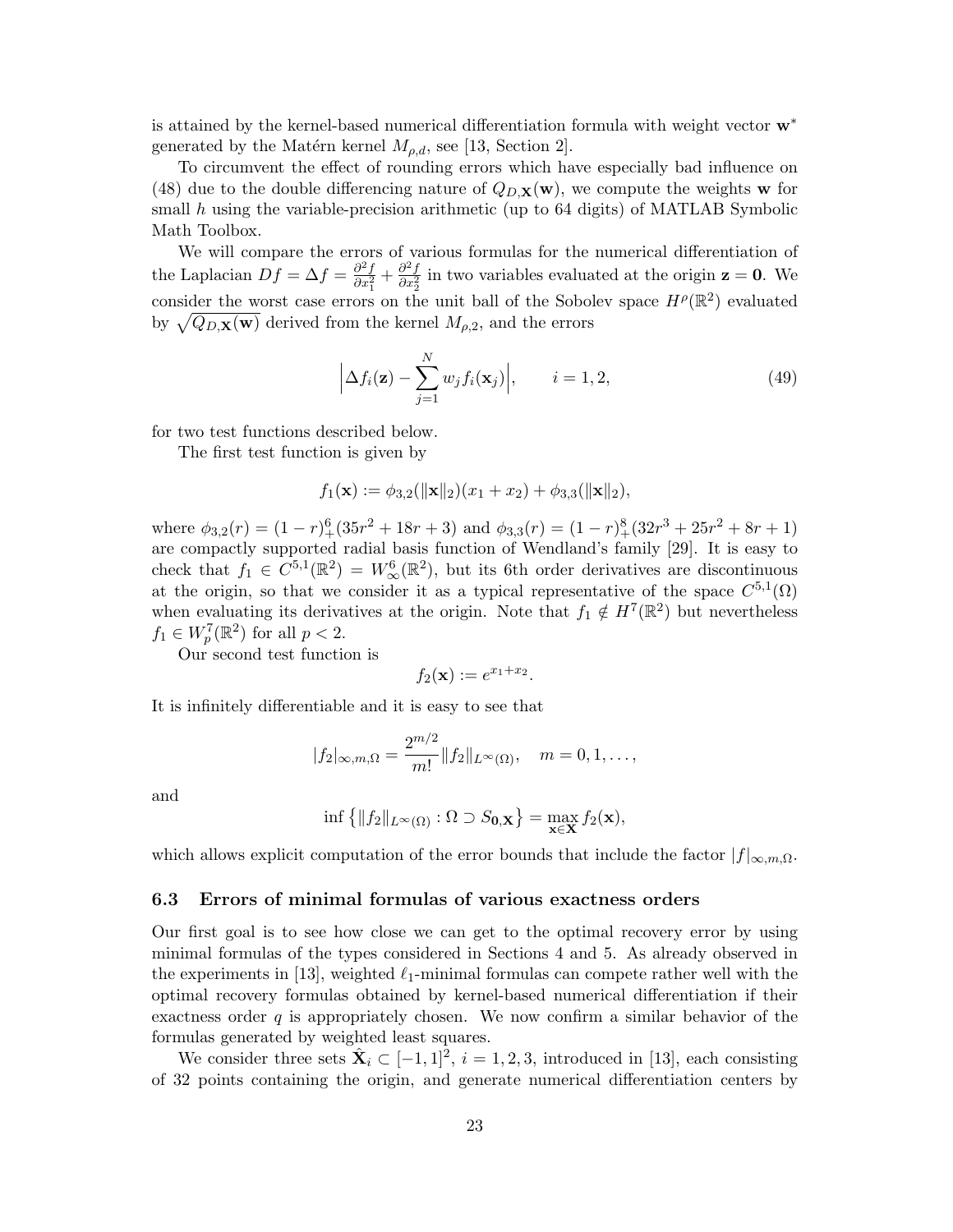scaling  $\mathbf{X}_i^h = h\hat{\mathbf{X}}_i$ , where  $h = 2^{-n}$ ,  $n = 0, \ldots, 9$ . The set  $\hat{\mathbf{X}}_1$  consists of the origin and 31 random points in  $[-1, 1]^2$  drawn from the uniform distribution,  $\hat{\mathbf{X}}_2$  includes 32 points on a straight line, a hyperbola and an ellipse, perturbed (except of the point at the origin) randomly by at most  $10^{-6}$  in both coordinate directions, and  $\hat{\mathbf{X}}_3$  includes 32 points on three parallel straight lines, perturbed in the same way, see Figures 1 and 2 in [13]. Since 32 lies between  $\dim \Pi_7^2 = 28$  and  $\dim \Pi_8^2 = 36$ , we consider formulas with exactness order  $q \leq 7$ . For simplicity, we choose the weight exponent  $\mu = q$ , leaving the experiments with varying  $\mu$  to Section 6.4.

In Figure 1 we compare the worst case error (47) of the numerical differentiation of the Laplacian on  $H^7(\mathbb{R}^2)$  for the  $\|\cdot\|_{1,q}$  and  $\|\cdot\|_{2,q}$ -minimal formulas of exactness order  $q = 3, \ldots, 7$ . Figure 2 presents the comparison of the actual error (49) of the same formulas for the test function  $f_1$ . The error of the numerical differentiation using the weights generated by the Matérn kernel  $M_{7,2}$  is also included, leading in Figure 1 to the optimal recovery error. Note that the error of the  $\|\cdot\|_{1,7}$ -minimal formulas of exactness order 7 is not shown for the sets  $\mathbf{X}_3^h$  because  $\texttt{linprog}$  fails to compute the weight vector in this case. Nevertheless, the error of the corresponding  $\lVert \cdot \rVert_{2,7}$ -minimal formulas is very big, and the same is expected from the  $\lVert \cdot \rVert_{1.7}$ -minimal formulas.

The results indicate that the errors of  $\lVert \cdot \rVert_{1,q}$ -minimal and  $\lVert \cdot \rVert_{2,q}$ -minimal formulas are close for both the worst case on  $H^7(\mathbb{R}^2)$  and for the test function  $f_1$ . The best convergence order as  $h \to 0$  achieved in these experiments is  $h^4$  for all sets  $\mathbf{X}_i^h$ ,  $i = 1, 2, 3$ , and it is attained by the formulas of polynomial exactness order  $q = 6$  or 7. The fact that the formulas of exactness order 7 do possess better convergence speed than those of order 6 is explained by the finite smoothness of  $f_1$  and  $H^7(\mathbb{R}^2)$ , see [14]. There are significant differences between the sets  $X_1^h$ ,  $X_2^h$  and  $X_3^h$  with respect to the question which  $q$  is preferable, especially in the pre-asymptotic setting where  $h$  is not excessively small. For the random set  $\mathbf{X}_1^h$  the largest possible  $q = 7$  is the best for all h, whereas it leads to very big errors for the other two sets  $\mathbf{X}_2^h$ ,  $\mathbf{X}_3^h$  where the points are placed close to algebraic curves of degree 5, respectively 3. The best choice for  $\mathbf{X}_2^h$  is  $q=6$ , with the errors of  $q = 5$  quite competitive for larger h. The situation is more complicated for  $\mathbf{X}_3^h$ , where  $q = 4$  is the best choice for larger h, and the errors are comparable to those of the optimal recovery, whereas  $q = 6$  becomes better for smaller h, but the errors are nevertheless significantly worse than the optimal recovery. Note that the slope of the error of the Matérn kernel changes, as h decreases, from  $h^2$  matching the slope of the error curve for  $q = 4$ , to  $h^4$  matching the slope of the error curve for  $q = 6$ .

These results emphasize the need for a careful selection of the exactness order  $q$  of a numerical differentiation formula, which cannot always be made only on the basis of the number of points in the set  $X$ , or their nearly uniform distribution. (The set  $X_2$ fills out the square  $[0,1]^2$  more uniformly than  $X_1$  does, see [13, Figure 1].) To see how well our estimates in Sections  $4$  and  $5$  can predict which  $q$  leads to smaller errors, we present in Figure 3 the errors of the  $\|\cdot\|_{1,q}$ -minimal and  $\|\cdot\|_{2,q}$ -minimal formulas of exactness order q for the numerical differentiation of the Laplacian of the test function  $f_2$ , together with the estimates of this error provided by the inequalities  $(12)$  and  $(44)/(43)$ . (Note that in these estimates we take the infimum over all  $\Omega$  containing the convex hull of  $\{z, x_1, \ldots, x_N\}$ .) Note that the estimate (29) for the  $\lVert \cdot \rVert_{1,q}$ -minimal formulas of exactness order q coincides with (12). The error of the  $\|\cdot\|_{1.7}$ -minimal formulas of exactness order 7 is not shown in Figure  $3(e)$  because lingrog fails to compute their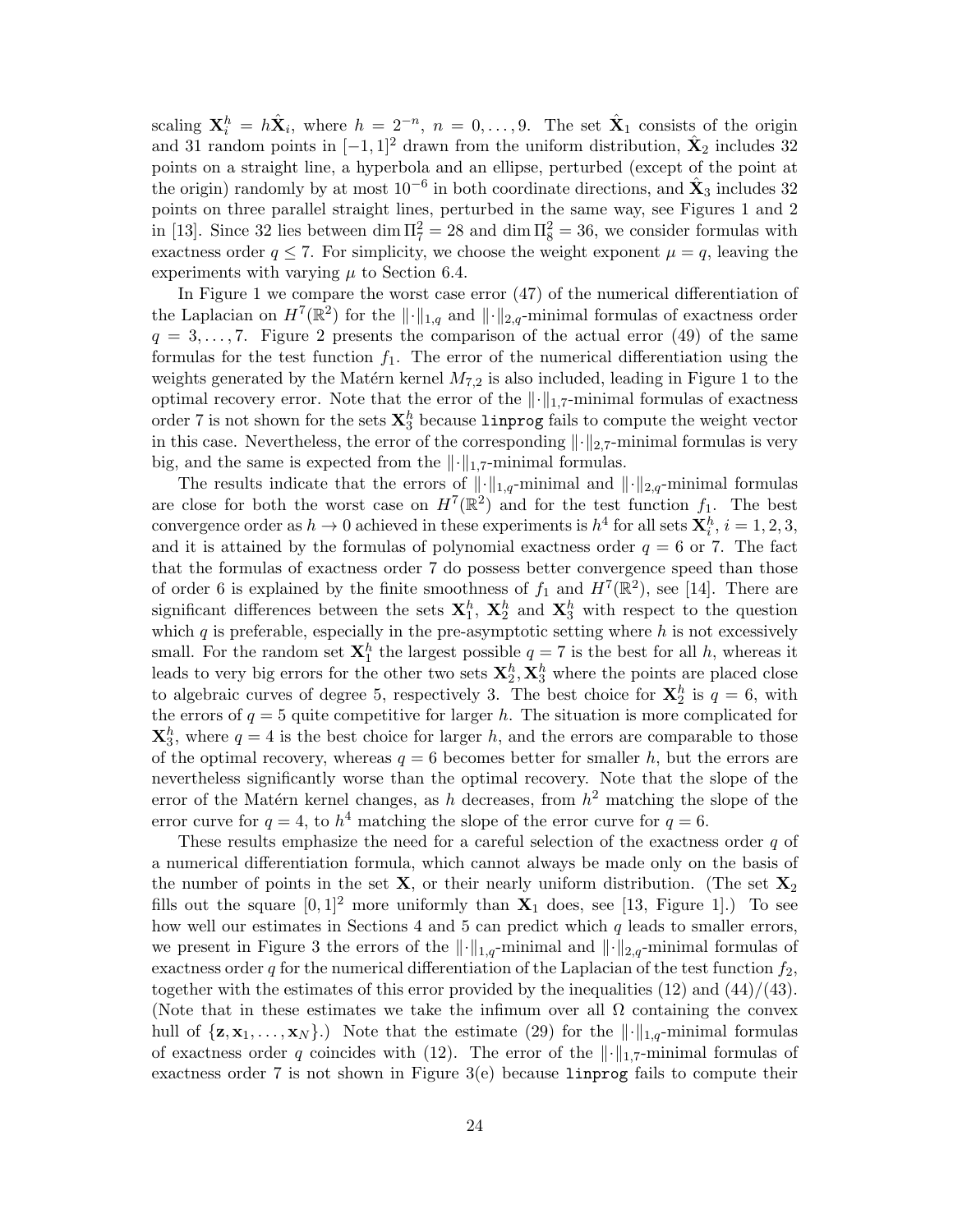

Figure 1: Error of numerical differentiation of the Laplacian by weighted  $\ell_1$ -minimal formulas (left) and by the least squares formulas (right) on the Sobolev space  $H^7(\mathbb{R}^2)$  using centers in  $\mathbf{X}_i^h$ ,  $i = 1, 2, 3$ , as function of h. The error of optimal recovery (opt recovery H7) obtained with the Matérn kernel  $M_{7,2}$  is included for comparison. L1min[q] (resp. LS[q]):  $\|\cdot\|_{1,\mu}$ -minimal (resp.  $\|\cdot\|_{2,\mu}$ -minimal) formula with exactness order q and weight exponent  $\mu = q$ .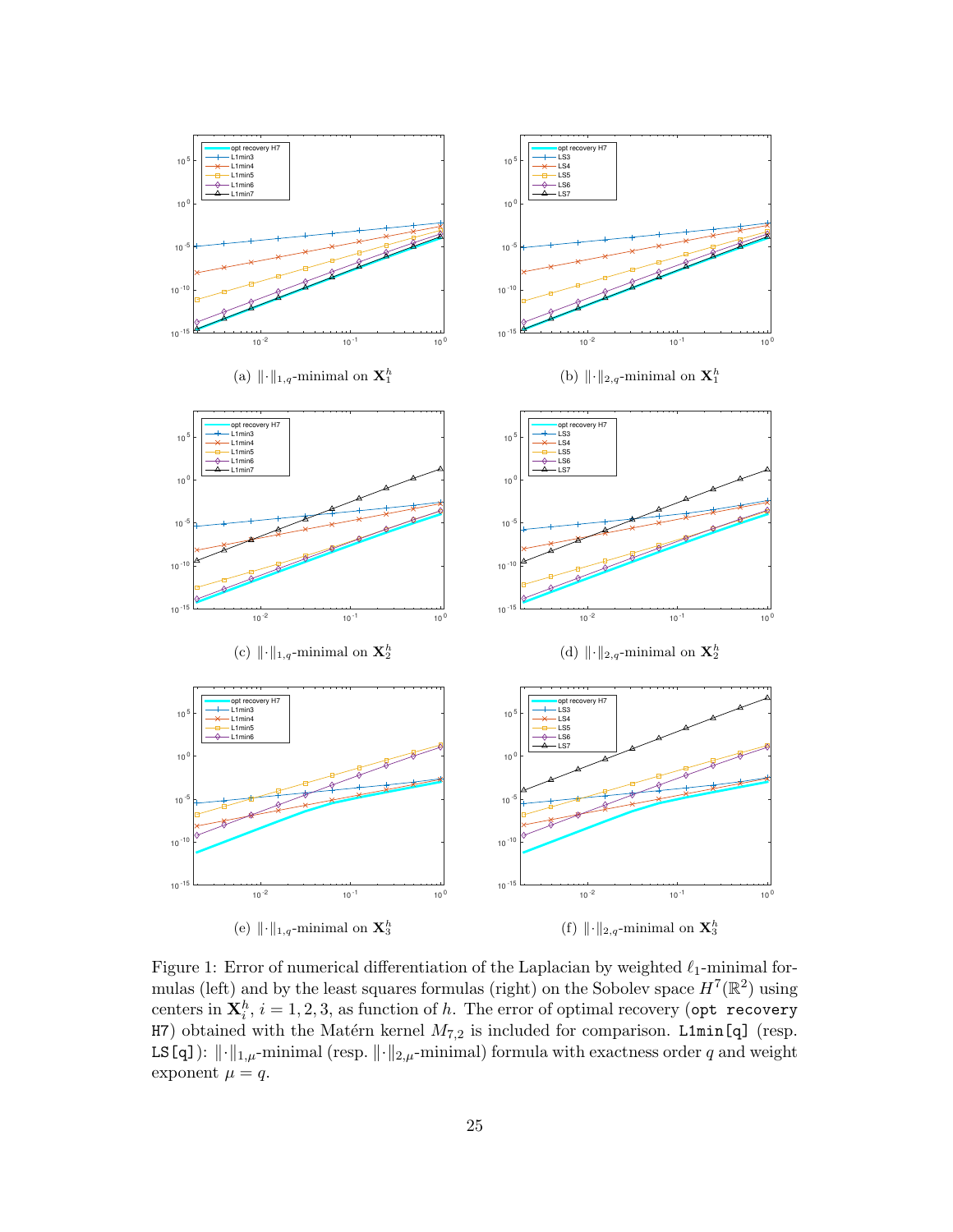

Figure 2: Error of numerical differentiation of the Laplacian by weighted  $\ell_1$ -minimal formulas (left) and by the least squares formulas (right) for the test function  $f_1$  using centers in  $\mathbf{X}_i^h$ ,  $i = 1, 2, 3$ , as function of h. The curves correspond to the weights obtained by different methods. The error of the optimal recovery weights for the space  $H^7(\mathbb{R}^2)$ obtained with the Matérn kernel  $M_{7,2}$  is included for comparison (Matern7). L1min[q] (resp. LS[q]):  $\|\cdot\|_{1,\mu}$ -minimal (resp.  $\|\cdot\|_{2,\mu}$ -minimal) formula with exactness order q and weight exponent  $\mu = q$ .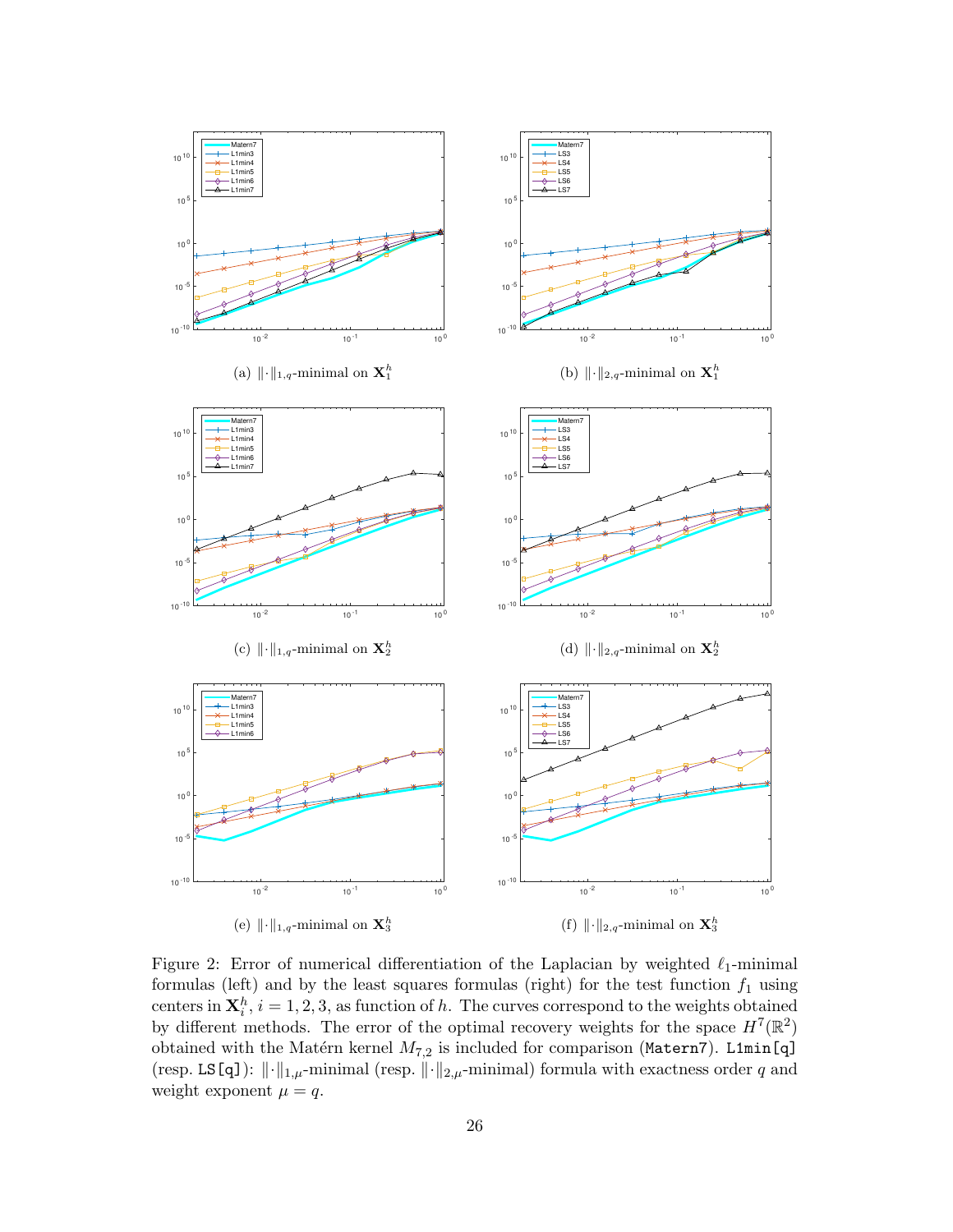weight vectors, as mentioned above for Figures 1 and 2.

The results in Figure 3 show that both bounds  $(12)$  and  $(44)/(43)$  correctly predict q with the smallest error in most cases. However, the estimates seem to become less effective as  $q$  increases.

#### 6.4 Influence of the exponent  $\mu$

In the above experiments we used  $\mu = q$  for formulas of exactness order q. In order to see how the choice of  $\mu$  influences the results, we consider two new sets  $\mathbf{X}_4$  and  $\mathbf{X}_5$ shown in Figure 4. The set  $\mathbf{X}_4$  consists of the origin  $(0,0)$  and 149 random points from the uniform distribution in  $[-1, 1]$ . To obtain  $\mathbf{X}_5$ , we removed from  $\mathbf{X}_4$  its 32 points closest to  $(0,0)$ , and replaced them by the set  $\mathbf{X}_3^h$  with  $h = 1/\sqrt{2}$ . This makes the central part of  $X_5$  less suitable for a high order approximation.

We now compare  $\lVert \cdot \rVert_{1,\mu}$  and  $\lVert \cdot \rVert_{2,\mu}$ -minimal formulas of a given exactness order  $q =$ 7 on the sets  $X_4$  and  $X_5$ , with the weight exponents  $\mu$  varying between 0 and 15. Figures 5(ab) show the worst case error (47) of these formulas on  $H^{8}(\mathbb{R}^{2})$ , Figures 5(cd) shows the value of the factor  $\|\mathbf{w}\|_{1,q} = \sum_{j=1}^{N} |w_j| \|\mathbf{x}_j - \mathbf{z}\|_2^q$  $\frac{q}{2}$  in the error bound (12), whereas Figures 5(ef) depict the stability constant  $\|\mathbf{w}\|_1 = \sum_{j=1}^N |w_j|$  responsible for the numerical stability of the respective differentiation formula. In addition, Figure 6 presents the errors of the same formulas for test function  $f_2$ , together with the error bounds given by  $(12)$ ,  $(28)$ ,  $(30)$ ,  $(31)$ ,  $(39)$  and  $(42)$ . Finally, Figure 7 shows which points have nonzero weights in the  $\lVert \cdot \rVert_{1,\mu}$ -minimal formulas for the weight exponents  $n = 0, 7, 15.$ 

We list some observations from these experiments:

- 1. The errors of  $\ell_1$ -minimal and least squares formulas behave quite similar.
- 2. For the random set  $X_4$  the error generally decreases with the exponent  $\mu$ , see Figures 5(a) and 6(ac). This can be explained by the fact that a higher exponent  $\mu$  penalizes more distant points and thus forces the algorithm to choose points located closer to z, compare Figures 7(ace). The improvement of the error is most significant when  $\mu$  increases from  $\mu = 0$  to  $\mu \approx q$ .
- 3. For the set  $X_5$  with a difficult configuration in the central part the errors first improve when  $\mu$  increases but start increasing when  $\mu$  gets a little higher than q, see Figures 5(b) and 6(bd). Thus, the high exponents force the algorithm to choose too many points in the problematic central area of  $\mathbf{X}_5$ , see Figure 7(f).
- 4. For both sets  $\mathbf{X}_4$  and  $\mathbf{X}_5$  the choice  $\mu = q$  gives almost optimal error. It is in particular remarkable to see in Figure  $7(d)$  that the algorithm chooses more distant points of  $\mathbf{X}_5$  (not belonging to  $\mathbf{X}_3^{1/\sqrt{2}}$  $3^{1/\sqrt{2}}$ ) in the direction orthogonal to the parallel lines used to generate  $\mathbf{X}_3$ , which is heuristically a good way to compensate for the deficiency of  $\mathbf{X}_3^{1/\sqrt{2}}$  which has too many points in rows going in the direction of these lines and does not provide enough information about the behavior of the test function in the orthogonal direction.
- 5. Figures 5(cd), in comparison to 5(ab) show that the quantity  $\|\mathbf{w}\|_{1,q}$  predicts very well which formulas are more accurate. The curves marked bot w<sup>1</sup> in Figure 6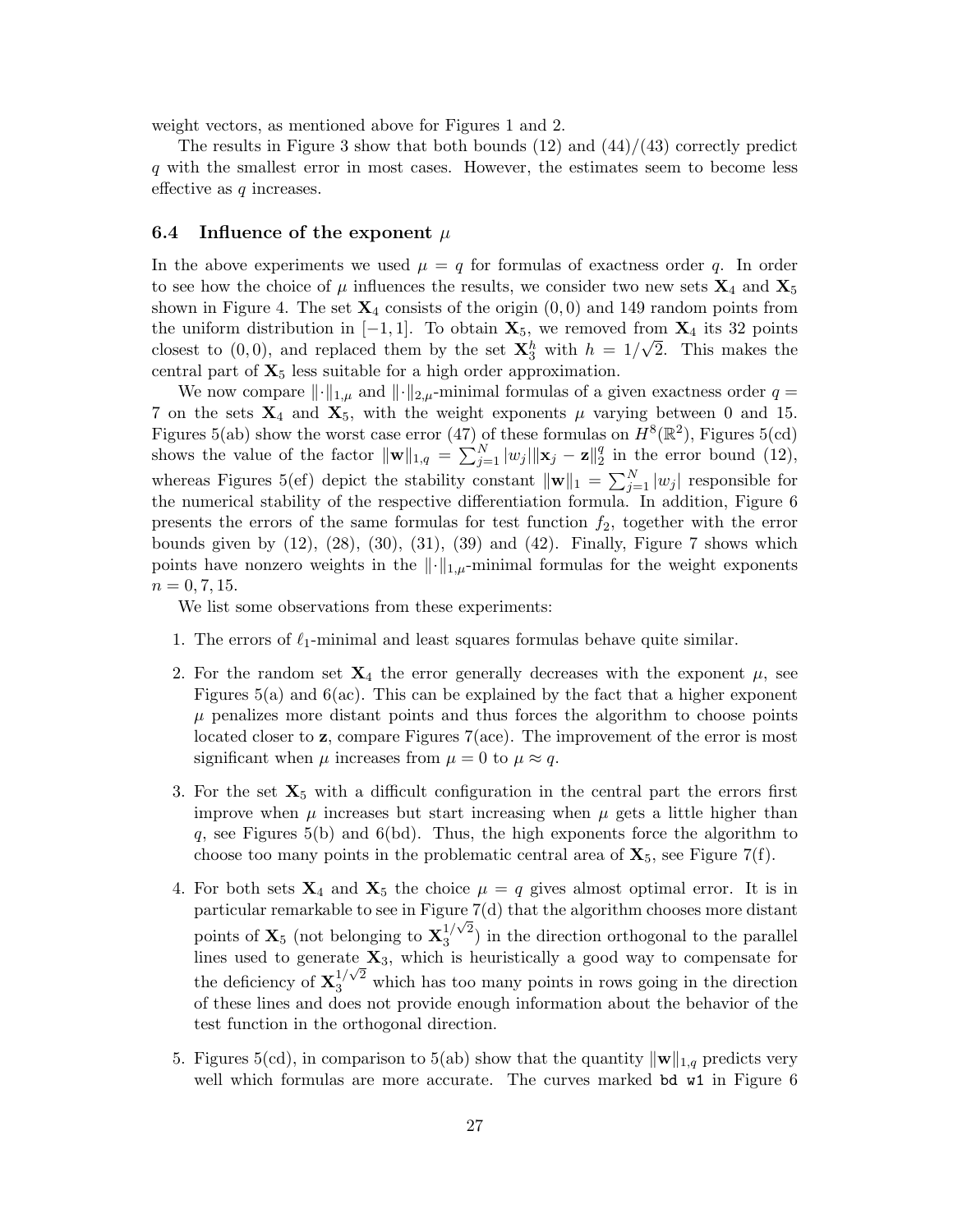

Figure 3: Error of numerical differentiation of the Laplacian by weighted  $\|\cdot\|_{1,q}$ -minimal formulas (left) and  $\lVert \cdot \rVert_{2,q}$ -minimal formulas (right) of exactness order q for the test function  $f_2$  using centers in  $\mathbf{X}_i^h$ ,  $i = 1, 2, 3$ ,  $h = 1, 1/16, 1/512$ , as functions of  $q =$ 3, ..., 7, together with error bounds. L1 er, h: the error of the  $\lVert \cdot \rVert_{1,q}$ -minimal formula of exactness order q; LS er, h: the error of the  $\lVert \cdot \rVert_{2,q}$ -minimal formula of exactness order q; bd w1: error bound (12); bd g2: error bound (44)/(43) for both  $\lVert \cdot \rVert_{1,q}$  and  $\lVert \cdot \rVert_{2,q}$ -minimal formulas.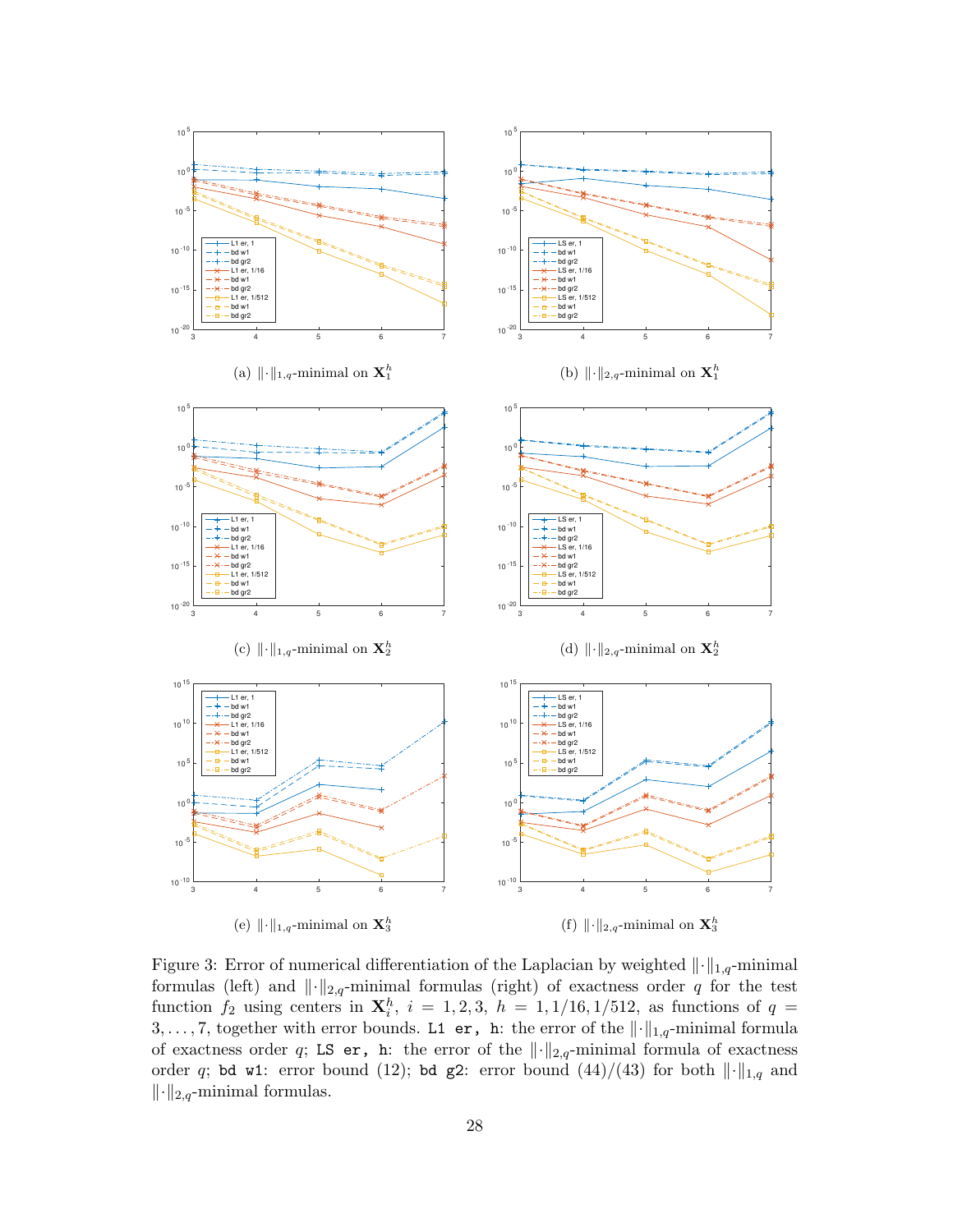

Figure 4: Point sets  $\mathbf{X}_4$  (the origin and 149 random points in [-1, 1]) and  $\mathbf{X}_5$  obtained from  $\mathbf{X}_4$  by replacing its 32 points closest to  $(0,0)$  by  $\mathbf{X}_3^{1/\sqrt{2}}$  $3^{1/\sqrt{2}}$ .

confirm this observation by comparing the error bound (12) based on  $\|\mathbf{w}\|_{1,q}$  to the actual error of the Laplacian for test function  $f_2$ .

- 6. A comparison of Figures 5(ab) with Figures 5(ef) demonstrates a trade-off between higher accuracy and stability: a smaller error is normally achieved at the expense of a larger stability constant  $\|\mathbf{w}\|_{1}$ . Using  $\mu = q$  seems to give a good compromise in this respect, as a significantly better stability is only obtained with small values of  $\mu$  by picking more distant centers as in Figures 7(ab). An excessively large  $\mu$ leads on  $X_5$  to formulas that are inaccurate and unstable at the same time.
- 7. The curves marked bd gr1 and bd gr2 in Figure 6 show that the error bounds  $(28)/(30)/(31)$ , (39) and (42) of Sections 4 and 5 are useful if  $\mu \leq q$ . In the case  $\mu > q$ , when negative powers of  $\|\mathbf{x}_i - \mathbf{z}\|_2$  are present in the estimates, they seem too coarse.

# 7 Possible Applications

Apart from providing consistency analysis of the polynomial generalized finite difference methods, the results of this paper may be useful for the actual design of such methods in a variety of ways. The following two points seem particularly promising.

• Our error bounds and numerical experiments suggest that particular weights are preferable for the numerical differentiation with a given polynomial exactness order q. Indeed, if f is sufficiently smooth to belong to the Sobolev space  $W^q_{\infty}$  in a domain containing the convex hull of  $\{z\} \cup X$ , then the  $\lVert \cdot \rVert_{1,q}$ -minimal formula gives the best possible bound (29) among all formulas covered by Theorem 13, whereas the  $\lVert \cdot \rVert_{2,q}$ -minimal formula possesses an error bound (44) that in view of (41) is worse  $|| \cdot ||_{2,q}$ -minimal formula possesses an error bound (44) that in view of (41) is worse<br>than (29) at most by the factor  $\sqrt{N}$ . Numerical examples in Section 6.4 also support the choice  $\mu = q$  among  $\lVert \cdot \rVert_{1,\mu}$ -minimal and  $\lVert \cdot \rVert_{2,\mu}$ -minimal formulas.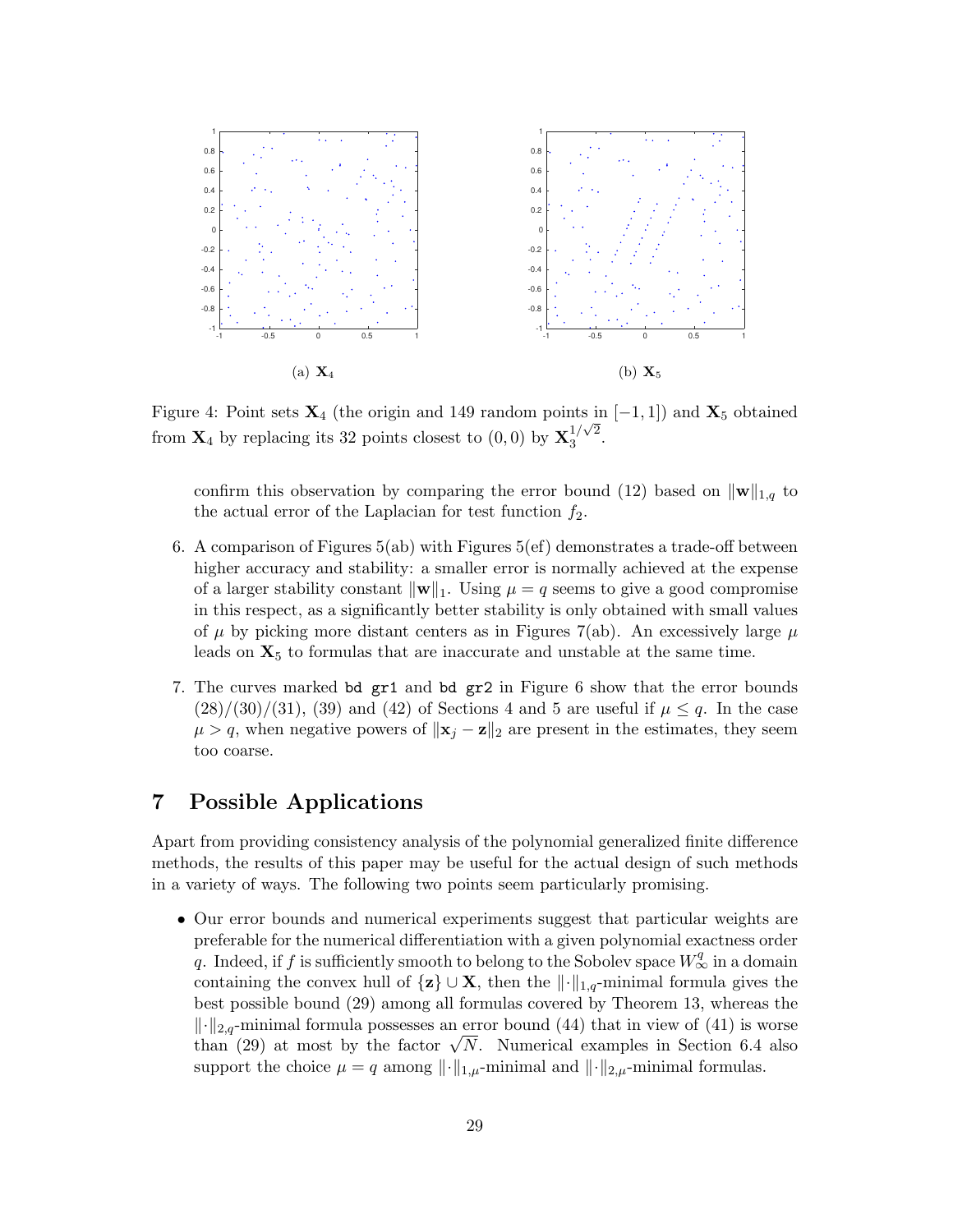

Figure 5: Comparison of the error of  $\|\cdot\|_{1,\mu}$  and  $\|\cdot\|_{2,\mu}$  minimal formulas of exactness order  $q = 7$  for the numerical differentiation of the Laplacian at the origin on the sets  $\mathbf{X}_4$  and  $\mathbf{X}_5$  of Figure 4, as function of  $\mu=0,\ldots,15.$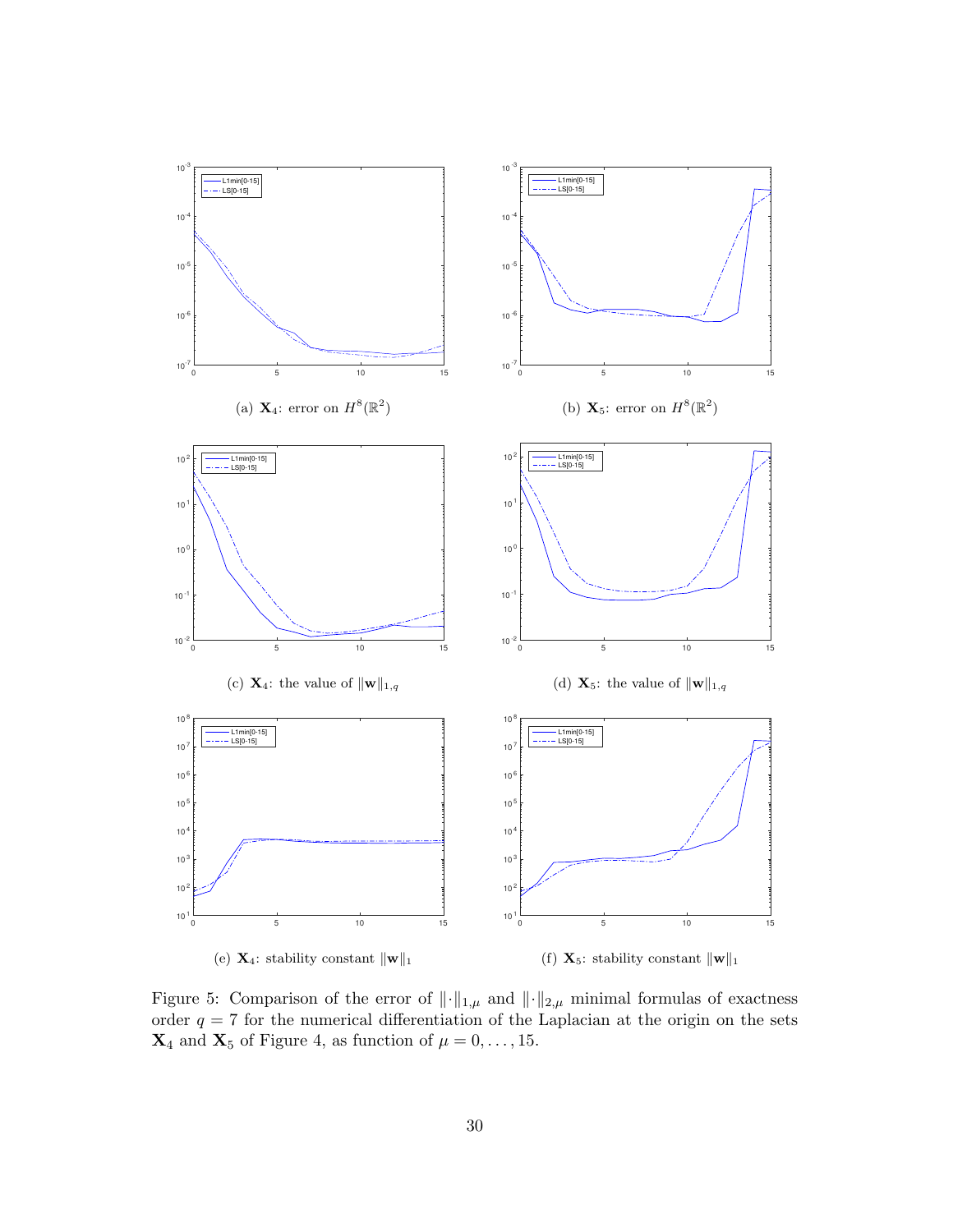

Figure 6: Error of  $\|\cdot\|_{1,\mu}$  and  $\|\cdot\|_{2,\mu}$  minimal formulas of exactness order  $q = 7$  for the numerical differentiation of the Laplacian at the origin for test function  $f_2$  on the centers in  $X_4$  and  $X_5$ , together with various error bounds, as functions of  $\mu = 0, \ldots, 15$ . bd w1: error bound (12) with  $\Omega$  chosen as the convex hull of  $z \cup X$ ; bd gr1: error bound (28) if  $\mu = q$ , (30) if  $\mu < q$  or (31) if  $\mu > q$ ; bd gr2: error bound (42) for  $\|\cdot\|_{1,\mu}$ -minimal formulas, or (39) for  $\lVert \cdot \rVert_{2,\mu}$ -minimal formulas.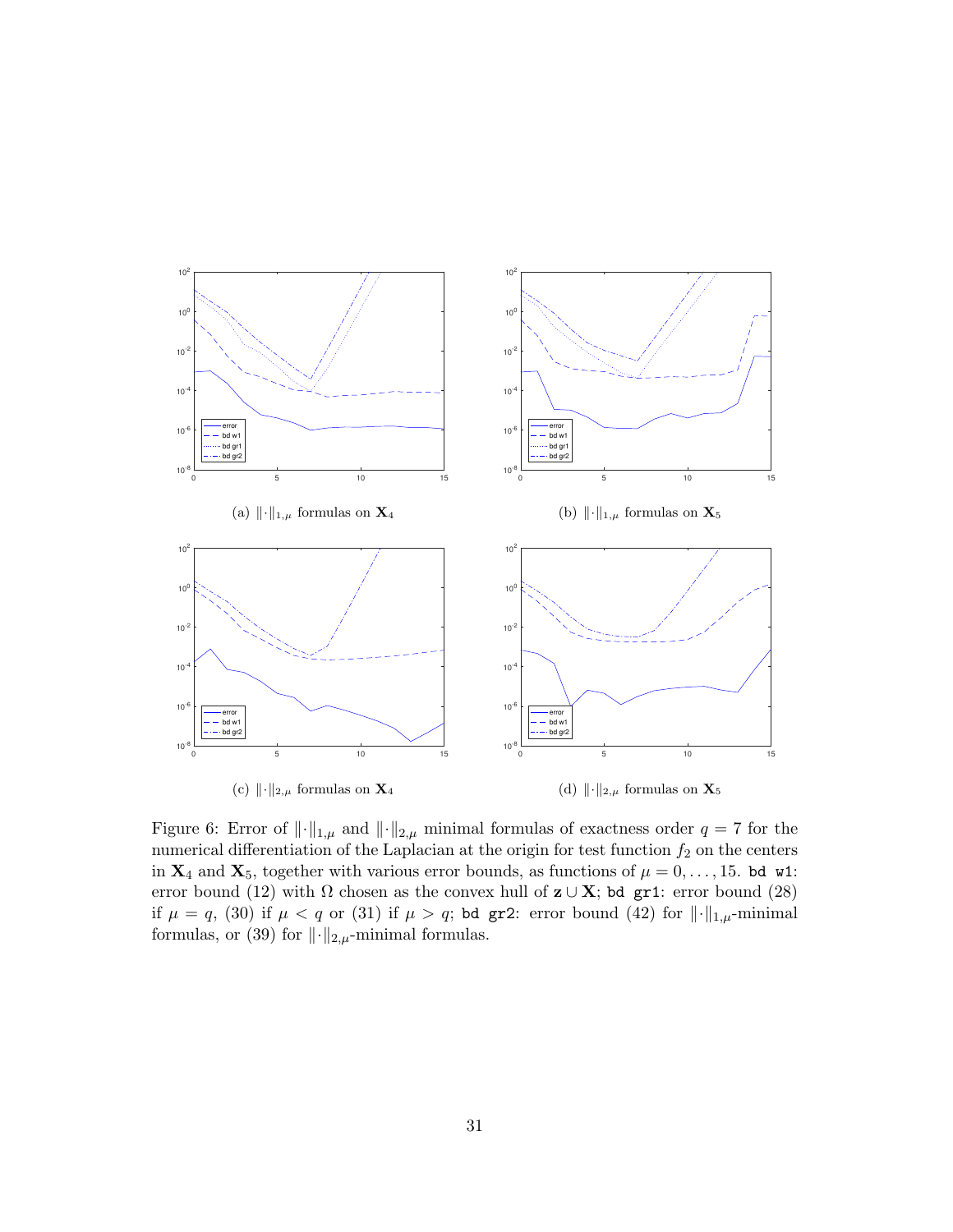

Figure 7: The 28 points of  $\lVert \cdot \rVert_{1,\mu}$ -minimal formulas for  $\mathbf{X}_4$  and  $\mathbf{X}_5$  of exactness order  $q = 7$  with weight exponents  $\mu = 0, 7, 15$ .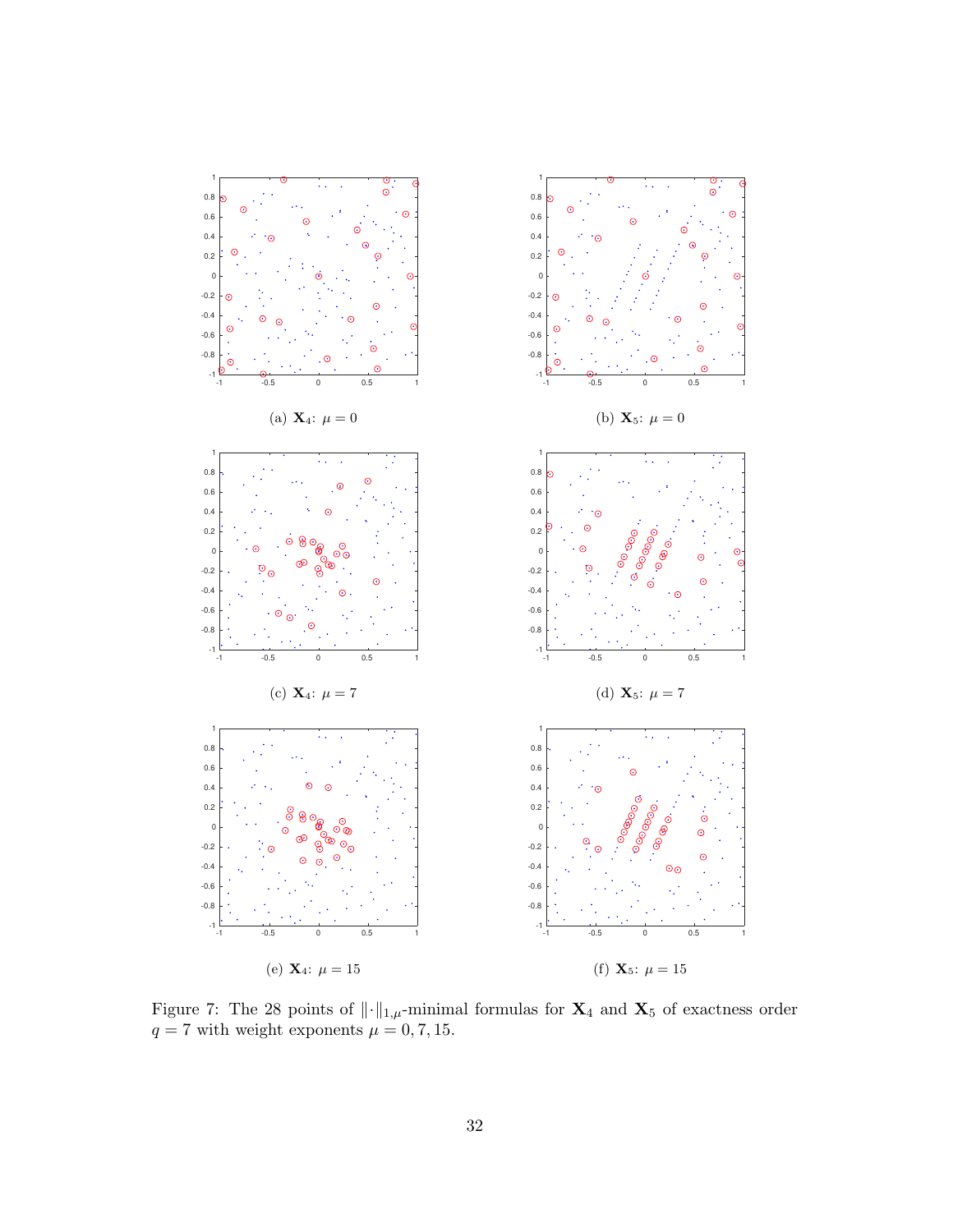• Growth functions  $\rho_{q,D}(z, X, 1, q)$  and  $\rho_{q,D}(z, X, 2, q)$  that appear in the estimates (29), (43), (44) can be computed as  $\rho_{q,D}(z, X, 1, q) = ||w^{1,q}||_{1,q}$  and  $\rho_{q,D}(z, X, 2, q) =$  $\|\mathbf{w}^{2,q}\|_{2,q}$ , respectively, and used to assess the accuracy of numerical differentiation on a given set  $X$ , which may be used to improve the selection of sets of influence in the generalized finite difference methods. The ability to select good sets of influence is essential for the design of competitive adaptive algorithms [21]. Moreover, it may be possible to generate discretization nodes for a given domain  $\Omega$  in such a way that the local growth functions for a given degree are small on these nodes, which guarantees small consistency error.

The same considerations apply to any other area where accurate numerical differentiation is of interest, e.g. scattered data fitting or gradient free optimization.

## References

- [1] R. Adams and J. Fournier. Sobolev Spaces, 2nd Edition. Academic Press, Amsterdam, 2003.
- [2] F. L. Bauer, J. Stoer, and C. Witzgall. Absolute and monotonic norms. Numerische Mathematik, 3(1):257–264, 1961.
- [3] R. Beatson, O. Davydov, and J. Levesley. Error bounds for anisotropic RBF interpolation. Journal of Approximation Theory, 162:512–527, 2010.
- [4] J. Benito, F. Ure˜na, L. Gavete, and R. Alvarez. An h-adaptive method in the generalized finite differences. Comput. Methods Appl. Mech. Eng., 192(5-6):735– 759, 2003.
- [5] M. Caliari, S. D. Marchi, and M. Vianello. Bivariate polynomial interpolation on the square at new nodal sets. Applied Mathematics and Computation,  $165(2):261$ 274, 2005.
- [6] P. G. Ciarlet and P. A. Raviart. General lagrange and hermite interpolation in rn with applications to finite element methods. Archive for Rational Mechanics and Analysis, 46(3):177–199, 1972.
- [7] A. R. Conn, K. Scheinberg, and L. N. Vicente. Geometry of sample sets in derivative-free optimization: polynomial regression and underdetermined interpolation. IMA Journal of Numerical Analysis, 28(4):721–748, 2008.
- [8] O. Davydov. On the approximation power of local least squares polynomials. In J. Levesley, I. J. Anderson, and J. C. Mason, editors, Algorithms for Approximation IV, pages 346–353. University of Huddersfield, UK, 2002.
- [9] O. Davydov. Error bound for radial basis interpolation in terms of a growth function. In A. Cohen, J. L. Merrien, and L. L. Schumaker, editors, Curve and Surface Fitting: Avignon 2006, pages 121–130. Nashboro Press, Brentwood, 2007.
- [10] O. Davydov and D. T. Oanh. Adaptive meshless centres and RBF stencils for Poisson equation. J. Comput. Phys., 230:287–304, 2011.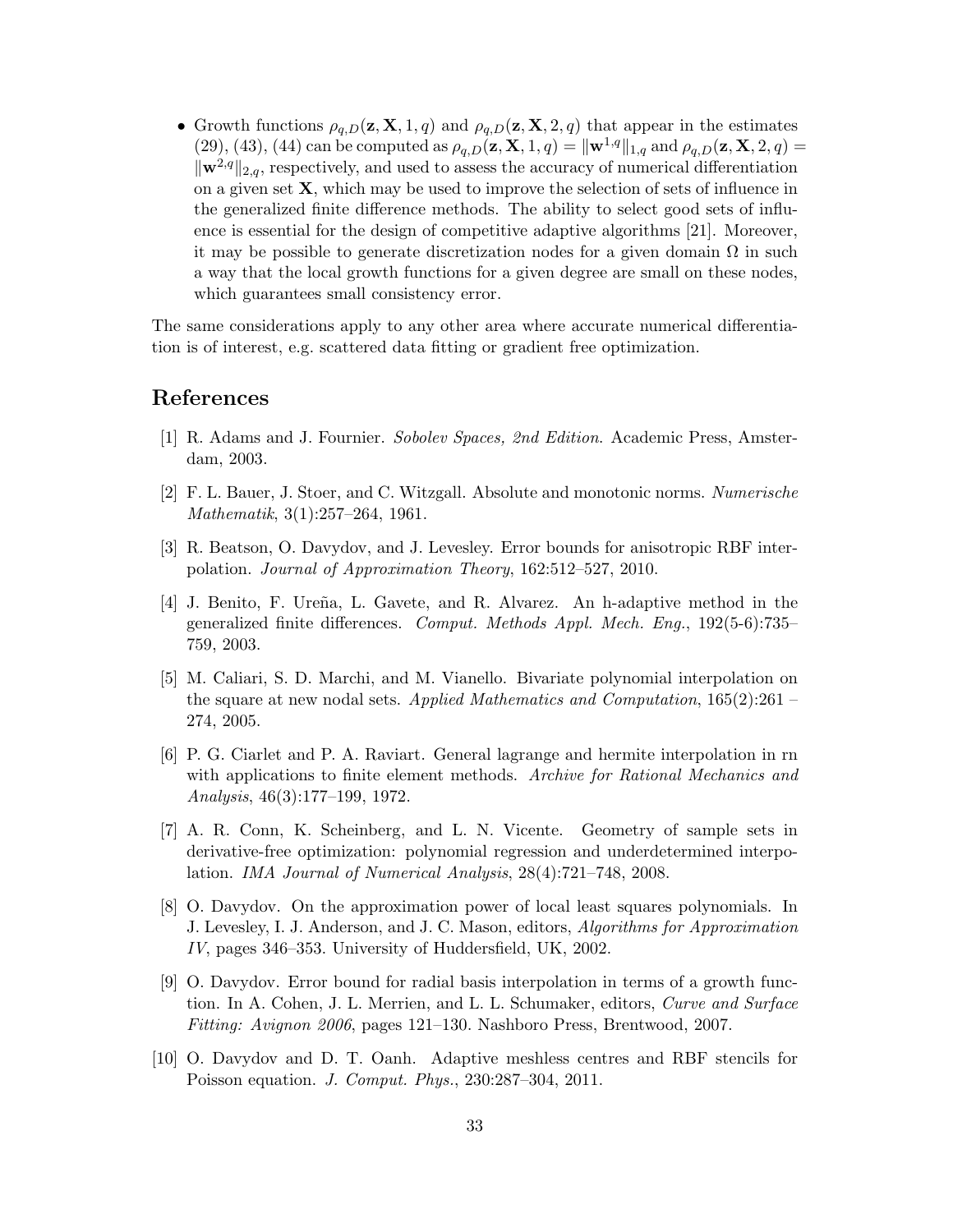- [11] O. Davydov and D. T. Oanh. On the optimal shape parameter for Gaussian radial basis function finite difference approximation of the Poisson equation. Comput. Math. Appl., 62:2143–2161, 2011.
- [12] O. Davydov, J. Prasiswa, and U. Reif. Two-stage approximation methods with extended B-splines. Mathematics of Computation, 83:809 – 833, 2014.
- [13] O. Davydov and R. Schaback. Error bounds for kernel-based numerical differentiation. Numerische Mathematik, 132(2):243–269, 2016.
- [14] O. Davydov and R. Schaback. Optimal stencils in Sobolev spaces. IMA Journal of Numerical Analysis, published online 28 December 2017.
- [15] O. Davydov and F. Zeilfelder. Scattered data fitting by direct extension of local polynomials to bivariate splines. Adv. Comput. Math., 21(3-4):223–271, 2004.
- [16] G. F. Fasshauer. Meshfree Approximation Methods with MATLAB, volume 6 of Interdisciplinary Mathematical Sciences. World Scientific Publishers, Singapore, 2007.
- [17] B. Fornberg and N. Flyer. A Primer on Radial Basis Functions with Applications to the Geosciences. Society for Industrial and Applied Mathematics, Philadelphia, PA, USA, 2015.
- [18] S. Foucart and H. Rauhut. A Mathematical Introduction to Compressive Sensing. Birkhäuser, Basel, 2013.
- [19] K. Jetter, J. Stöckler, and J. Ward. Error estimates for scattered data interpolation on spheres. Mathematics of Computation, 68:733–747, 1999.
- [20] T. Liszka and J. Orkisz. The finite difference method at arbitrary irregular grids and its application in applied mechanics. Comput. Struct., 11:83–95, 1980.
- [21] D. T. Oanh, O. Davydov, and H. X. Phu. Adaptive RBF-FD method for elliptic problems with point singularities in 2D. Applied Mathematics and Computation, 313:474–497, 2017.
- [22] I. Ostermann, J. Kuhnert, D. Kolymbas, C.-H. Chen, I. Polymerou, V. Smilauer, C. Vrettos, and D. Chen. Meshfree generalized finite difference methods in soil mechanics—part I: theory. GEM - International Journal on Geomathematics, 4(2):167–184, 2013.
- [23] R. Schaback. Error analysis of nodal meshless methods. In M. Griebel and M. A. Schweitzer, editors, *Meshfree Methods for Partial Differential Equations VIII*, pages 117–143. Springer International Publishing, 2017.
- [24] B. Seibold. M-Matrices in Meshless Finite Difference Methods. Dissertation, University of Kaiserslautern, 2006.
- [25] B. Seibold. Minimal positive stencils in meshfree finite difference methods for the Poisson equation. Comput. Methods Appl. Mech. Eng., 198(3-4):592–601, 2008.